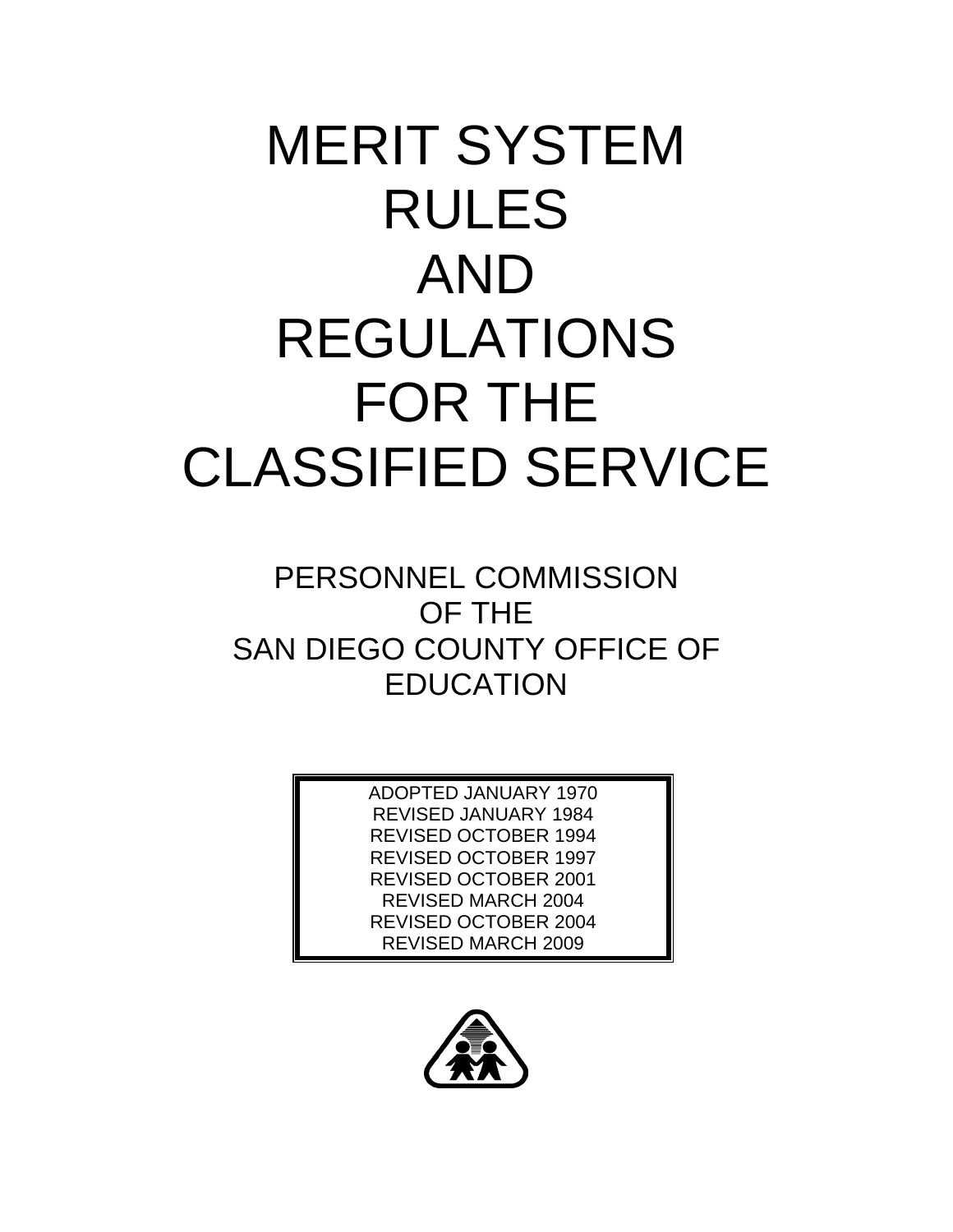# **TABLE OF CONTENTS**

| <b>Chapter I</b>    |                                                     |
|---------------------|-----------------------------------------------------|
| <b>Chapter II</b>   |                                                     |
| <b>Chapter III</b>  |                                                     |
| <b>Chapter IV</b>   |                                                     |
| <b>Chapter V</b>    |                                                     |
| <b>Chapter VI</b>   |                                                     |
| <b>Chapter VII</b>  | PROBATIONARY AND PERMANENT STATUS 21                |
| <b>Chapter VIII</b> |                                                     |
| <b>Chapter IX</b>   |                                                     |
| <b>Chapter X</b>    |                                                     |
| <b>Chapter XI</b>   | <b>CLASSIFICATION AND SALARY RECOMMENDATIONS 35</b> |
| <b>Chapter XII</b>  |                                                     |
| <b>Chapter XIII</b> |                                                     |
| <b>Chapter XIV</b>  |                                                     |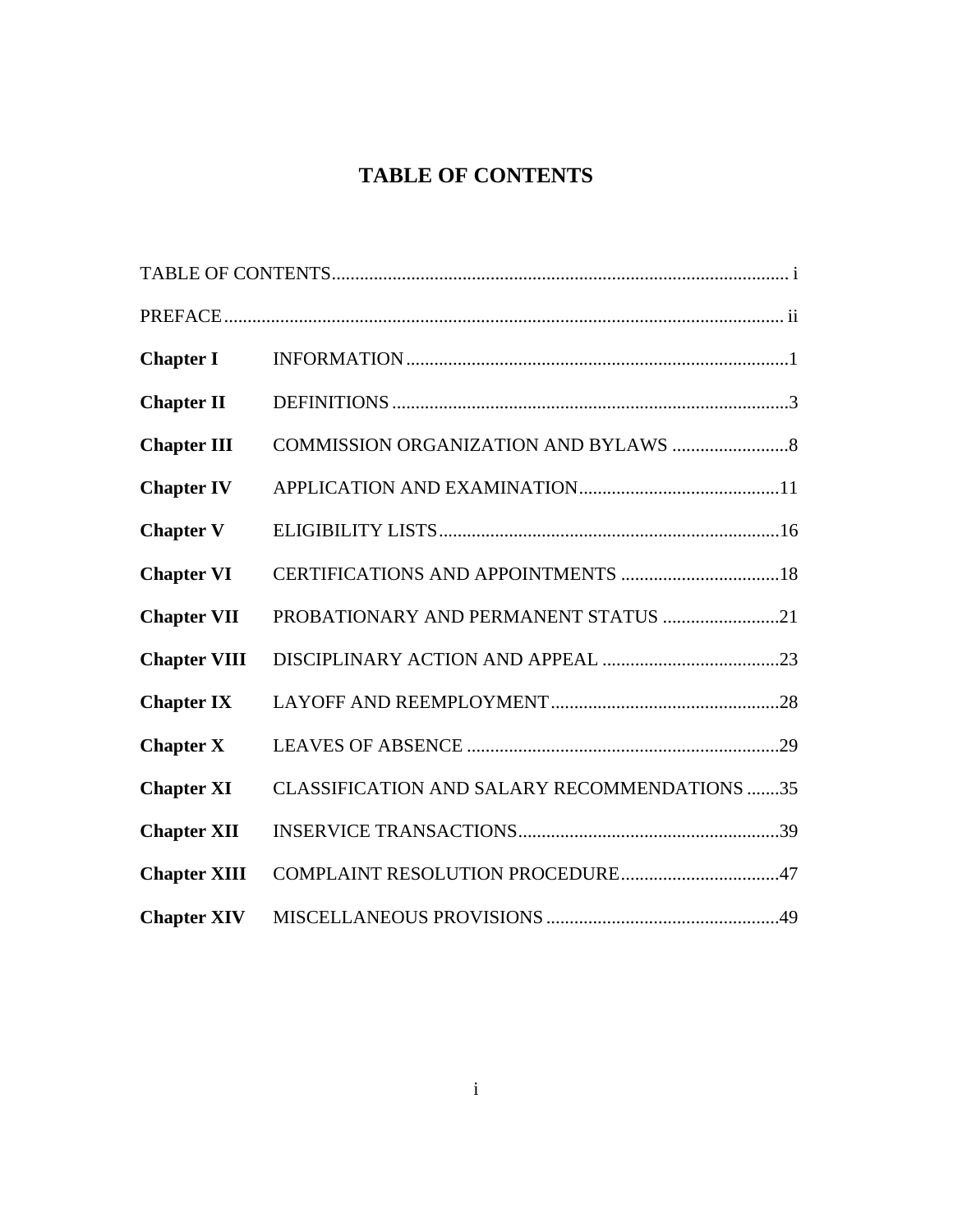# PREFACE

The Merit System was adopted by the Department of Education, San Diego County, in 1970. The Personnel Commission is established and governed by the provisions of the California Education Code, Title 2, Part 25, Chapter 5, Article 6, Section 45240-45330. These Rules and Regulations are statements of the procedures and regulations that must be followed in order to implement the Merit System as prescribed in the Education Code. A copy of the Rules and Regulations shall be available in each section, department, program site, or facility to which classified employees are assigned to work.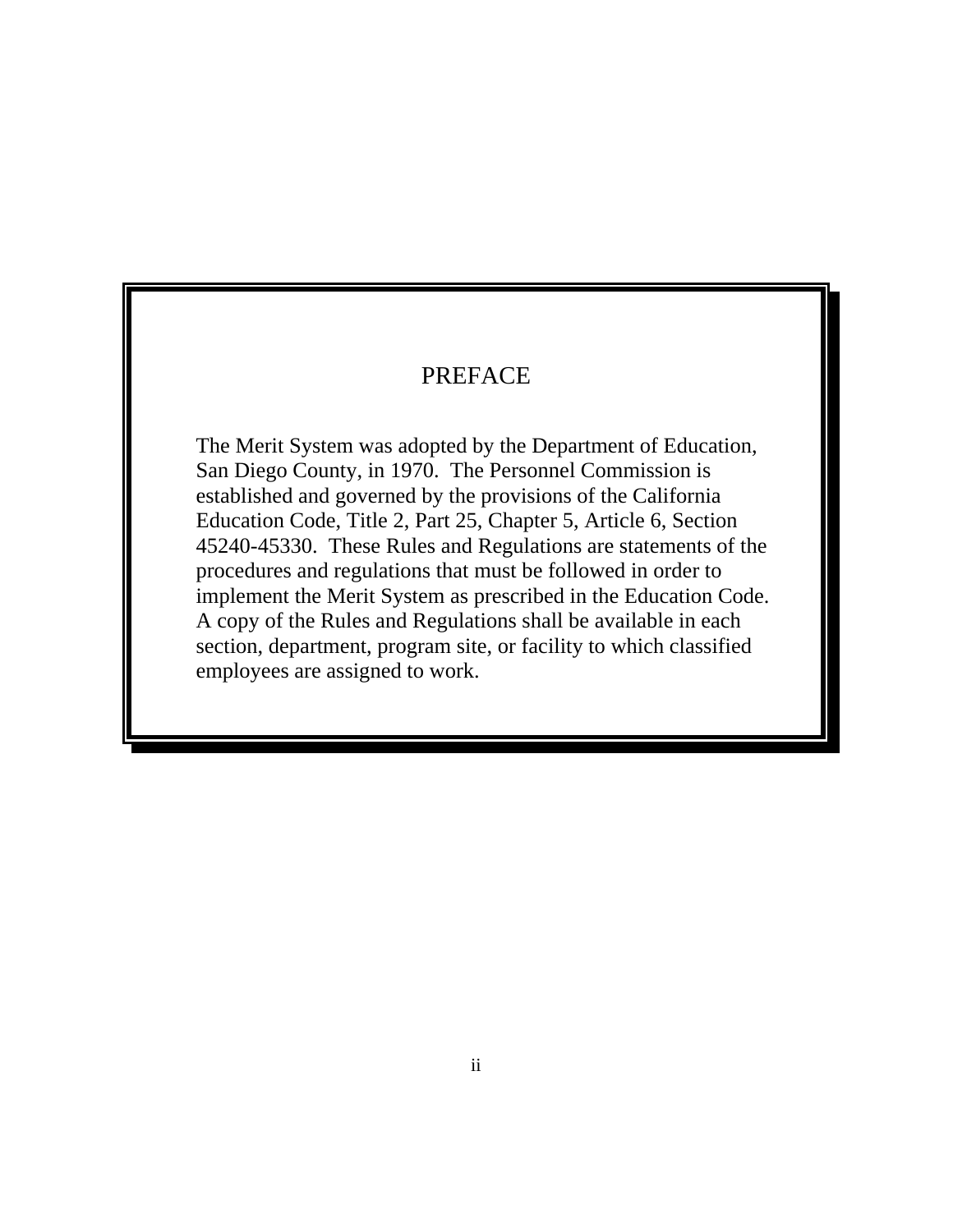#### **CHAPTER I INFORMATION**

#### **1. ESTABLISHMENT OF RULES**

The rules and regulations contained herein are established pursuant to the authority of the Personnel Commission under provisions of the Education Code §45260 and §45261, Board of Education, provisions of the collective bargaining agreement with CSEA and other provisions governing the Merit System Act in the Education Code. If any provision of these regulations or the application thereof to any person or circumstance is held invalid, the remainder of the regulations and the application of such provision to other persons or circumstances shall not be affected thereby.

#### **2. RELATIONSHIP OF MERIT SYSTEM AND STATUTES GOVERNING EMPLOYER-EMPLOYEE RELATIONS**

Parts of the Merit System Rules may be subject to negotiation with exclusive representative employee organizations under statutes governing employer-employee relations. Where agreements are reached between the County Office of Education and an exclusive representative and are included in an employee contract, such agreements shall supersede these rules.

### **3. MERIT SYSTEM PRINCIPLES**

The Personnel Commission has used as its guiding principle in approving these rules, the spirit of the law which forms an impartial body which is responsible to see that matters affecting the working lives of classified employees are handled in a fair manner. The Commission recognizes that no set of rules can contemplate all possible combinations of circumstances affecting particular cases. These rules are to be applied with consideration of their intent; however, specific applicable provisions of the rules shall not be waived, ignored, or superseded because of the special circumstances of particular cases. The Commission is open to responsible suggestions to amend the rules with prospective application; however, no rule amendment or new rule shall have retroactive applicability.

### **4. APPLICATION OF THE MERIT SYSTEM**

The Merit System shall include, and these rules and regulations shall apply to, all employment positions in the classified service and persons employed to fill such positions with the following exceptions:

- A. Positions which by law require certification qualifications
- B. Part-time playground positions

- C. Full-time students employed part-time
- D. Part-time students employed part-time in any college work study program, or in a work experience education program conducted by a community college district pursuant to Education Code Article 7 of Chapter 5 of Part 28 and which is financed by state or federal funds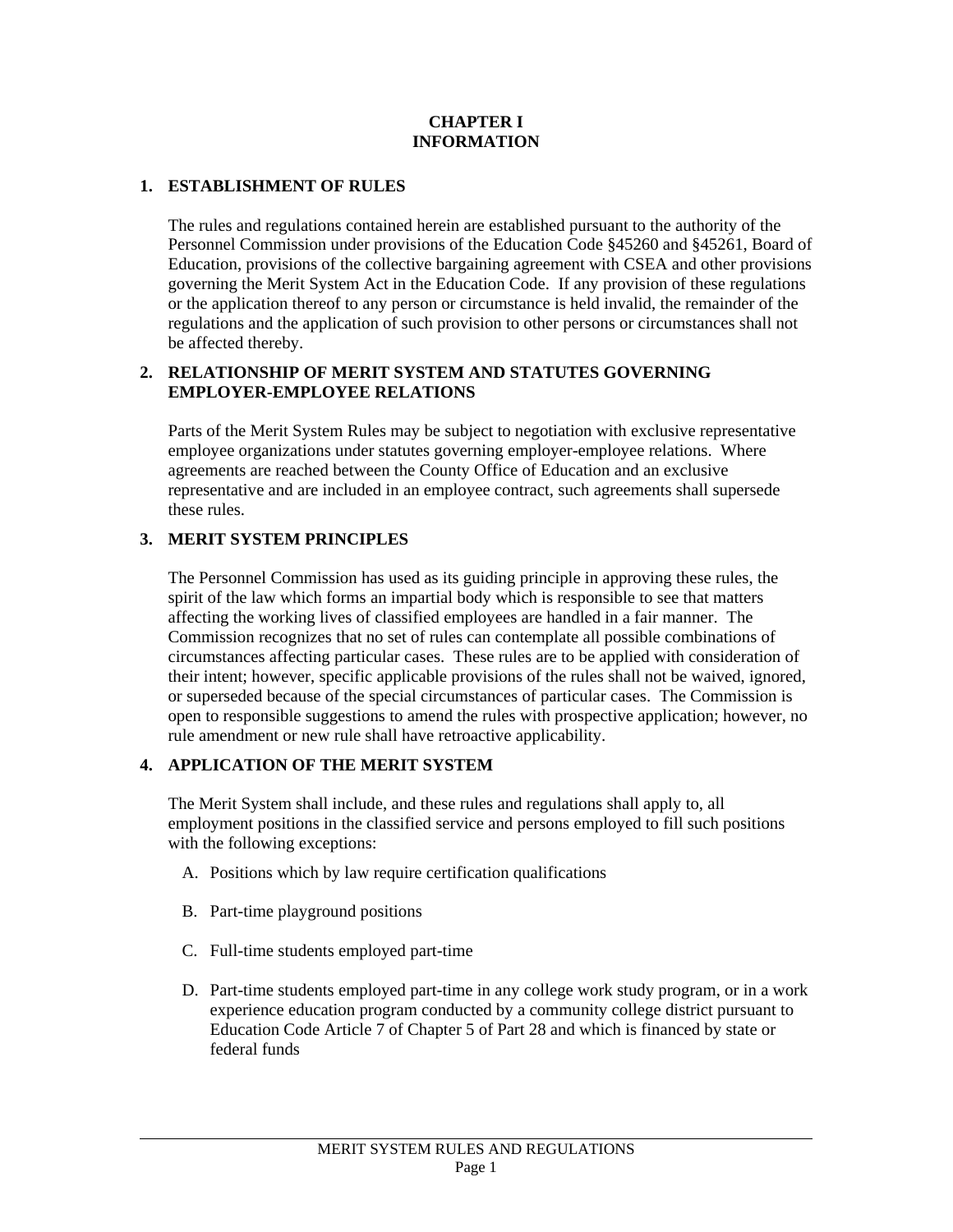- E. Apprentices and professional experts employed on a temporary basis for a specific project by the governing board, Superintendent or the Commission, and board assistants employed to directly assist the board or individual board members
- F. Personnel employed under specifically funded programs in a status designated as "restricted" when such programs require employment of persons under criteria which restrict the privilege of all citizens to compete for such positions
- **5. EFFECTS OF EXEMPTION** Any position or employee lawfully exempted from the classified service shall be excluded from the benefits and burdens imposed by these rules, except as provided by law, or the County Board of Education, or the County Superintendent of Schools.
- 6. **AMENDMENT OF MERIT SYSTEM RULES** The Commission shall prescribe, amend, and interpret, subject to Education Code §45260 as amended, such rules as may be necessary to ensure the efficiency of the service and selection and retention of employees upon the basis of merit and fitness. No rule or amendment which would affect classified employees who are represented by a certified or recognized exclusive bargaining representative shall be adopted by the Commission until the exclusive bargaining representative and the public school employer of the classified employees who would be affected have been given reasonable notice of the proposed rule or amendment. All written proposals, from any source, to amend, delete, or add to these rules will be considered a "first reading" at the meeting in which they are first presented to the Commission.

At the "first reading" the Commission will set a date for Commission action on the proposal, which date shall not be less than two weeks later. It shall also instruct the Director, Human Resources, to refer the proposal to interested persons and/or organizations for comment and recommendation.

 Interested parties shall submit their reactions to proposals in writing on or before the stipulated agenda deadline date and shall have the right to present reactions to the Commission orally at the appropriate Commission meeting.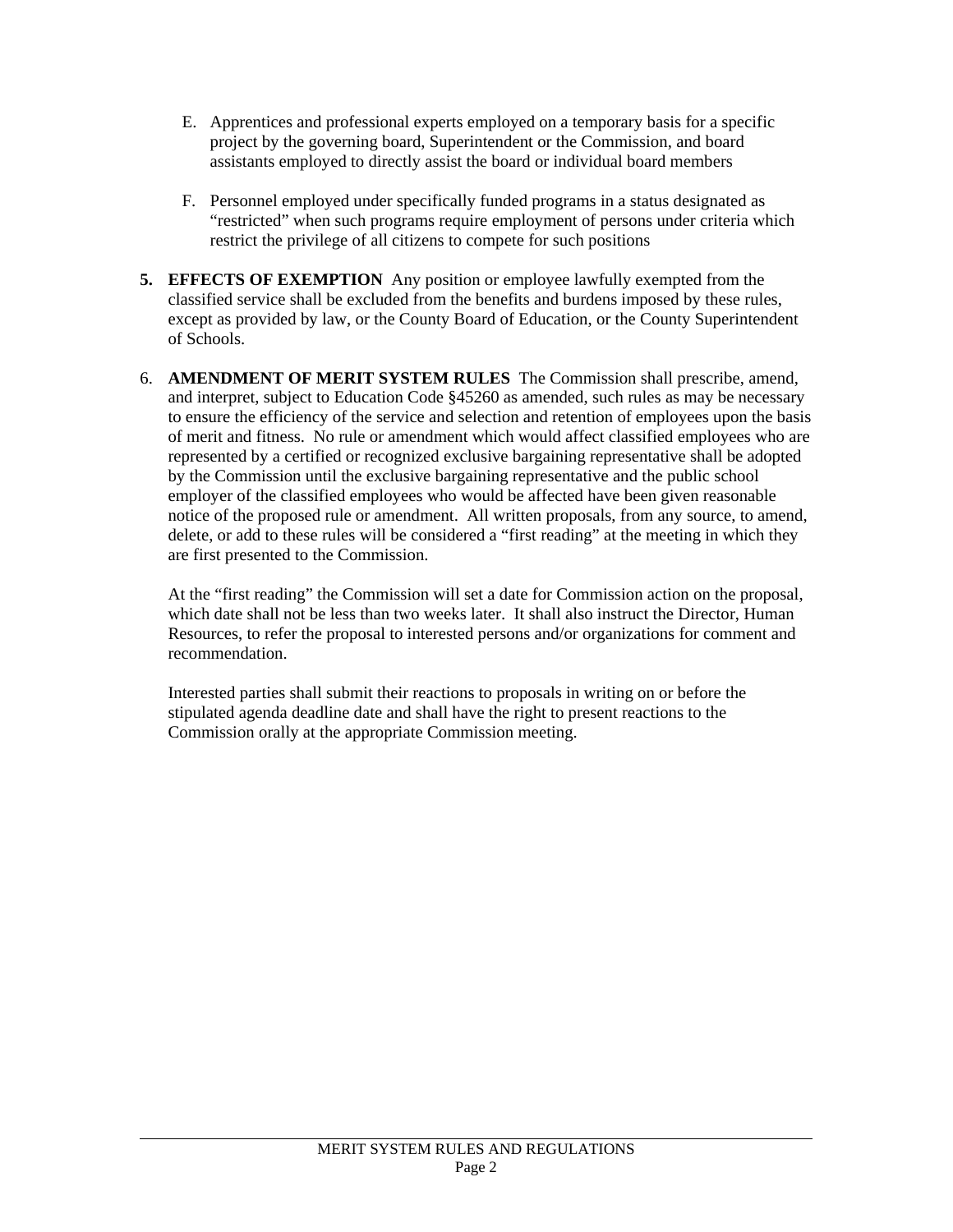#### **CHAPTER II DEFINITIONS**

Unless otherwise required by context or prevailing law, words used in these Rules are understood to have the following meanings:

- 1. **Act or The Act:** The Act shall mean those sections of the Education Code of the State of California applying the Merit System to classified employees in certain school districts. It shall include all of the provisions of Article 6, Chapter 5, Part 25, Division 3 and applicable provisions of Chapter 1 and Articles 1-5 and 7-11 inclusive of Chapter 5, Part 25, Division 3.
- 2. **Affirmative Action**: Result oriented steps taken by the County Office of Education to ensure equal employment opportunities to all applicants and to remedy the under utilization of racial and ethnic minorities, women, and persons with disabilities at all job levels.
- 3. **Allocate or Allocation**: The assignment of a given class to a specific range on a salary schedule.
- 4. **Anniversary Date**: The date upon which an employee is granted an earned salary increment.
- 5. **Applicant**: A person who has filed a completed employment application for employment for an authorized regular or temporary vacancy or to take an examination announced by the Personnel Commission.
- 6. **Approval of Eligibility List:** The action taken by the Commission to authorize the final ranking of candidates on an eligibility list resulting from a classified employment examination.
- 7. **Appointing Authority**: The County Superintendent of Schools, San Diego County Office of Education, or designee, or in the case of Commission staff, the Personnel Commission.
- 8. A**ppointment**: The official act of approving the recommendation of the appointing authority for the employment of an applicant.
- 9. **Bargaining Unit**: A group of employees recognized by the County Office of Education or designated by an authorized agency as appropriate for representation by an employee organization for purposes of collective bargaining.
- 10. **Board:** The San Diego County Board of Education.
- 11. **Candidate**: An applicant who is competing in an examination.
- 12. **Certification:** The process of submitting eligibles from the top three available ranks of the appropriate eligibility list to the appointing authority for employment consideration.
- 13. **Certify**: See Certification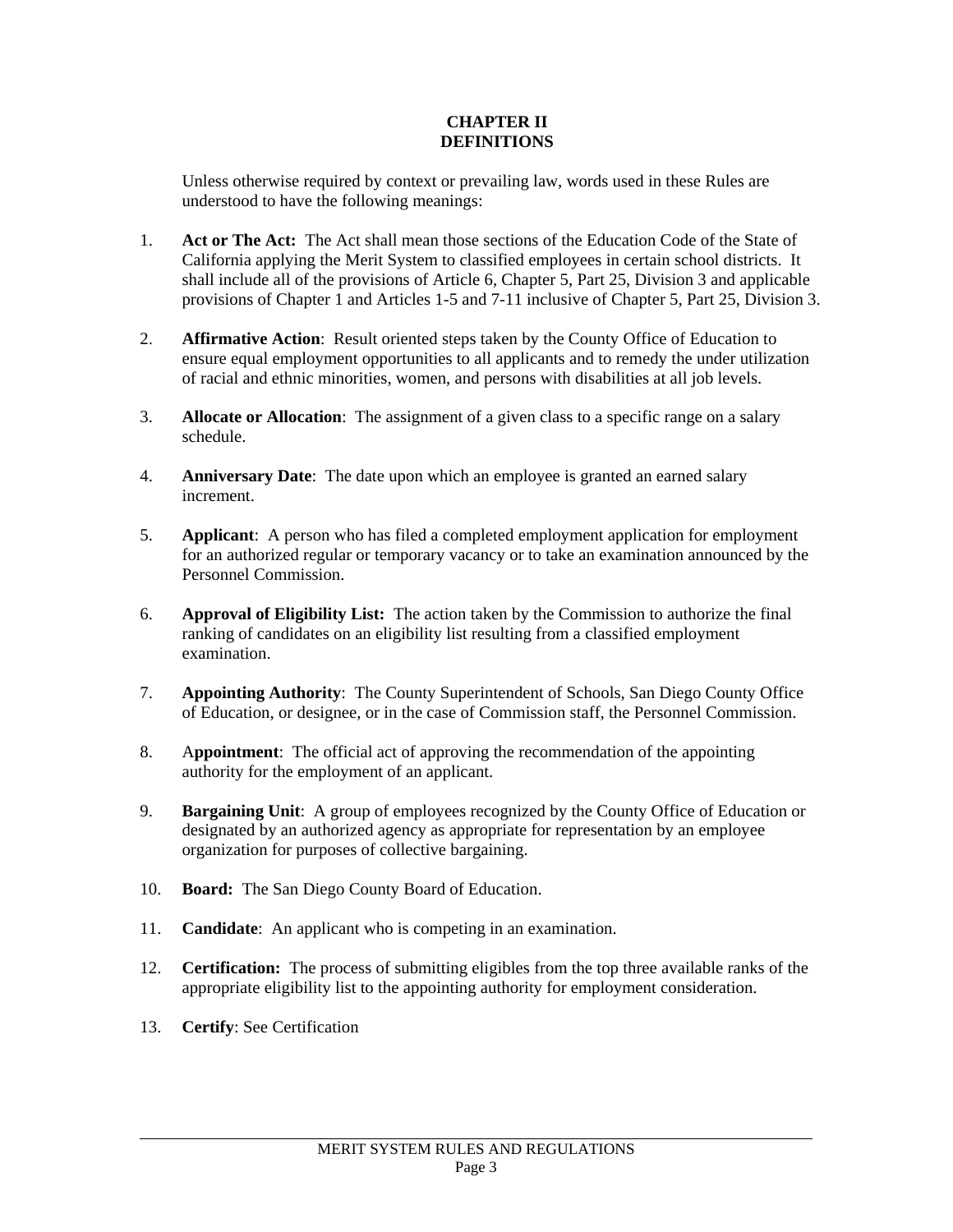- 14. **Class**: A group of positions which have duties and responsibilities sufficiently similar that the same descriptive title may be used; substantially, the same skills, knowledge, abilities and experience, training, and education may be used in qualifying applicants and required of incumbents; and the same rate of pay can be applied to all positions in the class.
- 15. **Classify**: The assignment of a position to a new or existing class.
- 16. **Class Specification**: An official statement of typical duties and responsibilities of the positions in a class which includes a listing of tasks and minimum qualifications, education, and training of positions in the class.
- 17. **Classified Service:** All positions in the County Office of Education's support and management service to which the Act and these rules and regulations apply.
- 18. **Commission:** The Personnel Commission for the San Diego County Office of Education.
- 19. **Confidential Employee**: An employee designated by the Office of Education with access to information regarding the County Superintendent's collective bargaining strategy. Confidential employees may not be represented by an exclusive representative.
- 20. **Continuous Examination**: A method of recruiting and examining applicants in which the filing deadline is not specified, the examination administered from time-to-time as needed, and new eligibles merged with those already on the eligible list.
- 21. **Contract (Collective Bargaining Agreement):** Written agreement between an employee bargaining unit and the San Diego County Board of Education and the County Superintendent of Schools.
- 22. **Day:** A day on which the administrative offices of the San Diego County Office of Education (located at 6401 Linda Vista Road) are open for business, except where "calendar" day is specified.
- 23. **Demotion:** A change in assignment of an employee from a position in one class to a position in another class that is allocated to a lower maximum salary rate.
- 24. **Discharge or Dismissal**: Involuntary separation from employment for cause.
- 25. **Eligible:** A candidate whose name appears on an eligibility or reemployment list.
- 26. **Eligibility List**: A ranked list of the candidates who have qualified for employment consideration in a class.
- 27. **Emergency Appointment:** An appointment not to exceed 15 days to prevent the stoppage of public business when persons on eligibility lists are not immediately available.
- 28. **Employment List:** A list of names from which certification may be made. This includes eligibility lists, reemployment lists, and lists of persons who wish to be transferred, demoted, reinstated, or in any manner employed, subject to the rules of the Personnel Commission.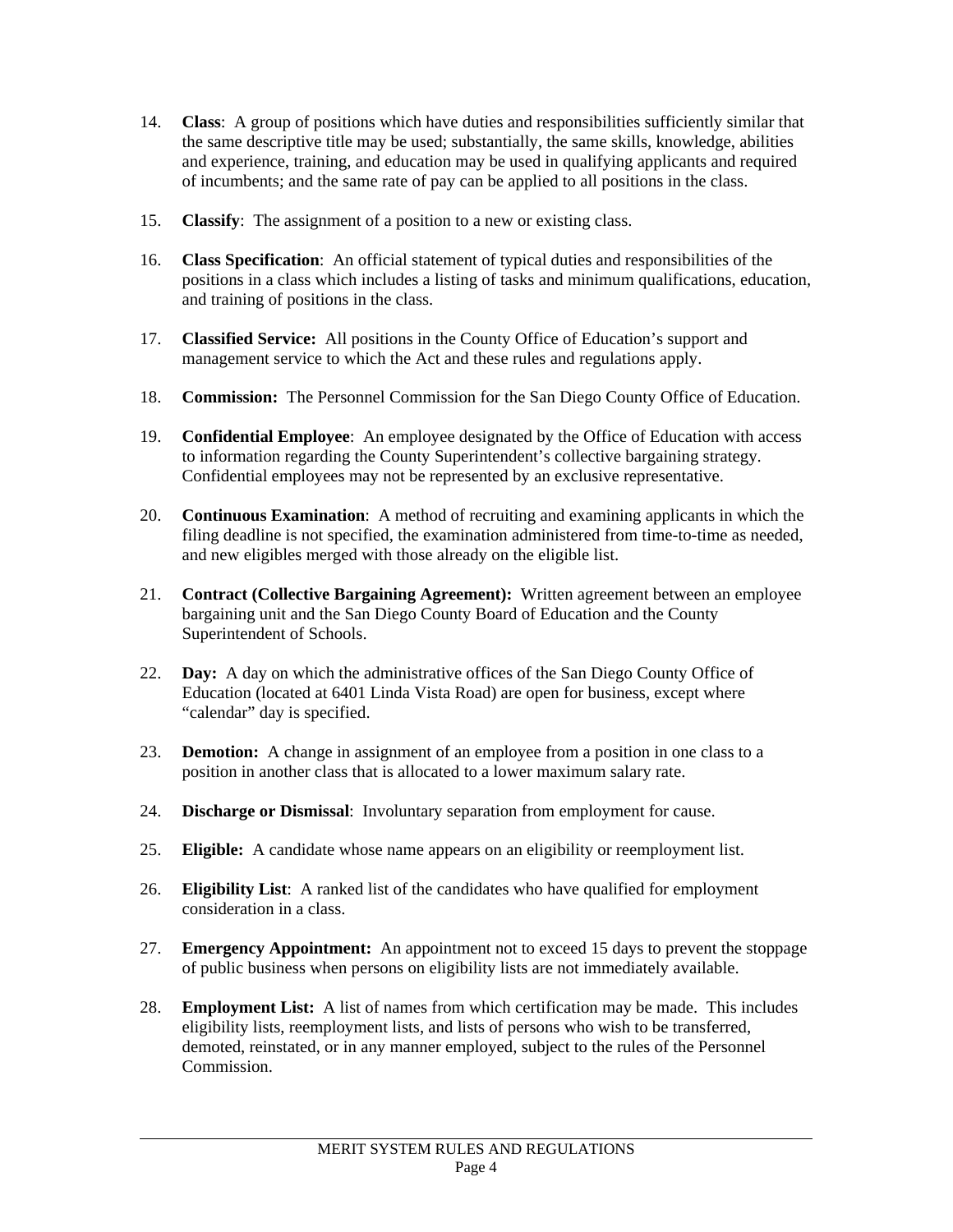- 29. **Entry Level Class:** The first class in a series for which recruitment is generally conducted on an open basis.
- 30. **Exempt Position:** A management, supervisory, or specialist position which meets the requirements of the Education Code and the Fair Labor Standards Act for exclusion from overtime pay provisions.
- 31. **Grievance:** An allegation by an employee, group of employees, or CSEA, of a violation, misinterpretation, or misapplication of the collective bargaining agreement.
- 32. **Grievance Procedure:** The process for review of a grievance in accordance with the provisions of the collective bargaining agreement.
- 33. **Hearing:** The presentation of evidence before the Personnel Commission or its designated representative.
- 34. **Incumbent:** The person currently assigned to a position.
- 35. **Layoff:** The elimination of positions or reduction in assigned time because of lack of work or lack of funds.
- 36. **Limited Term:** A term used in the Education Code to designate positions established for a fixed period not to exceed six months (synonymous with "temporary") or the employment of an employee (synonymous with "substitute") during the authorized absence of another employee.
- 37. **Open Examination:** A competitive examination in which any qualified person may participate, whether or not the person is a current Office of Education employee, which results in an open eligibility list.
- 38. **Out-of-Class Assignment:** The procedure used when assigning duties inconsistent with an employee's regular job classification.
- 39. **Part-time Position:** Any position in the classified service assigned to work less than the normal workday or work week as defined by these rules or the collective bargaining agreement.
- 40. **Permanency:** Status which is acquired in a classification by successful completion of the prescribed probationary period.
- 41. **Permanent Employee:** In reference to Office of Education employment status, an employee who has completed an initial probationary period in the classified service. In reference to employment status in a specific class, an employee who has completed the probationary period for that class.
- 42. **Position:** A group of duties and responsibilities assigned by official authority usually performed by one person.
- 43. **Probationary Employee**: An employee who has not completed an initial probationary period in the classified service.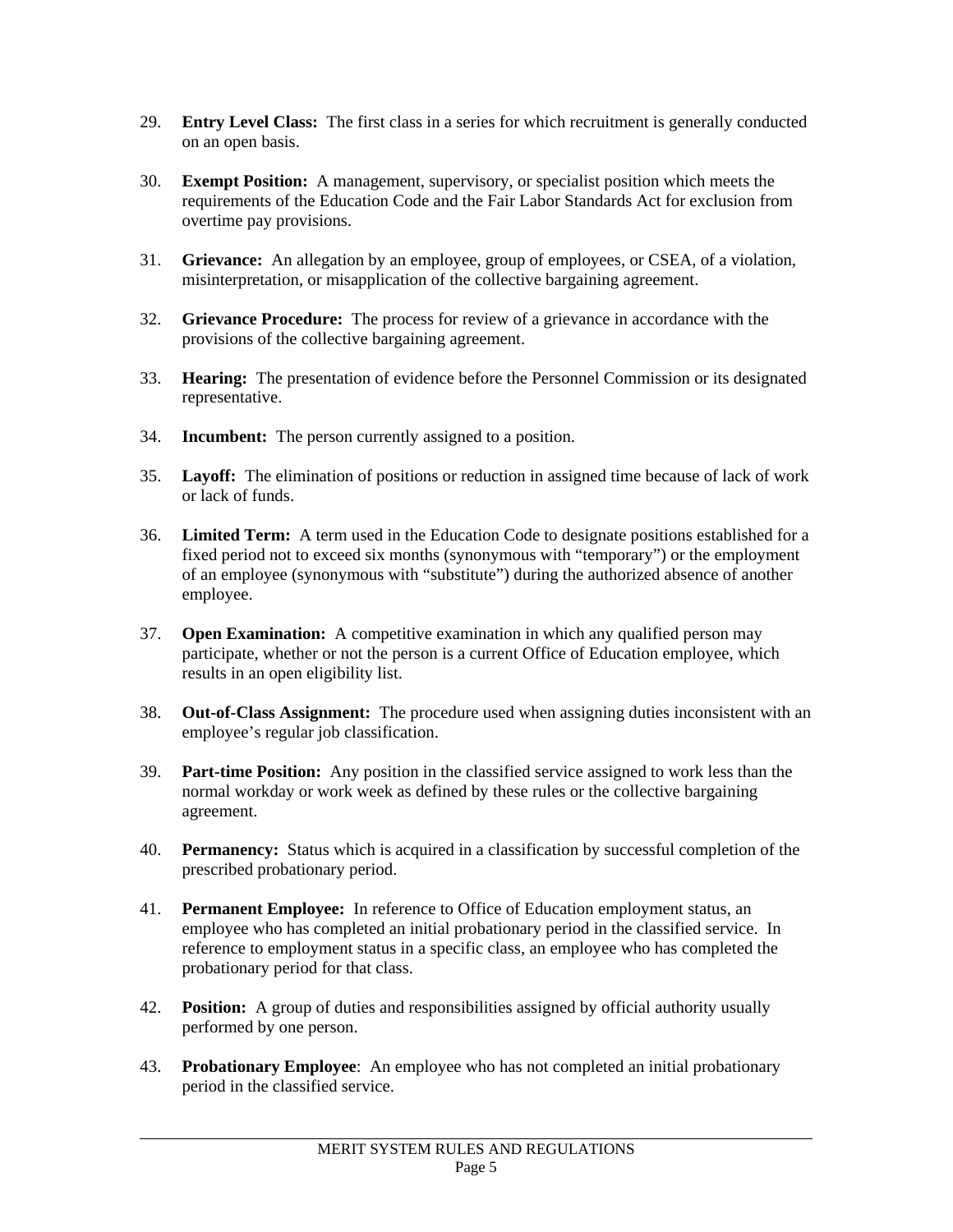- 44. **Probationary Period:** The final phase in the examination process consisting of a trial period of six months, or in specified instances, one year immediately following an original or promotional appointment to a regular position.
- 45. **Promotion:** A change in the assignment of an employee from a position in one class to a position in another class with a higher maximum salary rate resulting from competition in an examination for the higher class.
- 46. **Promotional Examination:** A competitive examination in which only qualified permanent employees of the Office of Education or individuals on appropriate reemployment lists may compete.
- 47. **Provisional Appointment:** The appointment of a person to a regular position in the absence of an appropriate eligibility list and subject to the prescribed time limits as specified in Education Code §45287 – §45289.
- 48. **Quorum:** Two members of the Personnel Commission present at a regular or special meeting.
- 49. **Reallocate/Reallocation:** Movement of a class from one salary range to another without significant change in class title, minimum qualifications, duties or responsibilities.
- 50. **Reclassify/Reclassification:** The reassignment of a position from one class to another because of significant change in duties, responsibilities or employment standards, based upon a gradual accretion of duties.
- 51. **Reemployment:** Reemployment to duty of an employee who has been laid off, or the reassignment of a former employee to a lower class than that from which the former employee resigned within the past 39 months.
- 52. **Reemployment List:** A list of names of persons who have been laid off from regular positions, and who are eligible for reemployment in their former class without examination, arranged in order of their right to reemployment.
- 53. **Regular Employee:** A classified employee who has probationary or permanent status.
- 54. **Regular Position:** A position established for a continuing and indefinite or unlimited period of time or for a fixed period in excess of six months.
- 55. **Reassignment:** A management-initiated movement of an employee to another position in the same classification.
- 56. **Reinstatement:** The reappointment, without examination, of a permanent employee after resignation, to a position in the employee's former class.
- 57. **Restoration:** (See "Reinstatement") The reappointment to duty of an employee to the same class and status held at the time of resignation. Also, the reappointment to permanent status of an employee who had been demoted to a former or related class after reduction to limited-term status.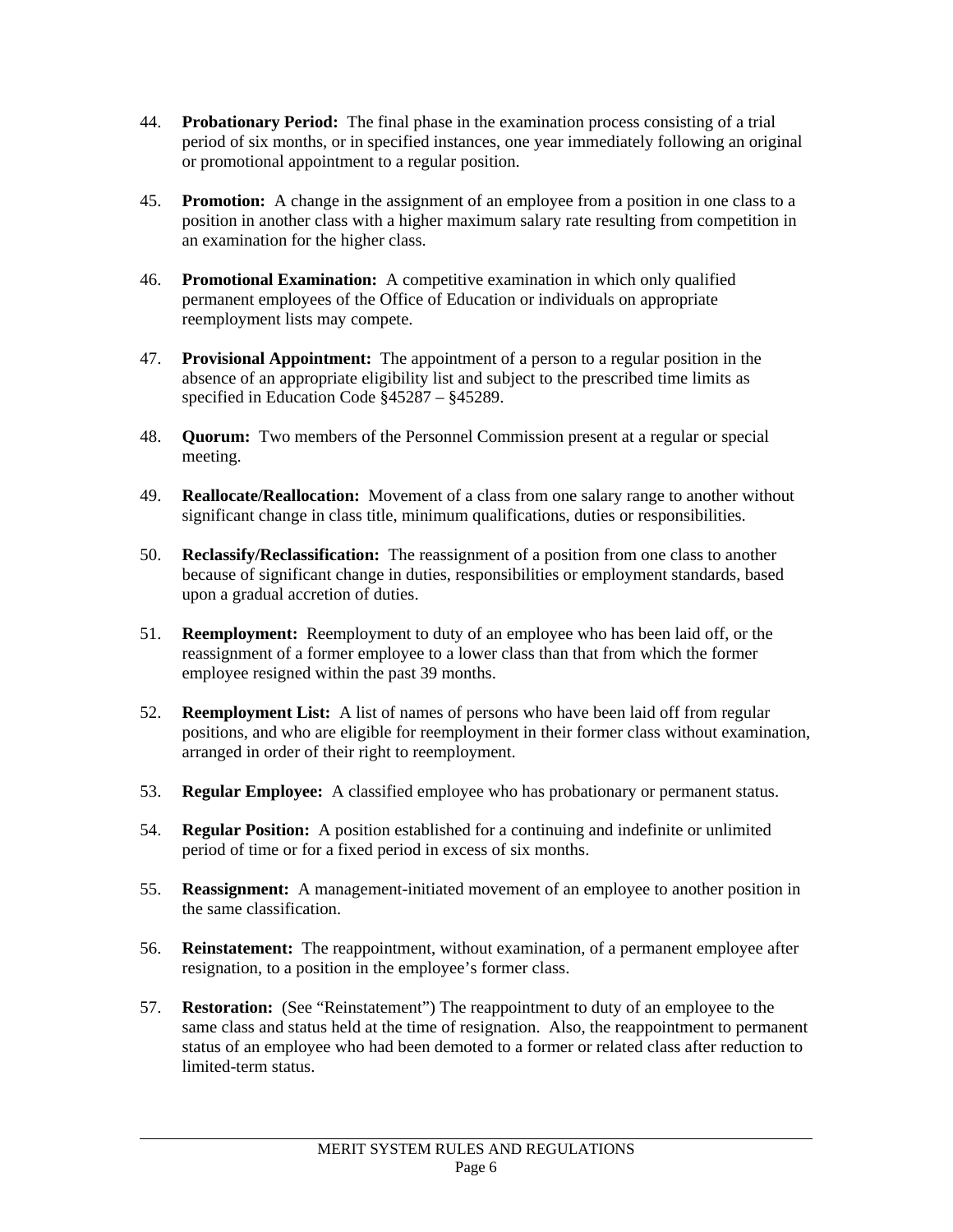- 58. **Salary Range**: A series of consecutive salary steps that comprise the rate of pay for a class. The minimum and maximum salary paid to each classification as approved by the Commission.
- 59. **Salary Rate**: A specific amount of money paid for a specified period of service, i.e., dollars-per-hour, pay period, or month.
- 60. **Salary Schedule**: The complete list of ranges, steps, rates, and classification titles established for the classified service.
- 61. **Salary Step**: One of the consecutive rates that comprise a salary range. A specific rate in a salary range.
- 62. **Separation**: The official termination of employment with the Office of Education includes resignation, retirement, layoff, and dismissal.
- 63. **Seniority**: Status secured by length of service (measured in hours in paid status) in regular classified positions to which certain rights are attached. Time accumulated by length of service in a class.
- 64. **Series:** Classifications closely related in occupational hierarchy identifying varying levels of assignment.
- 65. **Status:** The condition of an employee's current employment, such as permanent, probationary, provisional, limited-term, restricted or substitute.
- 66. **Substitute Employee**: An employee occupying a regular position during the authorized absence of the incumbent.
- 67. **Suspension:** An enforced absence, with or without pay, for disciplinary purposes or pending investigation of charges made against an employee.
- 68. **Transfer:** An employee-initiated movement of a permanent employee to another position in the same classification (or related classification) on the same range of the salary schedule.
- 69. **Waiver:** An action to voluntarily forego employment consideration by an eligible on a valid eligibility list after being certified, or declining an offer of employment.
- 70. **Y-Rate:** A salary step, range, and/or rate placement which is different from that which the employee would otherwise be entitled.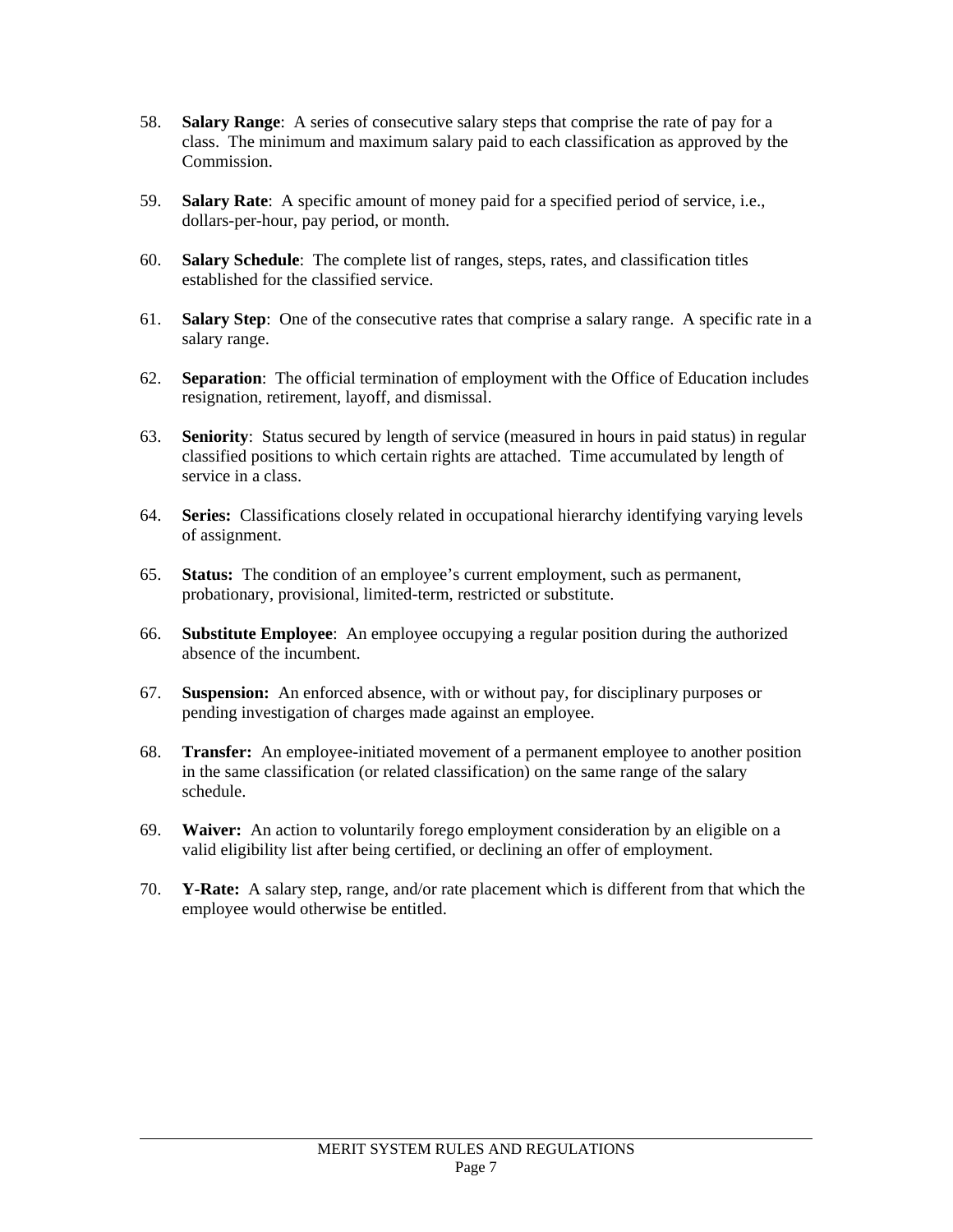#### **CHAPTER III COMMISSION ORGANIZATION and BYLAWS**

- 1. **TERMS OF COMMISSIONERS:** By law, the term of each Commissioner is for three years and expires at noon, December 1. The term of one Commissioner expires each year.
- 2. **OFFICERS:** At its first meeting following December 1 of each year, the Commission shall elect one of its members as chairperson and another member as the vice chairperson to serve a term of one year or until their successors are duly elected.
- **3. QUORUM AND MAJORITY:** Two members shall constitute a quorum for any regular or special meeting of the Commission. The affirmative vote of two members shall be necessary to make any motion effective.
- **4. REGULAR MEETINGS:** Subject to cancellation or proper change, the Commission shall meet regularly at times and places determined by the Commission. When the regular meeting date falls on a holiday, the commission shall meet on the next succeeding day, unless at a prior regular meeting it designates some other day for its meeting. Meetings shall be held within the boundaries of the County of San Diego.
- **5. ADJOURNED REGULAR MEETINGS:** The Commission may adjourn any regular or adjourned meeting to a time and place specified in the order of adjournment. When so adjourned, the adjourned meeting is a regular meeting for all purposes. When an order of adjournment of a regular or adjourned meeting fails to state the hour at which the adjourned meeting is to be held, it shall be held at the hour designated for regular meetings.
- **6. SPECIAL MEETINGS:** Special meetings may be called at any time by the chairperson and shall be called upon the written request of any two members. Written notice shall be delivered personally or by mail to each member of the Commission. Notice must also be given to each of the following who have filed written requests for such notice: each local newspaper of general circulation, radio or television station, and recognized employee or other organization. Such notice must be delivered personally or by mail at least 24 hours before the time of such meeting as specified in the notice. A copy of the notice shall be posted on the Commission's official bulletin board. The order shall specify the time and place of the special meeting and the business to be transacted. No other business shall be considered at such meeting by the Commission.
- **7. EMERGENCY MEETINGS**: Special meetings in an emergency situation may be called without advance notification. The chairperson shall notify by telephone, newspapers, and radio or television stations one hour prior to the special meeting, unless telephone services are not functioning, in which case they must be notified as soon after the meeting as possible. Minutes of the meeting must be posted for at least ten (10) calendar days in a public place. The Commission may meet in closed session during a special meeting called under these circumstances. Emergency Situation for the purpose of this section shall mean:
	- A. Work stoppage

- B. Impairment to health or safety
- C. Crippling disaster as determined by a majority of the Commissioners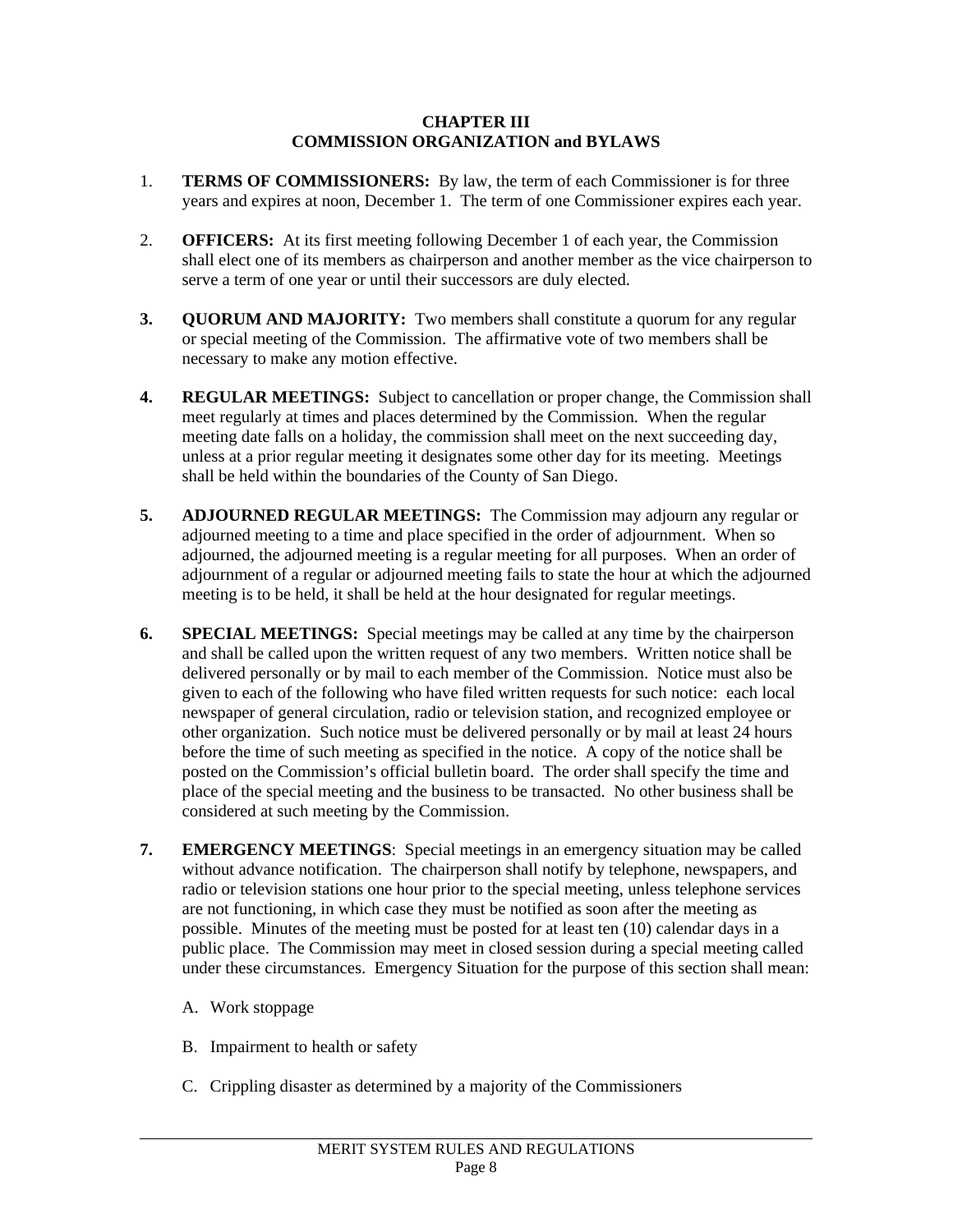- 8. **PUBLIC MEETINGS:** All regular and special meetings of the Commission shall be open and public, and all persons shall be permitted to attend any meetings of the Commission, except as provided in Section 9 below. This rule shall not be construed as permitting employees to be absent from duty without authorization to attend Commission meetings.
- **9. CLOSED SESSIONS:** A closed session is a portion of a meeting from which the public and news media are excluded. Closed sessions are allowed during regular meetings, adjourned regular meetings, special meetings, and adjourned special meetings, but not during emergency meetings.
	- A. All closed session agenda items must have descriptions and be posted seventy-two (72) hours ahead of the meeting.
	- B. Grounds for closed sessions include "personnel matters," "instructions to designated representatives, " pending litigation," and any other item permitted under the provisions of Government Code §54954.5 et. seq.
	- C. Prior to any closed session, the reason for the closed session shall be announced publicly.
	- D. After the closed session, the Commission shall reconvene into public session and announce any action taken.
- 10. **AGENDA AND POSTING:** The Director, Human Resources, shall prepare an agenda for each meeting of the Commission which shall be delivered to each Commission member and the Superintendent's designated representative forty-eight (48) hours prior to a regular meeting or twenty-four (24) hours prior to every special meeting. The agenda shall contain a brief, general description of each item of business to be discussed or transacted at the meeting and shall state the time and location of the meeting. Copies of the agenda shall also be distributed to recognized employee organization representatives; the news media requesting, in writing such copies; and shall be posted on the Commission's official bulletin board at least 72 hours before the meeting.
- 11. **APPEARANCE BEFORE THE COMMISSION:** Individual employees, employee organizations, and other interested parties may address the Commission on any subject that is within the jurisdiction of the Commission and will be provided reasonable opportunity to present their views.
	- A. No person shall discuss complaints against any employee which have not first been presented in writing to the Personnel Commission, signed by the person(s) making the complaint, and included in the agenda as a matter before the Commission.
	- B. Persons appearing before the Commission shall not be permitted to discuss any motion pending before the Commission except when the Commission consents to such discussion.
- 12. **COMMUNICATIONS:** Communications and requests directed to the Commission shall be in writing. Individuals or groups who wish to present proposals for action by the Commission shall present them to the office of the Director, Personnel Services, for placement on the Commission agenda within the prescribed timelines as required by law.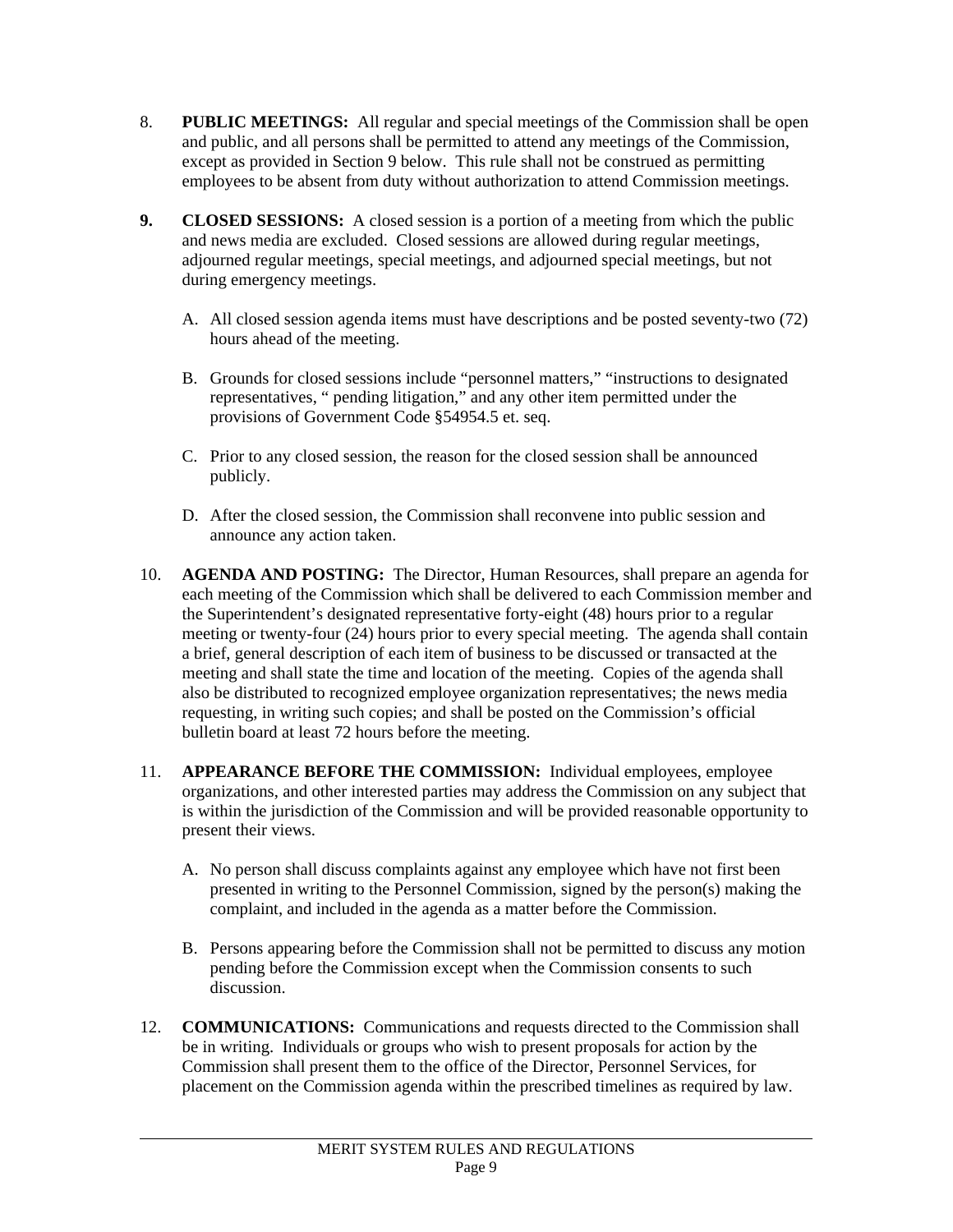- 13. **MINUTES:** The Director, Human Resources, shall record in the minutes the time and place of each meeting, the names of the Commissioners present, all official acts of the Commission, and the votes of the Commissioners. When requested, a Commissioner's dissent or approval and the reasons shall be recorded. The minutes shall be written and presented for correction and approval at the next regular meeting. The minutes, or a true copy thereof, shall be open to public inspection. Copies of the official minutes shall be distributed to recognized employee organization representatives who have requested them.
- **14. BUDGET:** The Director, Human Resources, shall prepare and submit to the Commission a proposed operating budget for the Commission for the ensuing fiscal year. The budget shall be prepared for a public hearing by the Personnel Commission to be held not later than May 30, or other date mutually agreed to by the Commission and the County Superintendent of Schools. The proposed budget shall be considered and adopted in accordance with Education Code provisions.
- **15. ANNUAL REPORT:** The Director, Human Resources, shall prepare an annual report of Commission activities for the preceding fiscal year. The Annual Report shall be submitted to the County Superintendent of Schools and to the Board of Education no later than November 1.
- **16. COMMISSION EMPLOYEES:** The Commission shall appoint a Personnel Director and staff required to carry out the responsibilities of the Commission. The Director shall act as secretary to the Commission and shall issue and receive all notifications on its behalf; and shall direct and supervise the Commission staff and conduct administrative transactions consistent with the law and necessary to the proper functioning of the office and staff of the Commission. Commission employees shall be considered part of the classified service, and the rules, procedures, benefits, and burdens pertinent to the classified service shall apply to Commission staff except as the Commission may specifically direct.
- **17. PAYMENT FOR MEETING ATTENDANCE:** Each Commissioner shall receive payment for each meeting attended in any one month, including regular, adjourned or special meetings. Payment to members of the commission shall be twenty-five dollars (\$25) per meeting, not to exceed two hundred fifty dollars (\$250) per month.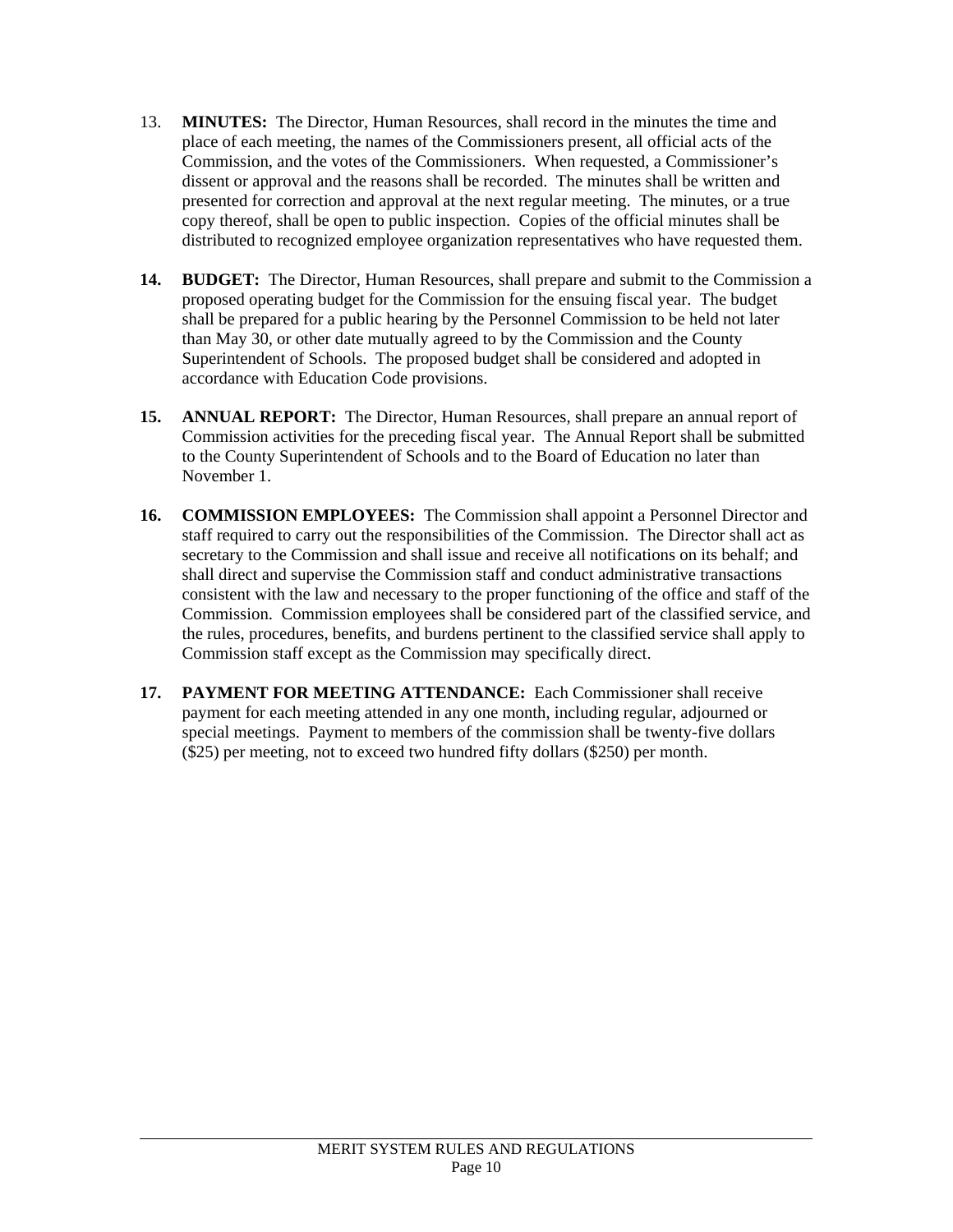#### **CHAPTER IV APPLICATION and EXAMINATION**

- **1. JOB ANNOUNCEMENT BULLETIN:** The Director, Personnel Services, shall prepare, or cause to be prepared, an employment opportunity announcement to publicize examinations or vacancies. The bulletin shall be released from the Personnel Services Office no less than ten (10) calendar days prior to the filing deadline. The announcement shall contain:
	- A. Qualifications required
	- B. The salary range applicable for the position/classification
	- C. The filing deadline

l

- D. An equal opportunity statement
- E. A statement pertaining to the type of examination
- **2. FILING APPLICATIONS:** All applications for employment shall be made upon the official forms furnished by the Personnel Commission and filed on or before the filing deadline specified in the job announcement. Applicants must meet the minimum qualifications set forth in the job announcement. No application will be rejected on the basis of the applicant's race, religious creed, sex, national origin, ancestry, marital status, physical handicap (unless it directly affects the applicant's ability to perform the job applied for), or age. Applications may be rejected for cause. Such cause shall relate solely to the welfare of the Office of Education.

Applicants taking more than one examination must file a separate and complete application for each such examination unless otherwise determined by the Director, Personnel Services.

- **3. CAUSES FOR REJECTION**: An applicant or candidate may be refused examination, and an eligible may be refused certification of appointment, for any of the following reasons:
	- A. Failure to meet the general qualifications of the position applied for;
	- B. Failure to execute the oath of allegiance required by the State of California;
	- C. Conviction of, or pleading guilty to, a sex offense as defined in Education Code §44010 or conviction of, or pleading guilty to, a controlled substance offense as defined in Education Code §44011;
	- D. Making false statements or omitting a statement as to any material fact on the application form;
	- E. Practicing any deception or fraud in connection with an examination or to secure employment;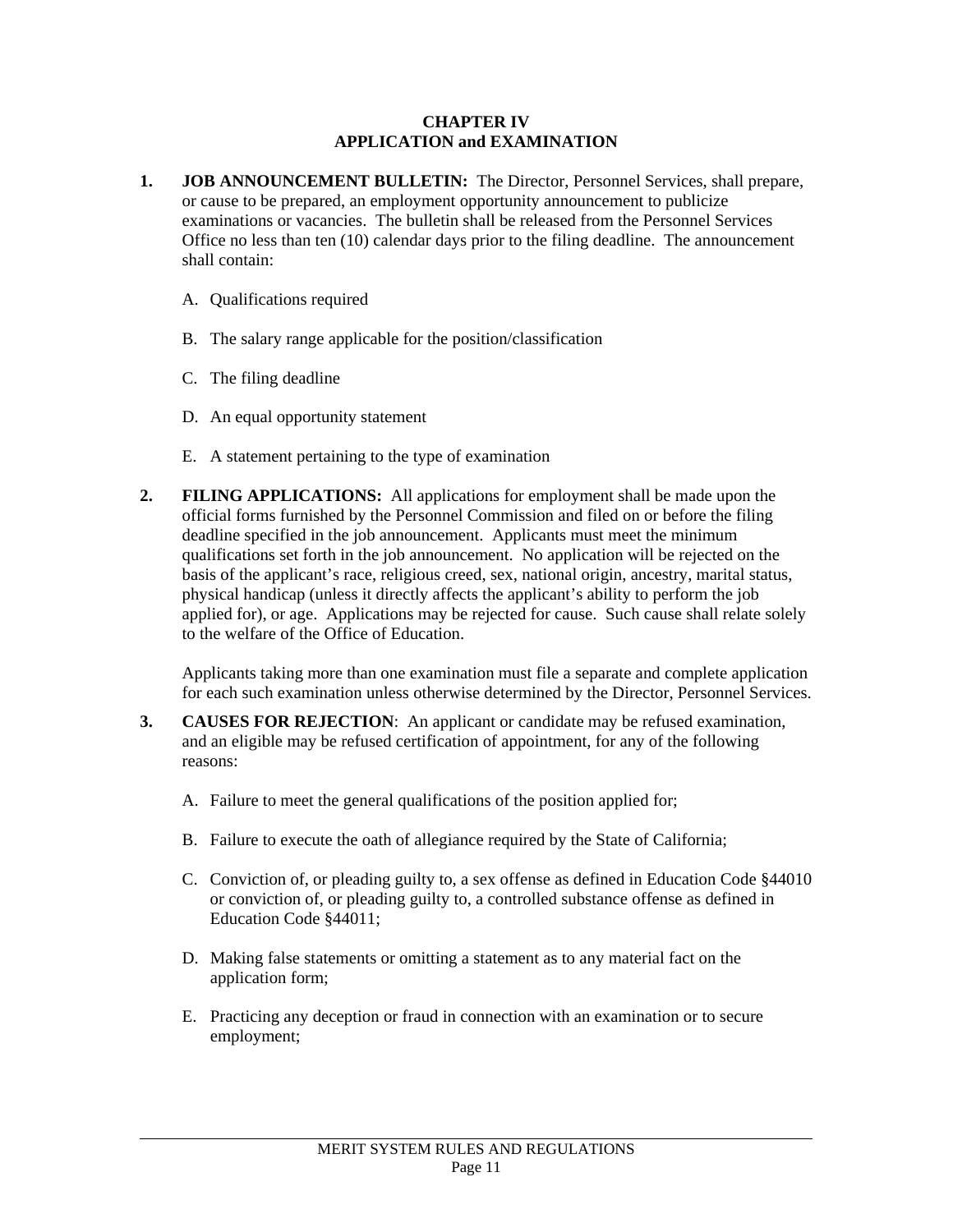- F. Dismissal from a previous employment for cause or other unsatisfactory record of previous employment which would have subjected the applicant to dismissal by the Office of Education;
- G. Previous dismissal for cause from the Office of Education or unsatisfactory record of prior employment with the Office of Education unless the County Superintendent of Schools waives this subsection;
- H. Failure to satisfactorily complete a post-offer (pre-placement) medical examination;
- I. Failure to report for duty after an assignment had been offered and accepted;
- J. Failure, after due notice, to report promptly for review of any of the above bases for rejection;
- K. Refusal to furnish testimony at a hearing or investigation before the Personnel Commission or County Board of Education.

# **4. ORDERING OF EXAMINATIONS**

- A. No examination announcement may be made and no part of any examination may be held until the appointing authority has approved the prescribed duties for the classification, and the Commission has approved the classification description including establishment of minimum qualifications.
- B. Examinations may be written or oral, or in the form of a practical demonstration of skill and ability, or any combination of these. Any investigation or review of education, experience, character, or ability and any test of technical knowledge, manual skill, or physical and mental ability that in the judgement of the Director, Personnel Services (subject to review by the Personnel Commission), serves this end, may be employed. Suitable alternative examinations may be used to establish the eligibility of applicants with disabilities. All examinations shall be prepared under the direction of the Director, Personnel Services, who shall determine the passing score and assign relative weight to the different parts of the examination.
- C. Examinations shall be held as open, promotional, or simultaneously open and promotional as determined by the Director, Personnel Services. Where an adequate field of promotional applicants does not exist or there is doubt as to its adequacy, the examination may be advertised as open and promotional. A promotional field exists when there are incumbents in one or more lower classifications who, from the nature of those classifications, can be expected to possess the minimum qualifications, skills, knowledge and abilities necessary to perform the duties of the higher classification.

# **5. WHO MAY COMPETE:**

l

A. Open Examinations: Application for examinations designated as "open" shall be open to all applicants who meet the prescribed requirements of the class and are not otherwise disqualified by these rules.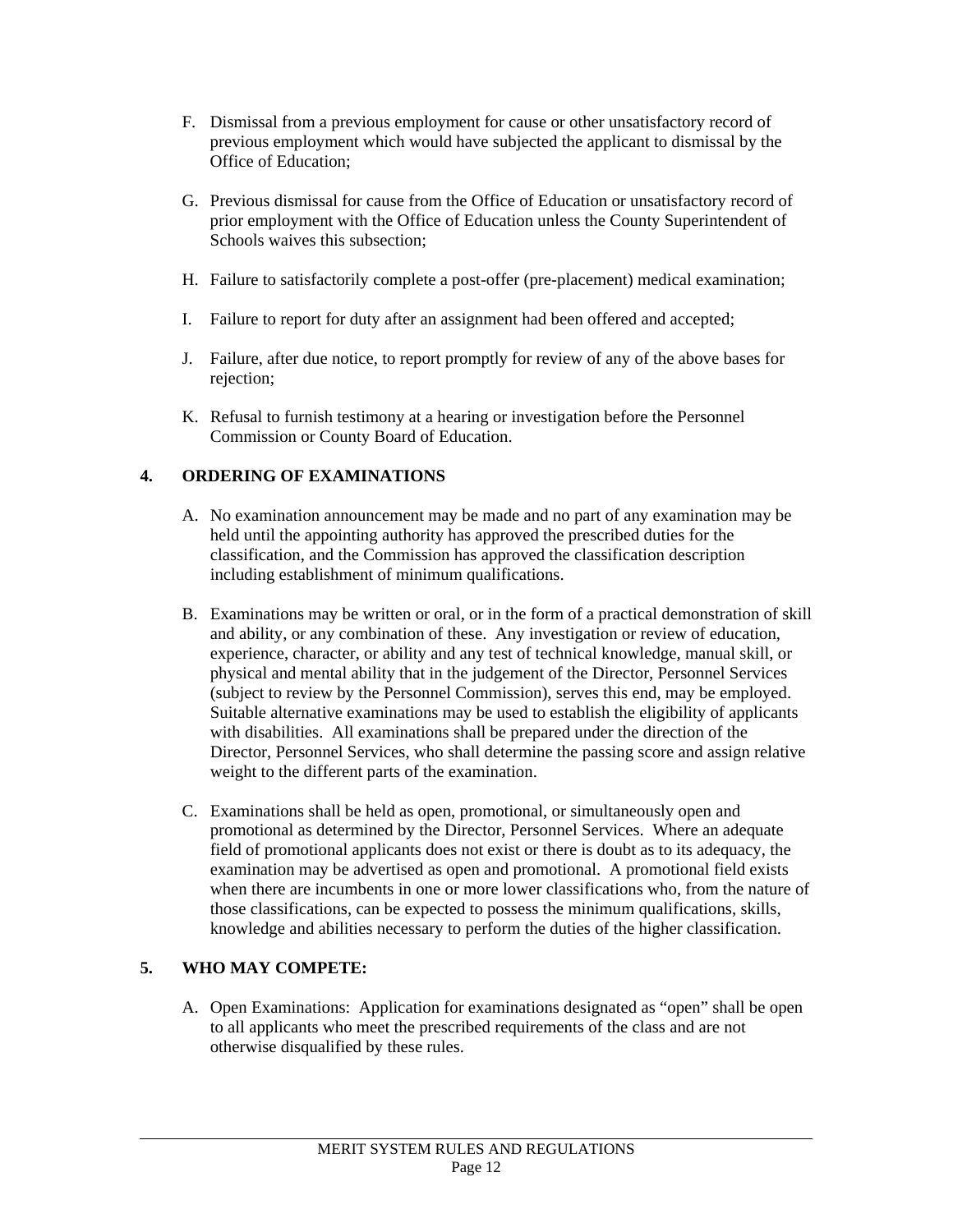- B. Promotional Examinations: Those persons eligible to compete in a promotional examination shall be those who, by the filing deadline as listed on the job announcement bulletin, have permanent or probationary status, or those who are on an approved leave of absence, whether paid or unpaid, or those who have been laid off for lack of work or funds and are on a valid reemployment list and who meet the prescribed qualifications for the job.
- C. Open/Promotional Examinations: Application for examinations designated as open/promotional shall be open to employees and the public who are not otherwise disqualified by these rules and who meet the prescribed qualifications of the class. All applicants shall be considered as a group in determining passing scores on the examination(s); however, two lists shall be established – one promotional and one open.
- **6. CONTINUOUS EXAMINATIONS:** The Director, Personnel Services, may establish a process by which applicants are continuously examined. Tests may be administered from time to time as applicants are available and Office of Education needs dictate. Candidates successfully passing the examination shall be merged on a master eligibility list in order of their final score.
- **7. EMPLOYEE PREFERENCE POINTS:** Additional credit shall be added to the final passing score of regular employees of the San Diego County Office of Education in an open examination. Such employees shall receive a credit of one-half (.5) point for each full six (6) months of paid service in regular status to a maximum of five  $(5.0)$  points.

# **8. VETERAN'S PREFERENCE POINTS:**

- A. In the case of examinations for entry level classes, veterans with thirty (30) calendar days or more of service, who attain a passing score established for the examination, shall be allowed an additional credit of five (5.0) points and disabled veterans shall be allowed an additional credit of ten (10) points, which shall be added to the examination score. "Entrance examinations" shall mean any written or oral selection process by which a candidate who is not an employee of the County Office at the time of the examination competes for a vacancy in the Classified Service except where the minimum qualifications include a bachelor's degree and two (2) years of experience.
- B. At least thirty (30) calendar days of active service in the Army, Navy, Marine, Air Force, or Merchant Marine, or as a nurse on active duty with the Red Cross, between the dates listed below are required:
	- 1. World War II: December 7, 1941 to December 31, 1946
	- 2. Korea: June 27, 1950 to January 31, 1955
	- 3. Vietnam: August 5, 1964 to May 7, 1975
	- 4. Service in the Coast Guard between December 7, 1941 and January 1, 1946
	- 5. Desert Storm

l

6. Any other campaign in which medals were issued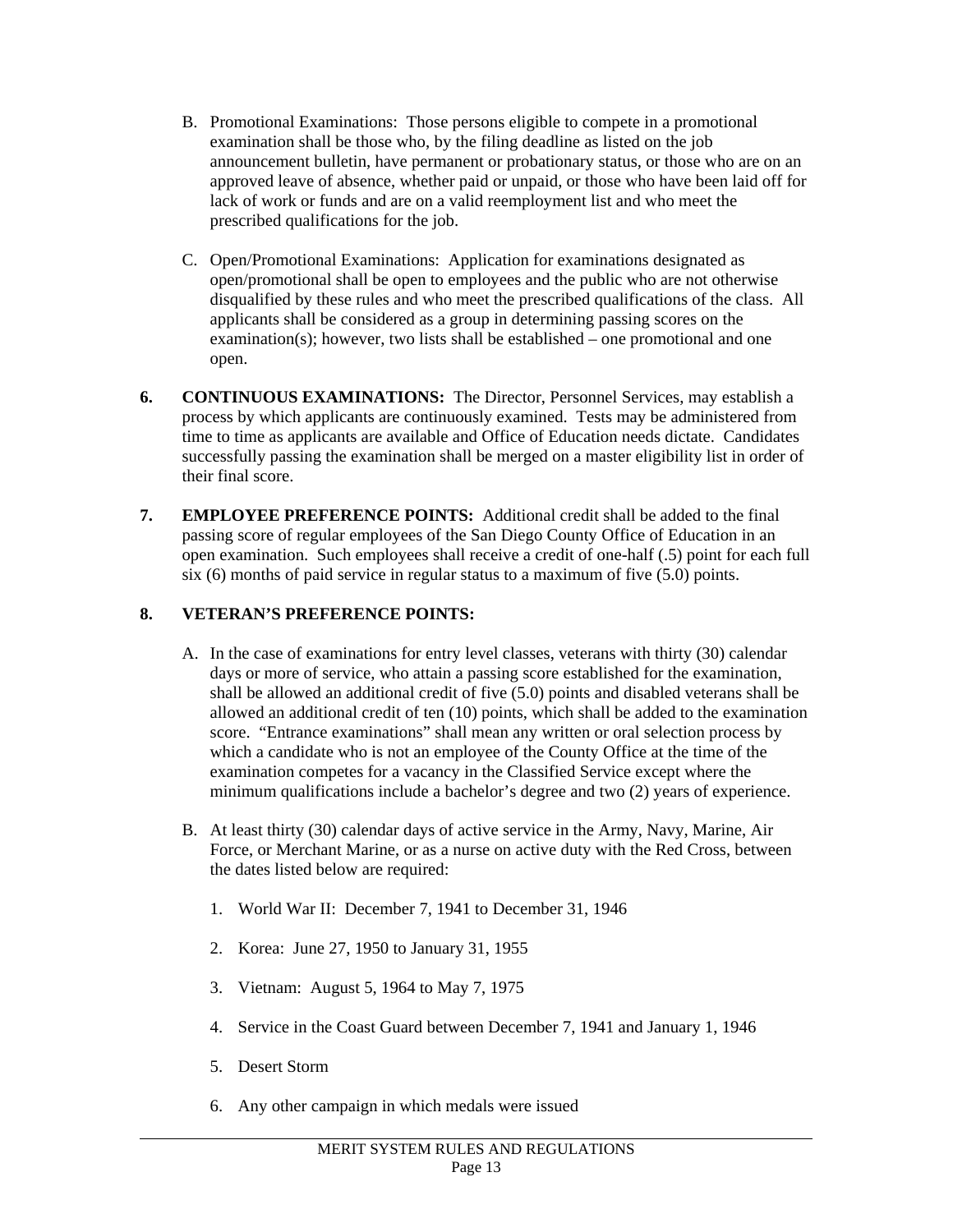- C. "Disabled Veteran" means any veteran who is currently declared by the United States Veterans Administration to be ten percent (10%) or more disabled as a result of service in the armed forces. Proof of the disability shall be deemed conclusive if it is of record in the United States Veterans Administration.
- D. In order to obtain credit, the applicant shall furnish satisfactory proof of qualifying military service and discharge or release, under conditions other than dishonorable, at the time of the examination prior to establishment of the eligibility list. No adjustment or rank on the list shall be made when such proof is presented thereafter.
- **9. EXAMINATION PROCEDURES:** The Director, Personnel Services, shall establish procedures governing the details of the examination process. The procedures shall be fair, equitable, and equally applied to all applicants subject to review by the Personnel Commission.
- **10. EQUAL EMPLOYMENT OPPORTUNITY:** No questions or examination procedure shall be employed that serves to discriminate against any applicant or any eligible whose name has been certified for appointment on the basis of political or religious opinions or affiliations, race, creed, color, gender, marital status, sexual orientation, age, national origin, ancestry, physical or mental disability or cancer-related medical condition.
- **11. NOTICE OF FINAL SCORE**: Each candidate shall be notified in writing by U.S. mail of his score for each portion of the examination, additional veteran or employee preference points, the total thereof, and his/her ranking on the eligibility list, if qualified, within ten (10) days of the approval of the eligibility list.
- **12. NOTIFICATION AND APPEAL OF REJECTION:** Applicants, candidates and eligibles who have been rejected shall be notified in writing. The notification shall state the reasons for the rejection. Any rejected individual may appeal in writing within seven (7) calendar days of the date of notification to the Director, Personnel Services, for administrative review. Failure to appeal for administrative review in a timely fashion makes the rejection final and conclusive.

If there has been an administrative review as provided above, and the rejection is sustained, the individual shall have the right to appeal to the Personnel Commission subject to the following conditions:

- A. The appeal is made in writing and is received within seven (7) calendar days of notification of the results of the administrative review.
- B. The appeal is based upon a charge that the rejection constitutes a violation of law or a violation, misinterpretation, or misapplication of the rules of the Personnel Commission, or that the reasons for rejection are inconsistent with the facts. The facts supporting such a charge shall be set forth in the appeal. Within fifteen (15) calendar days of a receipt of a timely written appeal, the Commission shall set a date for review at which time the evidence shall be considered and the Commission will render a decision. The decision shall be transmitted in writing to all concerned and shall be final. If a rejection is not sustained by the Director, Personnel Services, or the Personnel Commission, action shall be taken to ensure the rights of the applicant,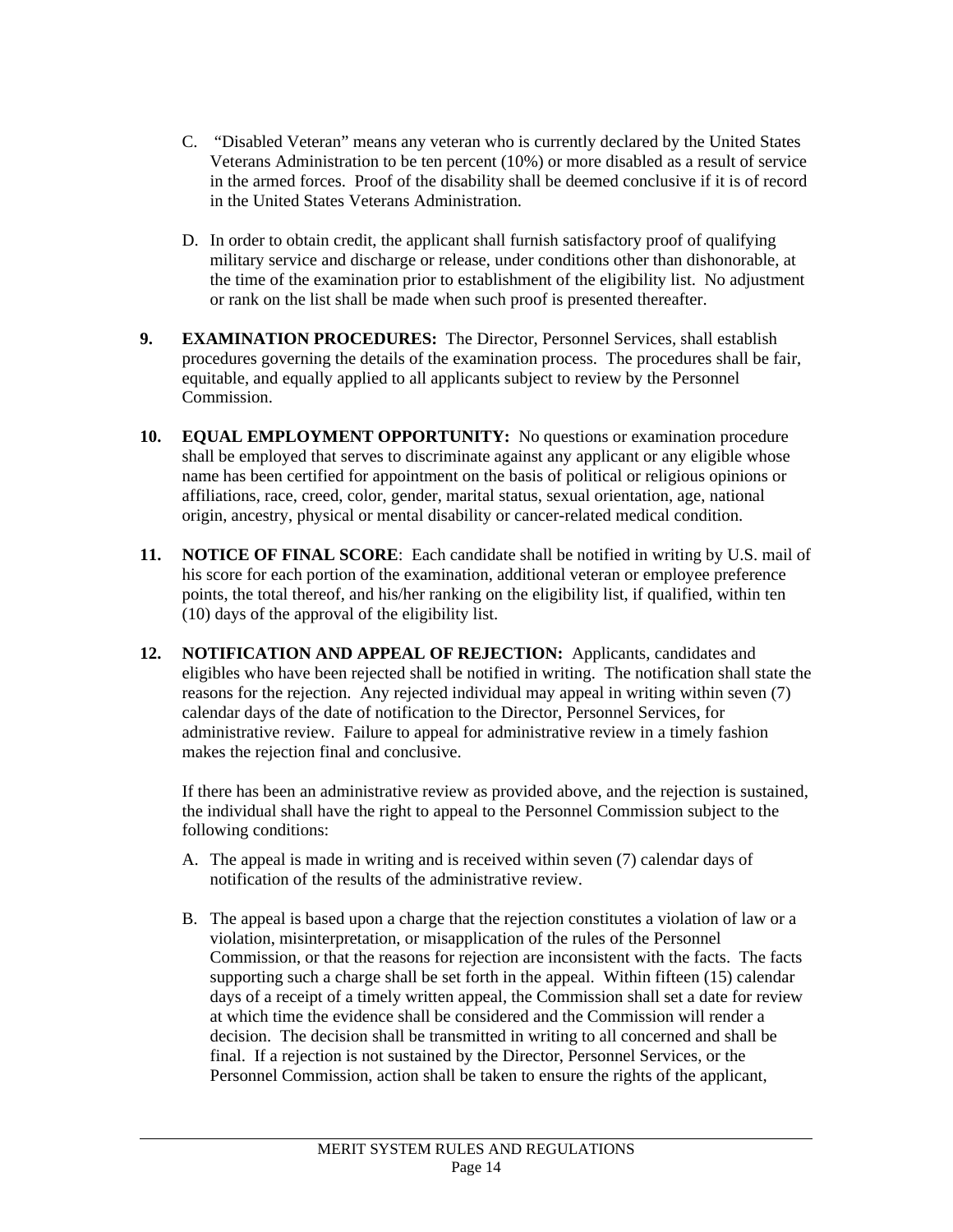candidate, or eligible. However, appointments made in the interim shall not be disturbed, unless they were fraudulently made.

- **13. CONFIDENTIALITY OF INFORMATION:** Unless these rules specifically designate otherwise, all documents such as applications, references, examination papers, etc., shall be considered confidential records of the Personnel Commission and shall not be returned. The names of applicants, candidates, or eligibles in any examination shall not be made public or open to inspection.
- **14. REVIEW OF EXAMINATION:** Review by applicants of written examination questions shall be allowed during the four (4) days following the administration of a test. Protests of questions shall be made within twenty-four (24) hours of the examination review. Failure to review within the four (4) days shall constitute waiver of the right to appeal that part of the selection process. The Director, Personnel Services, shall review and act upon all protests. If protests result in any change, the test papers of all applicants will be reviewed and re-rated accordingly. The Director, Personnel Services, shall render a decision and inform the protestant. If the Director rules against the protest, the applicant may appeal to the Personnel Commission, but the appeal shall not delay other parts of the examination process. Unless otherwise specified in this rule, reviews and protests shall be conducted in accordance with Section 12 of this chapter.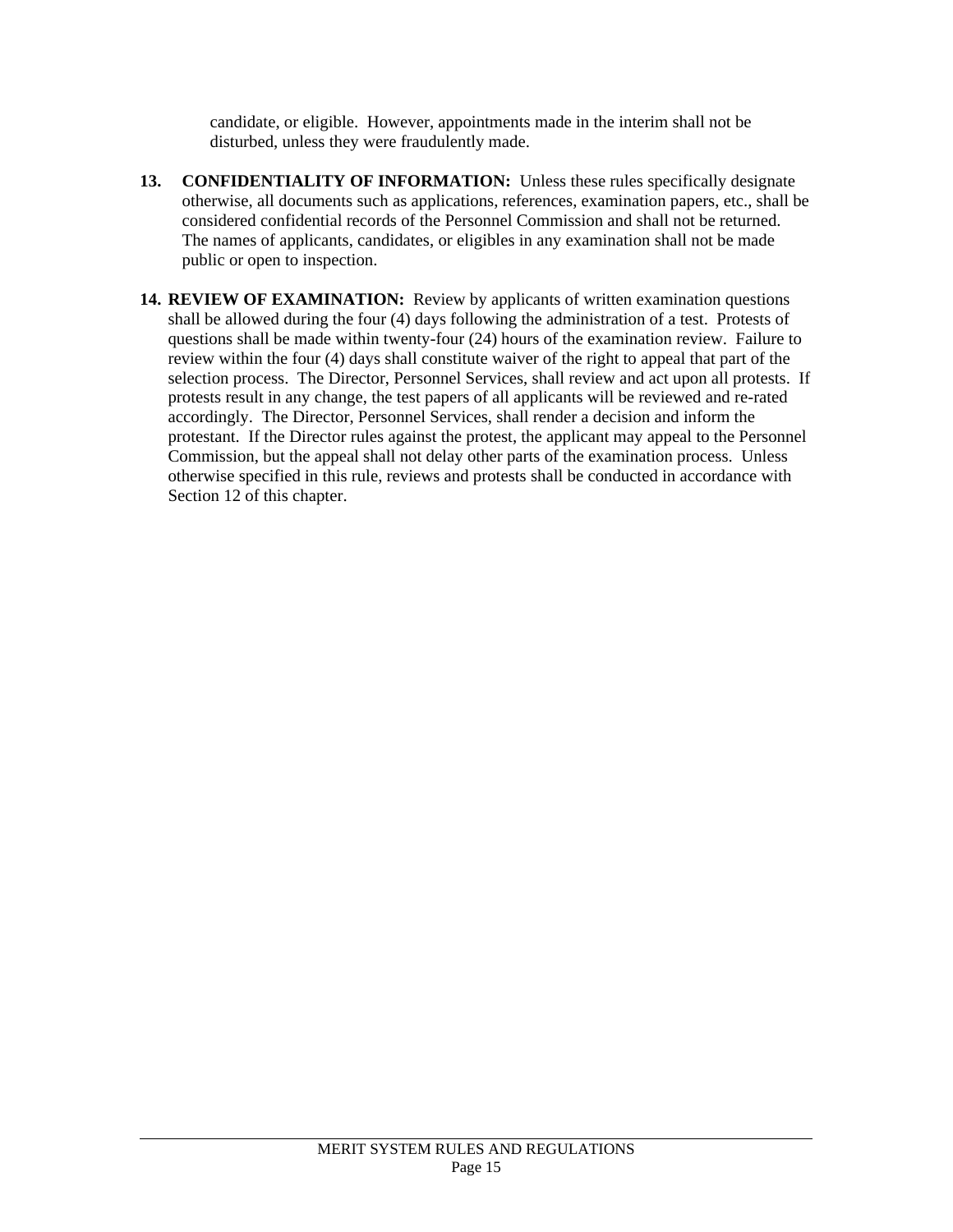#### **CHAPTER V ELIGIBILITY LISTS**

- 1. **TYPES OF ELIGIBILITY LISTS**: Lists from which appointments to a class may be made shall be limited to: eligibility lists, either open, promotional, or open/promotional; reemployment lists; or transfer lists. Unless specifically authorized in these rules, all appointments to positions in the classified service shall be made from eligibles whose names appear on eligibility lists.
- 2. **RANKING ON ELIGIBILITY LISTS:** The Personnel Commission shall approve all lists of eligibles whose names shall be ranked in the order of their final examination scores that have been rounded to the nearest whole percent. All eligibles with the same percentage score shall be considered to have the same rank.
- 3. **DURATION OF ELIGIBILITY LISTS**: Eligibility lists resulting from open or promotional examinations may be established for a minimum of six (6) months but for not more than one (1) year as determined by the Director, Personnel Services, at the time the examination is announced. Eligibility lists may be extended by the Director, subject to ratification by the Personnel Commission, for an additional period not to exceed one (1) year. Eligibles on lists so extended shall be notified in writing of the period of extension.
- 4. **USE OF OTHER THAN ELIGIBILITY LISTS:** In the absence of a reemployment list for a class, a vacancy may be filled by transfer, demotion, reinstatement or restoration to former class after voluntary demotion or other means provided in these rules, without regard for existence of eligibility lists.
- 5. **TERMINATION OF ELIGIBILITY LISTS:** An eligibility list is automatically terminated upon completion of the prescribed eligibility period or when no eligibles remain on the list. An eligibility list may be terminated by the Director, Personnel Services, when no eligible is available for appointment to a specific regular position in a class or when there are fewer than three ranks of eligibles remaining on the list who are willing and able to accept appointment. Those eligibles remaining on a list that is terminated shall be notified that the eligibility list has been terminated.
- 6. **REMOVAL FROM ELIGIBILITY LISTS/WITHHOLDING NAMES FROM CERTIFICATION:** An eligible may be removed from an eligibility list or withheld from certification for any of the following reasons:
	- A. A written request by the eligible for removal or inability to accept appointment.
	- B. Failure to respond within three (3) days to a written inquiry regarding availability for employment.
	- C. Failure to respond for an interview after certification.

l

D. Three waivers of consideration for selection (refusing certification) or an offer of regular appointment.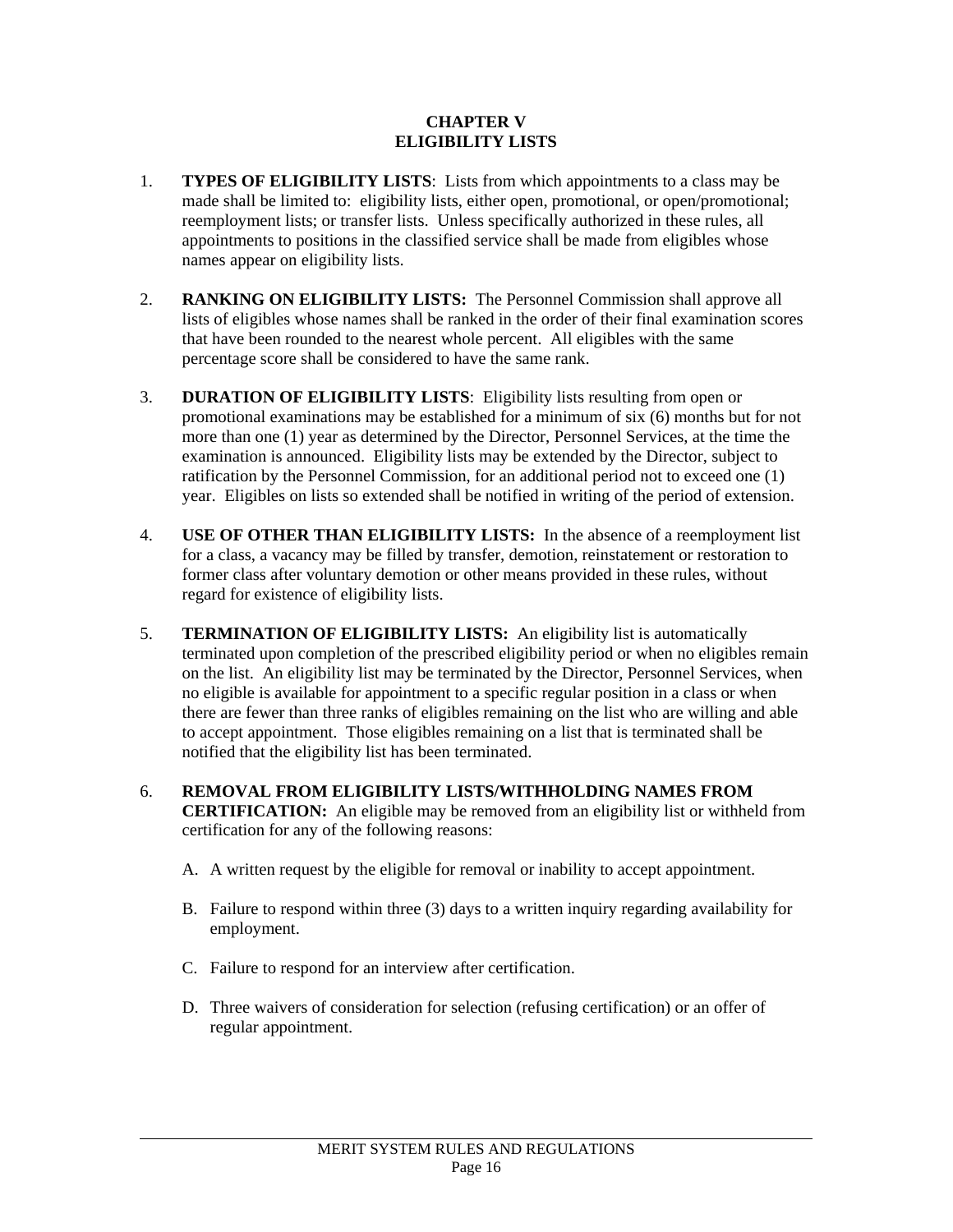E. Any of the causes listed in Chapter IV, Section 3. An individual whose name is removed from an eligibility list may request reconsideration by submitting to the Director, Personnel Services, any pertinent facts regarding the situation. The Director will make a decision, subject to review by the Personnel Commission, after an appropriate investigation.

# **7. ELIGIBILITY AFTER APPOINTMENT:**

- A. An eligible serving in his initial probationary period of employment in the classified service of the County Office of Education shall not be eligible for appointment to a position in another position classification (job title) until the initial probationary period has been satisfactorily completed.
- B. An eligible who accepts part-time employment shall continue to be eligible for fulltime employment, and an eligible who accepts limited-term or substitute employment shall continue to be eligible for regular appointment.
- 8. **REINSTATEMENT OF FORMER PERMANENT CLASSIFIED EMPLOYEES:** A former permanent employee who resigned in good standing may have his name reinstated to an appropriate eligibility list within thirty-nine (39) months of the last date of paid service, without further examination, and will be certified to vacancies in addition to names from the eligibility list. If the former employee is not employed from the eligibility lists(s) prior to expiration of the thirty-nine (39) month reinstatement period, his name will be removed from the eligibility list.
- 9. **CONFIDENTIALITY OF ELIGIBILITY LISTS:** The information contained within eligibility lists is confidential, and shall only be released as follows:
	- A. The public: In the event of appointments having been made or if appointments are pending, the names of eligibles in alphabetical order who are available for appointment shall be available to the public. Examination scores shall not be available to the public.
	- B. The appointing authority: Only information relating to the top three ranks of available eligibles shall be released. Examination scores shall not be released to the appointing authority.
	- C. Eligibles: Only information pertaining to an eligible's own scores and current position on the list shall be released to the eligible or his representative.
	- D. To such other additional persons as specifically ordered by the Personnel Commission.
- 10. **DUTY OF ELIGIBLES:** Every person who has been placed on any eligibility list or reemployment list shall provide a current telephone number and mailing address. The Commission and the Director, Personnel Services, shall direct all notices necessary in carrying out the provision of these rules to the address provided by the eligible. Whenever such person shall have any change in mailing address, the eligible shall promptly notify the office of the Commission, stating the lists upon which the eligible's name appears, together with the new mailing address and telephone number. Failure or neglect on the part of the eligible to file such information may, at the discretion of the Commission, operate as a waiver of the eligible's order of certification and/or appointment from any eligibility lists.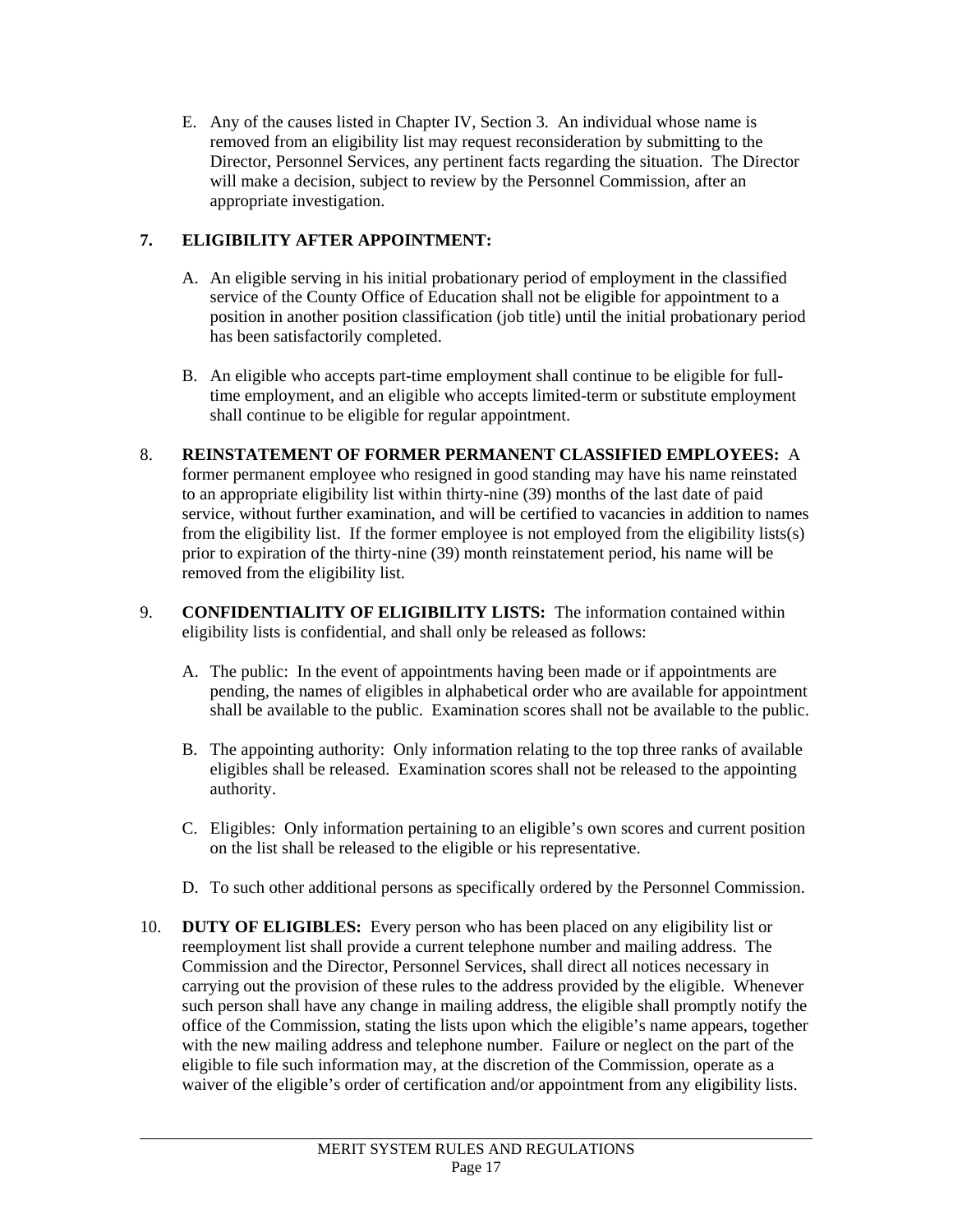#### **CHAPTER VI CERTIFICATIONS and APPOINTMENTS**

- 1. **APPOINTMENT AND THE "RULE OF THREE":** When a vacancy occurs in a regular classified position, the names of the eligibles having the first three (3) ranks highest on the appropriate eligibility list and who are ready and willing to accept appointment will be certified to the appointing authority, except in the case of a reemployment list. When fewer than three (3) ranks of candidates are available for certification, the appointing authority may choose not to appoint any of them and may request a new examination.
- 2. T**RANSFER REQUESTS:** In addition to the certification of eligibles from the appropriate list, the names of present eligible employees seeking voluntary transfer shall be certified.
- 3. **ORDER OF CERTIFICATION:** Names shall be certified for appointment from employment lists in the following order:
	- A. Reemployment list (one name)

- B. Promotional lists (with valid transfer or reinstatement requests)
- C. Open lists (with valid transfer or reinstatement requests)
- D. Open/Promotional with Promotional List: As long as three (3) ranks of available eligibles are on the promotional list, all openings shall be filled from that list before utilizing the "open" list. Should fewer than three (3) ranks of eligibles be available on the promotional list, sufficient ranks of eligibles from the "open" list shall be certified, in order of rank, to provide at least three (3) ranks of candidates for each position to be filled.
- 4. **SELECTIVE CERTIFICATION:** When a position requires the ability to speak, read or write a language in addition to English, or to possess a valid driver's license, the Director, Personnel Services, may authorize selective certification. Certification and appointment shall then be made from among the highest three (3) ranks of eligibles who meet the requirements.
- 5. **WAIVERS OF CERTIFICATION:** An eligible may waive certification to specific locations or shifts and to part-time or full-time positions without penalty if such designation of availability is made in advance of certification. An eligible may waive certification by refusing certification via telephone or in writing, provided that refusal of three (3) offers of certification or of appointment to a regular position is cause for removal from the eligibility list. Eligibles may revise or withdraw their waivers in writing.
- 6. **ABSENCE OF AN ELIGIBILITY LIST:** In the absence of an eligibility list for a class, or if fewer than three (3) ranks of eligibles are available to be certified for a vacant position in a class, the vacant position may be filled as outlined below:
	- A. An employee may receive provisional appointments to the vacant position not to exceed ninety (90) working days or thirty (30) days after three or more ranks of eligibles become available on a new or combined eligibility list for the class, whichever shall occur first.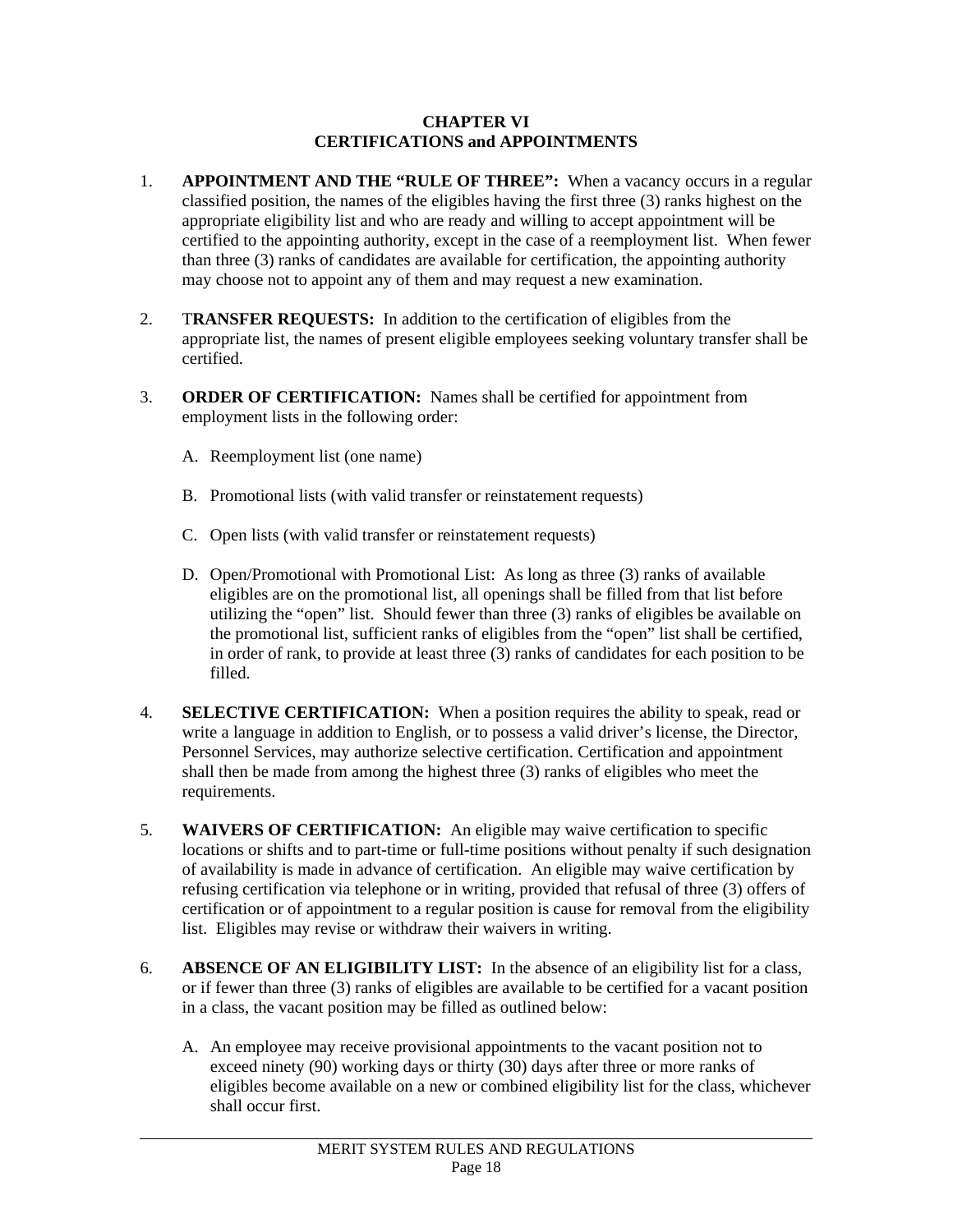- 1. Once having served in a provisional appointment, a ninety (90) calendar day interval shall elapse during which the employee will be ineligible to serve in any full-time provisional capacity.
- 2. No person shall be employed in provisional capacities for a total of more than 126 working days in any one fiscal year, except when no one is available on an appropriate eligibility list for a part-time position as defined by the Education Code.
- 3. The services of a provisional employee may be terminated at any time at the discretion of the appointing authority.
- B. Certification may be made from an eligibility list for another class at the same or higher salary level if the duties and qualifications of the class for which the examination was given included substantially all of the duties of the position to be filled, provided that the Director, Personnel Services, determines that the use of the list is in the best interests of the Office of Education and that the necessary skills and knowledge were adequately tested in the examination.
- 7. **CERTIFICATION TO MULTIPLE VACANCIES:** In the event of multiple authorized vacancies, the Director, Personnel Services, may authorize the simultaneous certification of a number of eligibles or ranks from the eligibility list which exceeds the number of openings by two (2).
- 8. **EMERGENCY APPOINTMENTS:** If it should become necessary in time of emergency to fill positions in the classified service to prevent the stoppage of public business, the County Superintendent of Schools, through authorized division heads, may make emergency appointments, may make emergency appointments without reference to eligibility lists for a period not to exceed fifteen (15) days. Time served under such emergency appointments shall be considered as a part of the period permitted under the Education Code and these rules for provisional appointments.

### **9. LIMITED-TERM OR SUBSTITUTE APPOINTMENTS:**

- A. Whenever the appointing authority shall require the appointment of a person to a position, the duration of which is not to exceed six (6) months, or, in the case of an appointment in lieu of an absent employee, is not to exceed the authorized absence of the employee, it may submit a request for limited term appointment in which the probable duration of the appointment is stated.
- B. Selection of limited-term or substitute or extra help employees shall be made in the following order: first, from the appropriate reemployment list; second, from the eligibility list for the class in the order of rank on such lists and the willingness of the candidates to accept such employment; and third, from qualified applicants for that class.
- C. Compensation: Limited-term, provisional and substitute employees shall be compensated at the hourly rate assigned to the classification in which they are employed.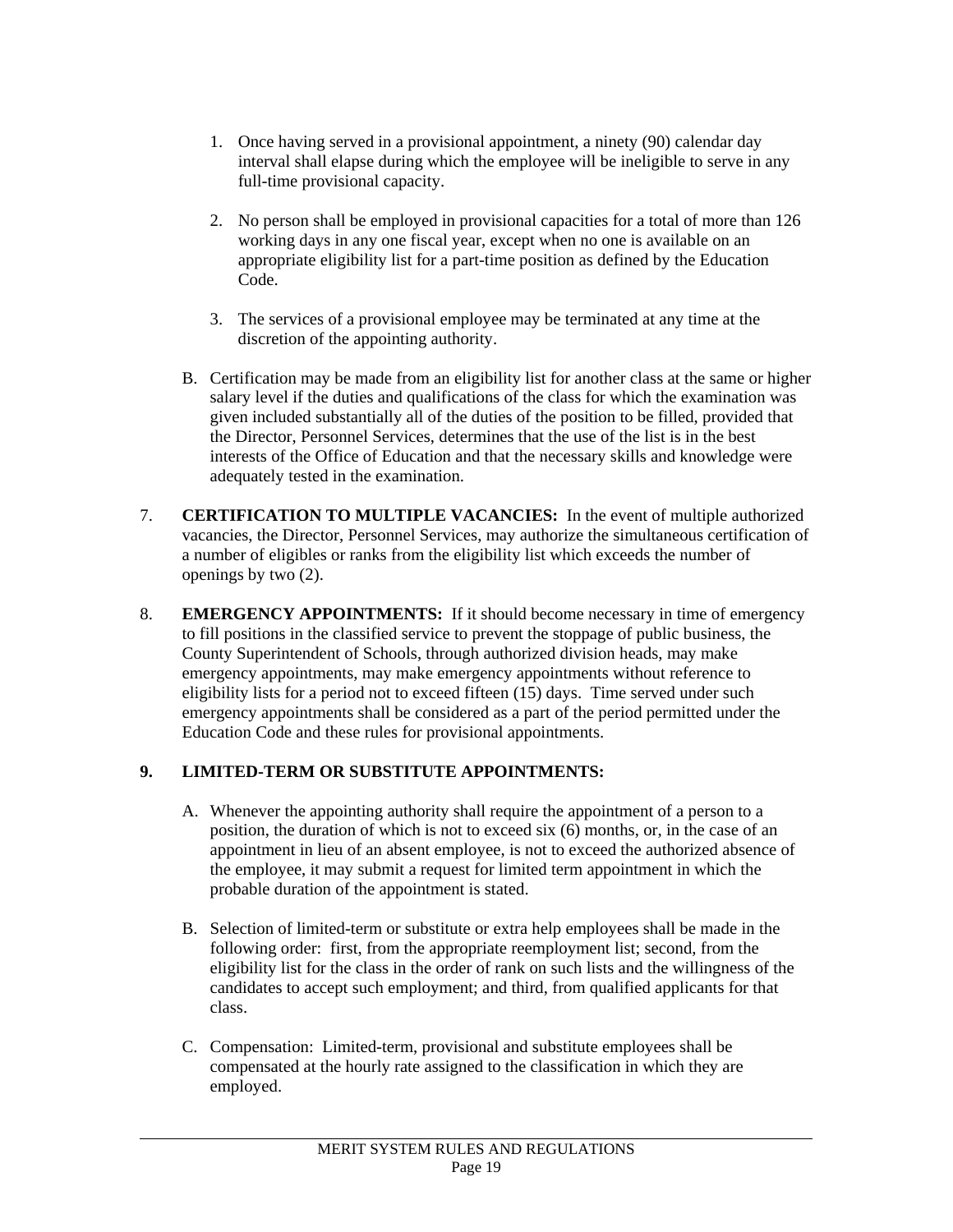- D. Termination: Limited-term, provisional, and substitute appointments shall be subject to termination at any time except during an assigned shift. The name of a limited-term employee who was dismissed for cause may be removed from an eligibility list by the Director, Personnel Services. Reinstatement to the eligibility lists may be requested in accordance with provisions of Chapter V, Section 6.
- 10. **INITIAL REPORTING DATE:** An eligible who has been certified shall be allowed at least two (2) weeks to report for duty after an offer of appointment to a regular position has been made. The appointing authority may allow a period longer than two (2) weeks at its discretion.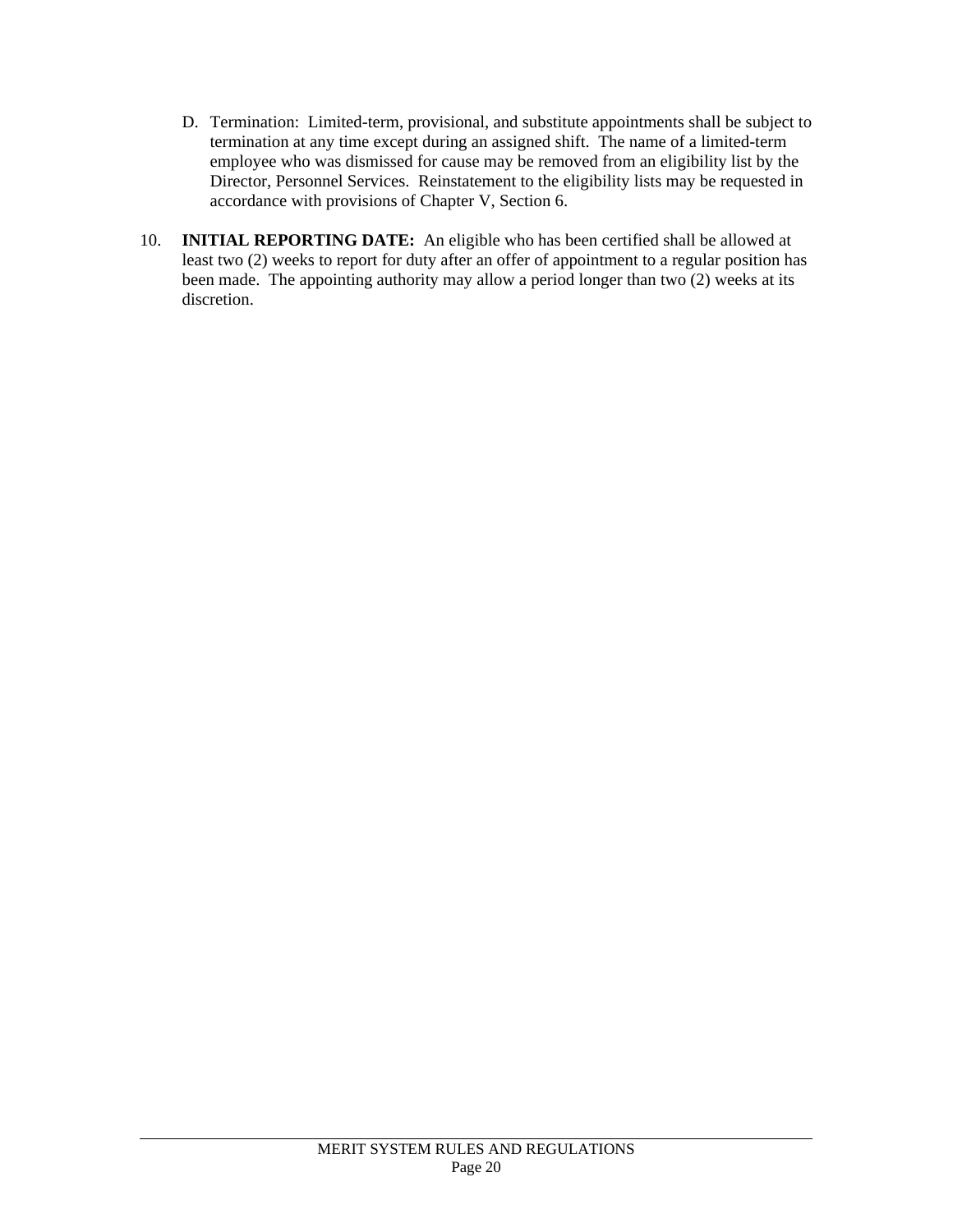#### **CHAPTER VII PROBATIONARY AND PERMANENT STATUS**

#### **FOR BARGAINING UNIT MEMBERS, PROVISIONS AFFECTING PROBATIONARY AND PERMANENT STATUS SPECIFIED IN THE COLLECTIVE BARGAINING AGREEMENT SHALL TAKE PRECEDENCE OVER THESE RULES.**

- 1. **PROBATIONARY PERIOD:** All appointments from the eligibility list for original appointment or promotion shall be for a probationary period of six (6) calendar months except that the probationary period for management positions shall be one (1) calendar year. Service in limited-term, provisional or substitute status shall not be credited toward the probationary period. In the event that an employee is granted a leave of absence or is absent on extended sick leave for more than fifteen (15) consecutive days, the period of leave shall not be counted toward completion of the required months of probationary service.
- 2. **EVALUATION DURING THE PROBATIONARY PERIOD:** During the probationary period the employee shall be evaluated to ascertain his/her ability to meet the job performance standards. Performance evaluation shall be conducted as follows:
	- A. Bargaining unit employees: Refer to procedure specified in the employee contract.
	- B. Management and Confidential Employees:
		- 1. Probationary employees in the above-mentioned categories shall be evaluated at the midpoint and at the end of the probationary period.
		- 2. At any time, an evaluator may, with department head approval, issue to an employee a completed special evaluation.
	- C. A copy of a completed evaluation form signed by the employee shall be maintained in the employee's personnel file.
	- D. Performance evaluation reports shall be made on forms prescribed by the Personnel Commission.

### **3. RIGHTS OF PROBATIONARY EMPLOYEES:**

- A. A probationary employee who resigns in good standing shall, upon request, have his name restored in proper rank to the eligibility list from which the employee was selected. Such action shall not extend the life of the eligibility list or the period of eligibility of the employee.
- B. Should a probationary employee be laid off without fault or delinquency on his/her part, the employee's name shall be restored to the eligibility list and the time served shall be credited toward the probationary period should the employee be reemployed in the same classification during the eligibility period.
- C. An employee may be dismissed at any time during the initial probationary period without cause. An employee who is suspended or dismissed during the initial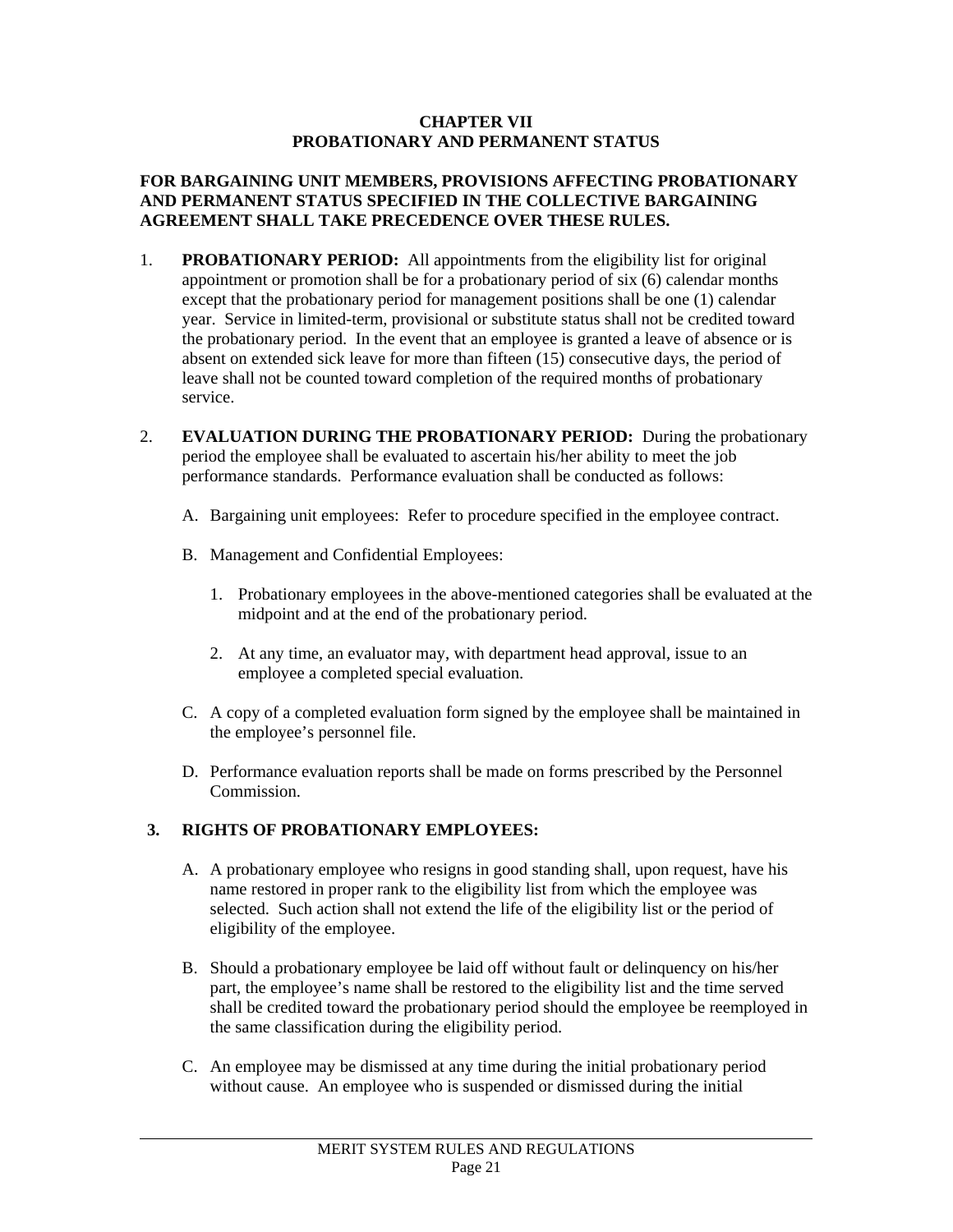probationary period, shall be notified in writing by the Director, Personnel Services. There shall be no right of appeal.

- D. A permanent employee who is promoted or who moves to a position in a class in which she/he has not previously completed probation shall be considered probationary in that class for the standard probationary period. At any time during this probationary period, the employee may be returned to his/her former class without right of appeal. If no vacancy exists in the employee's former class, she/he has displacement (bumping) rights just as if she/he was laid off.
- 4. **PERMANENT STATUS**: An employee, after serving the required probationary period in a satisfactory manner, shall be classified as a permanent employee. Permanent status shall not be granted to any employee whose services and/or work related behavior is not satisfactory.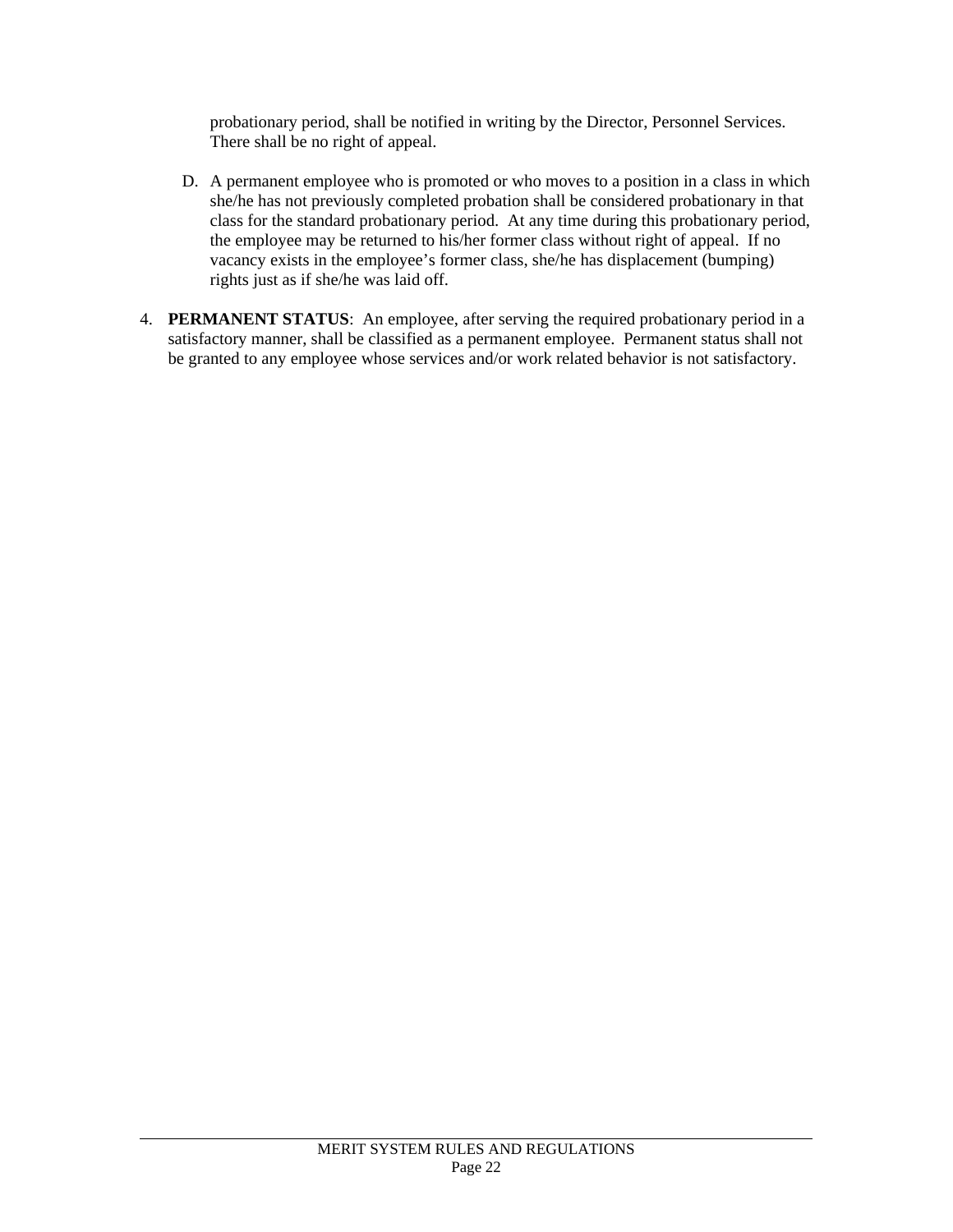#### **CHAPTER VIII DISCIPLINARY ACTION and APPEAL**

- 1. **CAUSES FOR SUSPENSION, DEMOTION, DISMISSAL:** Permanent employees in the classified service may be suspended (for a period of up to thirty calendar days), demoted or dismissed for any of the following causes:
	- A. Incompetence or inefficiency in the performance of assigned duties.
	- B. Inability to perform assigned tasks due to failure to meet job qualifications (including but not limited to failure to possess required licenses, failure to pass required tests or failure to meet the Office of Education's insurability requirements).
	- C. Insubordination (including but not limited to refusal to do assigned work or failure to follow work rules as directed).
	- D. Carelessness or negligence in performance of duty or in the care or use of Office of Education property.
	- E. Discourteous, offensive or abusive conduct or language toward other employees, pupils or the public, or any other failure of good conduct tending to injure the public service.
	- F. Dishonesty

- G. Possession or consumption of alcohol or illegal possession or consumption of a controlled substance while on duty or on a County Office of Education work site.
- H. Being impaired while on duty due to the consumption of a controlled substance or alcohol.
- I. Conviction of any felony or misdemeanor involving moral turpitude, immoral conduct, dishonesty, intemperance, addiction to or use of narcotics.
- J. Political activities engaged in by an employee during his/her assigned hours of employment.
- K. Arrest for a narcotics offense as defined in Education Code §44010 or a sex offense as defined in Education Code §44011.
- L. Unexcused absences or tardiness.
- M. Abuse of illness leave privileges or excessive absenteeism over a prolonged period of time which adversely impacts on the operation of the County Office of Education.
- N. Repeated violations of the provisions of the Education Code or of policies, rules, regulations or procedures adopted by the County Superintendent of Schools, County Board of Education or the Personnel Commission.
- O. Physical or mental incapacity to perform duties of the position or class to which assigned with or without reasonable accommodation where appropriate.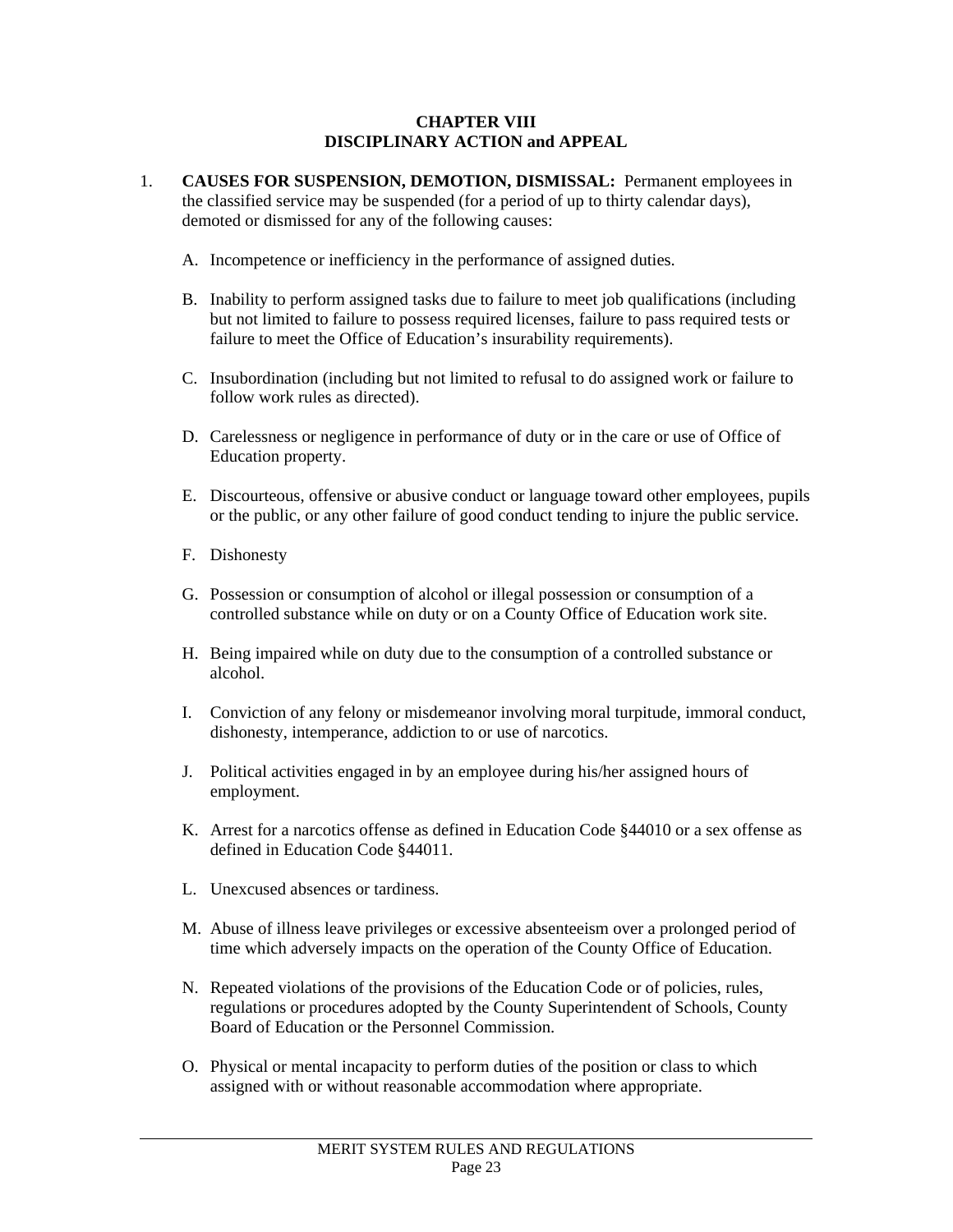- P. Falsifying or omitting any information relevant to the employment decision supplied to the Office of Education including but not limited to information supplied on application forms, employment records, or any other Office of Education records.
- Q. Abandonment of employment; that is, being absent from duty without authorization for five or more consecutive days.
- R. Refusal to report for review of criminal records or for medical examination.

# **2. SUSPENSION OF CLASSIFIED EMPLOYEE DUE TO ACCUSATION OF CRIME:**

- A. Whenever an employee is charged with a mandatory leave of absence offense, as defined in Education Code §44940 (a), the employee shall immediately be placed on a compulsory leave of absence for a period of time extending for not more than ten (10) days after the date of entry of the judgment in the proceedings. Such leave shall be in accordance with the provisions of Education Code §44940.5.
- B. Whenever an employee is charged with an optional leave of absence offense, as defined in Education Code §44940 (b), the employee may be placed on a compulsory leave of absence at the sole discretion of the County Superintendent of Schools. Such leave shall be in accordance with the provisions of Education Code §44940.5.
- C. Suspensions conducted under the provisions of Education Code §45304 (b), or §45304 (c) shall be reviewed by the Personnel Commission every ninety (90) calendar days.

# **3. SUSPENSION, DEMOTION OR DISMISSAL OF CLASSIFIED EMPLOYEE:**

- A. No employee in the classified service shall be suspended, demoted, dismissed or in any way discriminated against because of his/her political or religious acts, opinions or affiliations, race, creed, color, gender, marital status, sexual orientation, age, national origin, ancestry, physical or mental disability or cancer-related medical condition except as subject to the provisions of these Rules.
- B. Before a permanent employee in the classified service may be suspended, demoted, or dismissed, the employee shall receive a written notice of the nature of the proposed disciplinary action specifying the recommended effective date, cause(s) for the disciplinary action, the charges on which the proposal is based, the employee's right to review and obtain copies of any written materials supporting the charges and the employee's right to respond to the charges specified.
- C. Prior to the proposed disciplinary action, the employee shall have the right to respond either orally or in writing, to examine and obtain copies of all written materials on which the proposed action is based, and to request in writing to meet with the Superintendent or designee within five (5) days of receipt of the notice of the proposed disciplinary action, and to be accompanied by a representative of the employee's choice. Failure of the employee to make a response or request an interview within five (5) days shall constitute a waiver of this provision.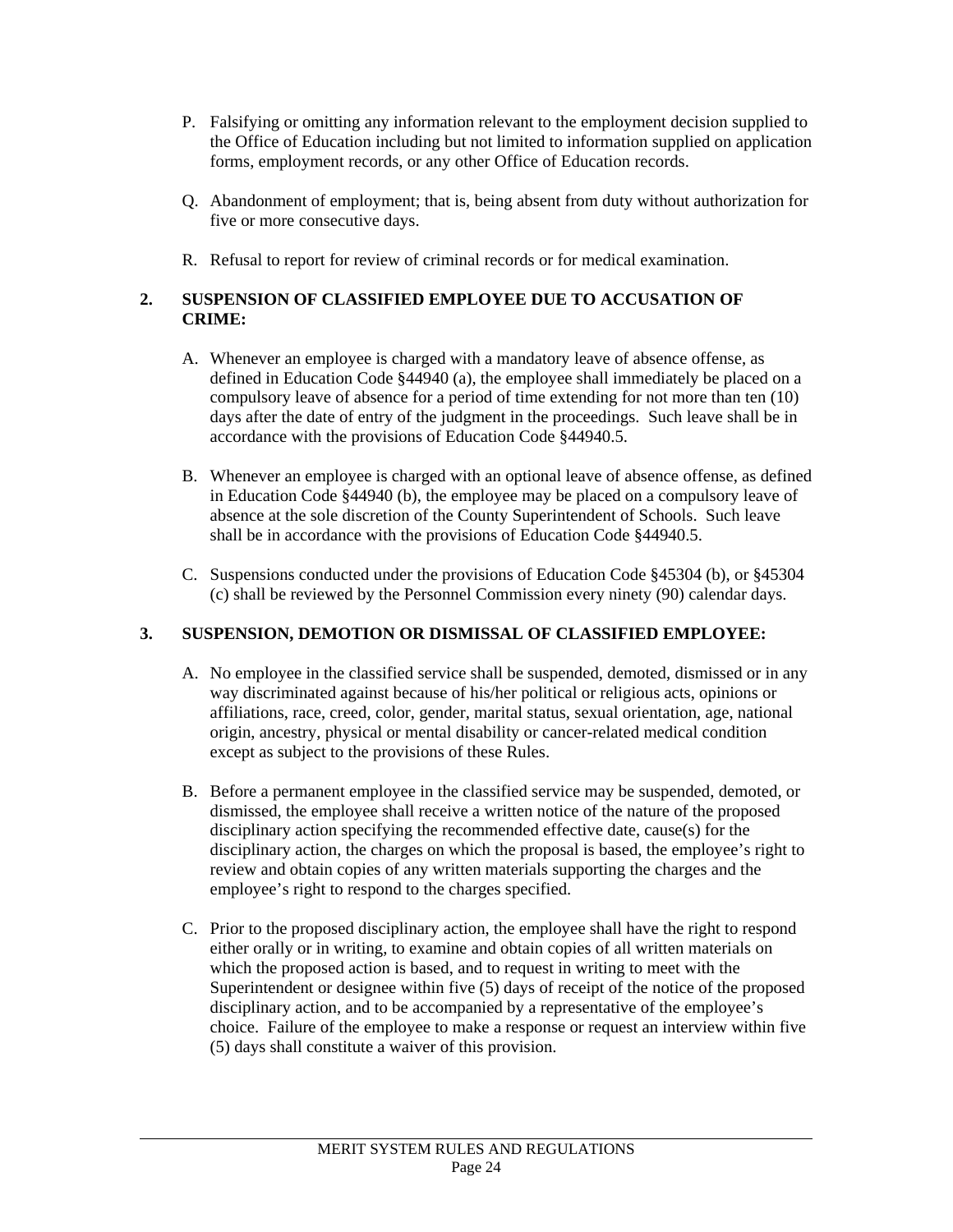- 1. In exceptional circumstances (e.g., to protect the welfare or safety of the employee, co-workers, or the public), an employee may be suspended without advance notice. Under such circumstances, the procedure(s) described above shall be carried out as soon as practicable.
- D. After implementation of the above procedures, the County Superintendent of Schools shall notify the Director, Personnel Services, of the disciplinary action, if any. Within ten (10) days of the disciplinary action, the Director, Personnel Services, shall file with the Personnel Commission a written statement of charges and the action taken.
- E. In the case of a permanent employee who is suspended, demoted, or dismissed, the Director, Personnel Services, shall notify the employee by personal service or U.S. certified mail of the employee's rights to appeal the disciplinary action to the Personnel Commission within fourteen (14) calendar days after receipt of the notice of appeal rights.
- F. Dismissal shall cause removal of the employee's name from all current eligibility lists.
- G. Failure to appeal as provided in these rules shall render the action of the County Superintendent of Schools final and conclusive.
- 4. **INVESTIGATION:** A permanent employee who has not served the full probationary period for a class, and who is demoted to the class from which promoted, may request an investigation by the Commission within ten (10) days after the effective date of the action. The request for the investigation shall state the grounds for the investigation. The Commission shall conduct an investigation confined to the grounds set forth in the charges and in the request for the investigation but shall not be required to follow the procedures for appeals and hearings set forth in these rules. The Commission shall notify the County Superintendent of Schools and the employee in writing of its findings. If the Commission's investigation and findings, however, indicate any discriminatory action, the Commission may order a formal hearing. The decision of the Commission shall be binding on the County Superintendent of Schools.
- 5. **APPEAL:** A permanent employee who has been suspended, demoted, or dismissed may appeal to the Personnel Commission within fourteen (14) calendar days after receipt of the notice of appeal rights by filing a written appeal to the charges and stating the grounds for appeal which are limited to:
	- A. That the procedures set forth by the Commission Rules and Regulations have not been followed.
	- B. That the action was taken because of political or religious opinions or affiliations, or race, creed, color, gender, marital status, sexual orientation, age, national origin, ancestry, physical or mental disability or cancer-related medical condition.
	- C. That there has been abuse of discretion.
	- D. That the action taken was not in accord with the facts.
	- E. Penalty invoked is excessive.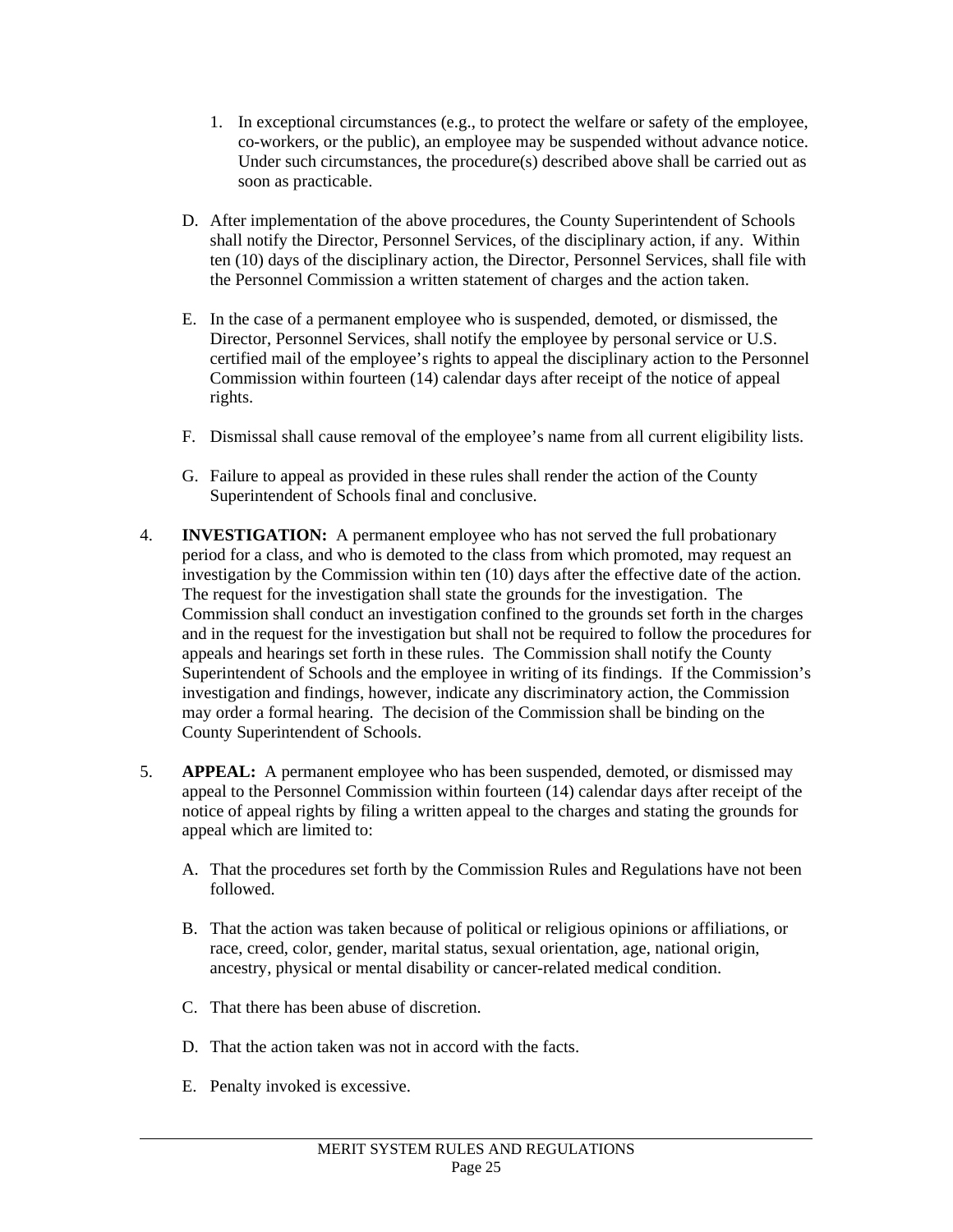6. **APPEAL HEARING:** Upon receipt of a written request for an appeal hearing, the Personnel Commission shall determine the date, time, and place of the hearing. The hearing shall be confined to the reasons for action set forth by the Superintendent of Schools in the written charges and to relevant defenses set forth in the appeal. The findings of the Personnel Commission shall be rendered in writing to the employee and the County Superintendent of Schools within ten (10) days after the hearing is closed.

# **7. HEARING PROCEDURES:**

- A. The Personnel Commission may conduct hearings of appeals or may appoint a hearing officer to conduct the hearing and report findings and recommendations to the Commission.
- B. Hearings shall be conducted in the manner most conducive to determination of the truth, and neither the Commission nor its hearing officer shall be bound by technical rules of evidence. Decisions made by the Commission shall not be invalidated by an informality in the proceedings.
- C. The Personnel Commission or its hearing officer shall determine the relevancy, weight, and credibility of testimony and evidence. It shall base its findings on the preponderance of evidence.
- D. Each side will be permitted an opening statement (employer first) and closing arguments (employee first). The employer shall first present its witnesses and evidence to sustain its charges and the employee will then present witnesses and evidence in defense.
- E. Each side will be allowed to examine and cross-examine witnesses.
- F. Both the employer and the employee will be allowed to be represented by legal counsel or other designated representative.
- G. The commission may, and shall if requested by the employer or the employee, subpoena witnesses and/or require the production of records or other material evidence.
- H. The Commission or hearing officer may, prior to or during a hearing, grant a continuance.
- I. When the hearing is held by the Commission, whether held in public or closed session, the Commission may deliberate its decision in closed session. No persons other than members of the Commission, its counsel, and its staff shall be permitted to participate in the deliberations. If the Director, Personnel Services, or any staff is not serving exclusively for the Commission and/or was a witness in the proceedings, the Director shall also be barred from the Commission's final deliberations. If its counsel also served as counsel for the employer, counsel shall be barred from the Commission's final deliberations.
- J. The Commission shall render its decision as soon after the conclusion of the hearing as possible and in no event later than fourteen (14) calendar days after the conclusion of all proceedings by the Commission as authorized in Education Code §45312. Its decision shall set forth what charges, if any, are sustained and the reasons therefor.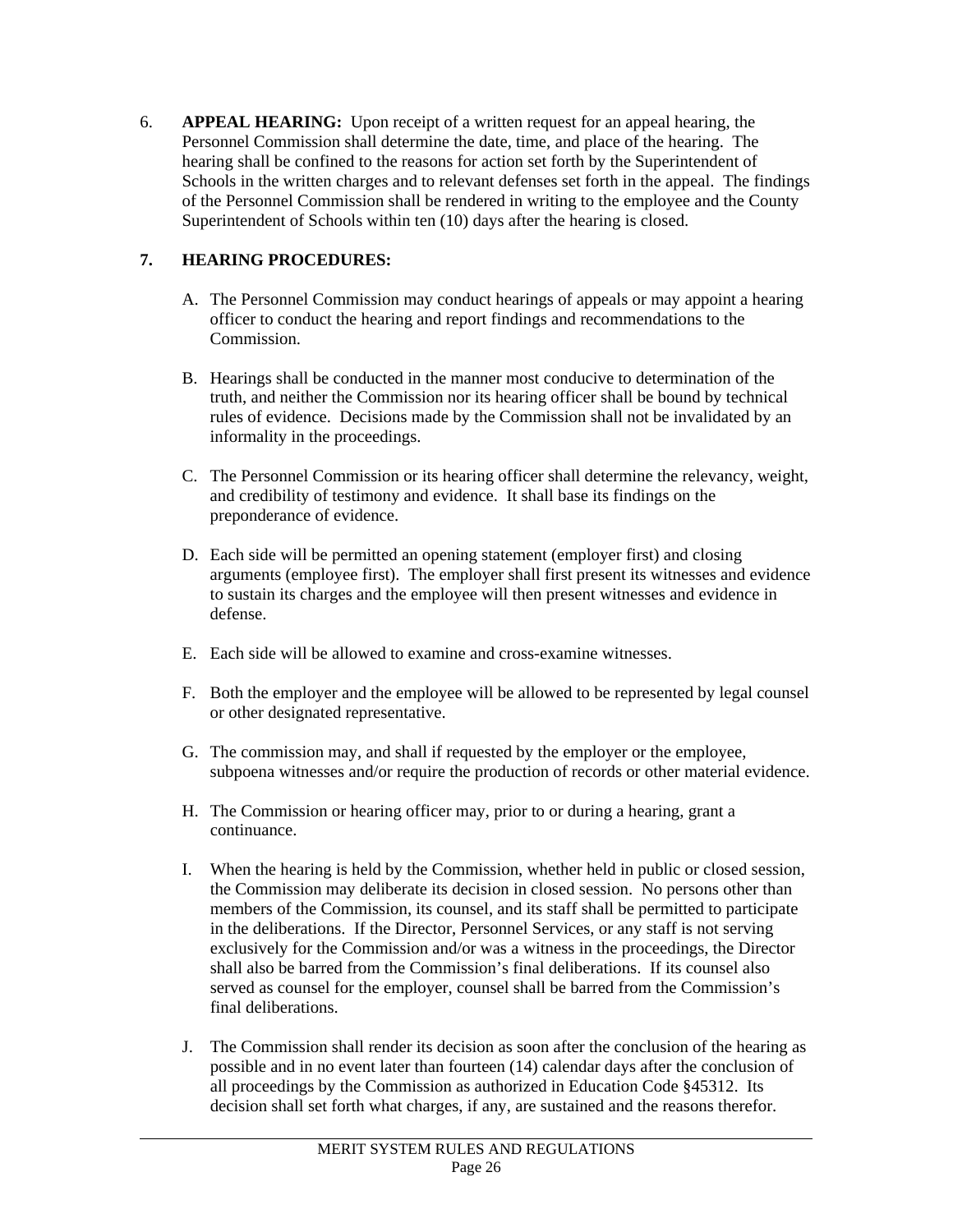- K. The Commission may sustain or reject any or all of the charges filed against the employee. It may sustain, reject or modify the proposed disciplinary action against the employee. It may not provide for discipline more stringent than that proposed by the employer.
- L. The Commission's decision will be filed with the County Superintendent of Schools and the charged employee and will set forth its findings and decision. If a disciplinary action is not sustained, its decision shall set forth the effective date of the action ordered by the Commission.
- M. The employee or his/her representative may obtain a copy of the transcript of the hearing upon written request and agreement to pay for necessary costs.
- 8. **LIMITATION ON NUMBER OF HEARINGS:** A suspended, demoted, or dismissed employee shall be entitled to one hearing only before the Personnel Commission for the same reasons on which such employee's suspension, demotion, or dismissal was based.
- 9. **RESIGNATION:** A regular classified employee who desires to resign in good standing shall submit a written resignation to the appointing authority and should give at least two (2) weeks notice of intention to resign. Employees in management classes shall give four (4) weeks notice. The appointing authority may consent to an earlier resignation. Resignation in good standing does not impair any existing rights to placement an employee may hold on an active eligibility list. Absence from duty without permission for five  $(5)$ consecutive days shall be deemed a resignation from the Office of Education and shall officially be recorded as such. If the employee makes a satisfactory explanation of the absence within thirty (30) calendar days, such employee may be restored to the position, or such employee's name may be placed on a reemployment list, at the sole discretion of the County Superintendent of Schools.

#### **10. DEMOTION, SUSPENSION, AND DISMISSAL OF PERMANENT PROBATIONARY EMPLOYEES:**

- A. An employee who has permanent status in the classified service and who has been promoted to a higher class, may be demoted involuntarily to the employee's former class during the probationary period in the higher class. The employee shall be notified in writing of the action and the charges upon which the action is based and shall have no right of appeal.
- B. Any proposal and/or action to suspend or dismiss an employee who is probationary in a class, but has permanent status in the classified service is subject to the provisions of Chapter VIII, Section 5 of these Rules.
- 11. **VOLUNTARY DEMOTION:** A permanent employee may request voluntary demotion to a class with a lower maximum salary rate. Such requests may be granted at the sole discretion of the appointing authority. Voluntary demotion is a privilege available to probationary employees only in cases when they would otherwise be laid off for lack of work or lack of funds.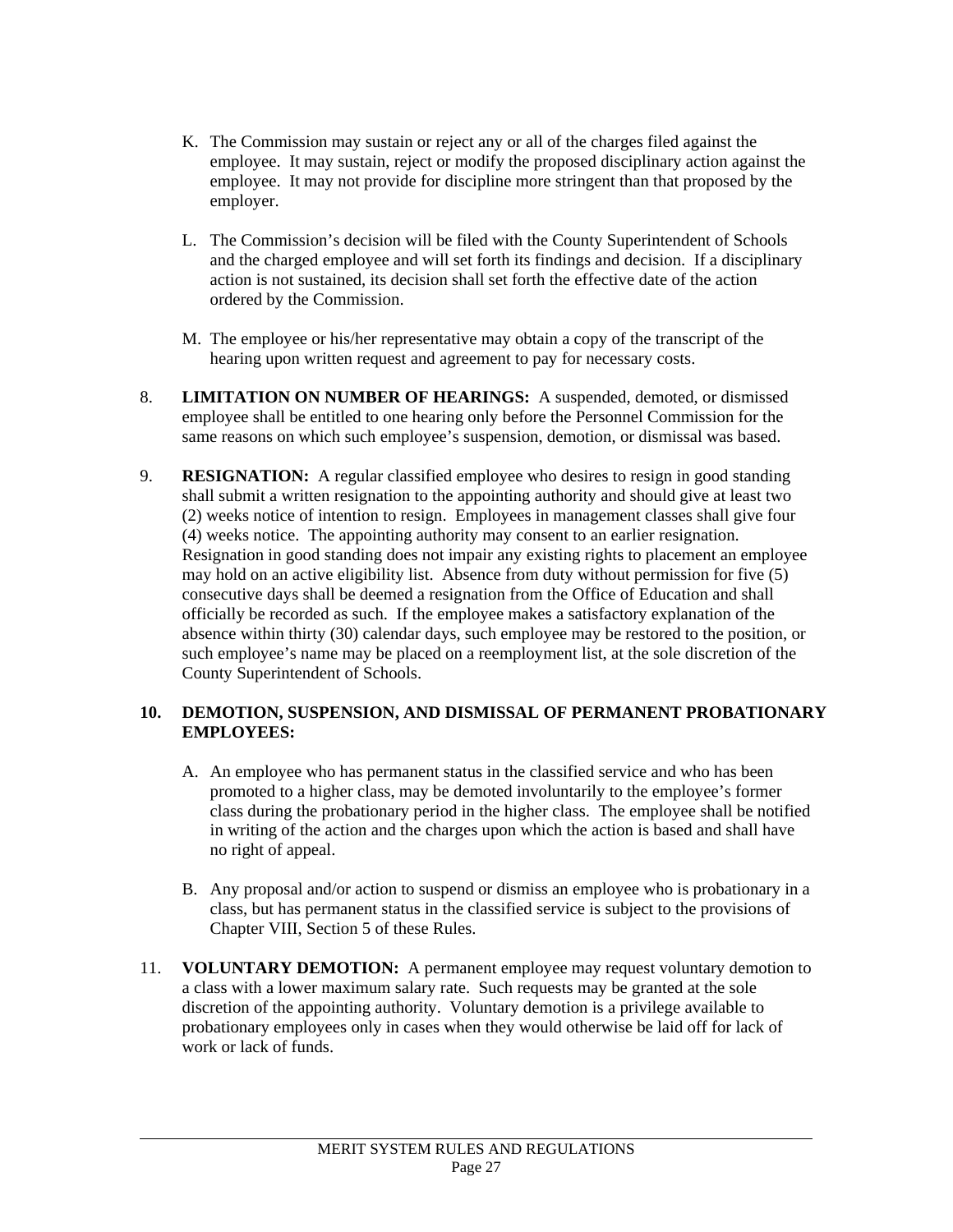#### **CHAPTER IX LAYOFF AND REEMPLOYMENT**

#### **FOR BARGAINING UNIT MEMBERS, PROVISIONS AFFECTING LAYOFF AND REEMPLOYMENT SPECIFIED IN THE COLLECTIVE BARGAINING AGREEMENT SHALL TAKE PRECEDENCE OVER THESE RULES.**

- 1. **REDUCTION IN FORCE:** Whenever it becomes necessary to reduce the number of classified employees because of lack of work or lack of funds, the procedure shall be as follows:
	- A. Whenever a classified employee is laid off, the order of layoff within the class shall be determined by length of service. The employee who has been employed the shortest time in the class plus higher classes, shall be laid off first. "Length of service" means all hours in paid status as provided in Education Code §45308.
	- B. A regular employee who is laid off and who has previous service in another class shall have the right to displace an employee with less seniority in that class.
	- C. A regular classified employee who will suffer a layoff for lack of work or funds may, in order to avoid layoff, accept a voluntary demotion to a vacant position in a lower class or transfer to an equal class, at the sole discretion of the appointing authority, provided that the employee is qualified to perform the duties thereof.
- 2. **REEMPLOYMENT OPPORTUNITIES:** The names of regular employees who have been laid off shall be ranked on the reemployment list according to length of service. Employees with the greatest length of service shall be reemployed first. This list shall supersede existing promotional and open eligible lists for the class of positions and shall remain in force for a period of thirty-nine (39) months. A permanent employee who accepts a reassignment involving loss of salary in lieu of layoff shall remain on the reemployment list for an additional twenty-four (24) months.
- 3. **LIMITED-TERM EMPLOYEES AND LAYOFF:** No regular employee shall be laid off from any position while employees serving under limited-term appointments are retained in positions of the same class in the same organizational unit unless the regular employee declines the limited-term position. A limited-term employee may be laid off at the completion of the employee's assignment without regard to the procedures set forth in these Rules.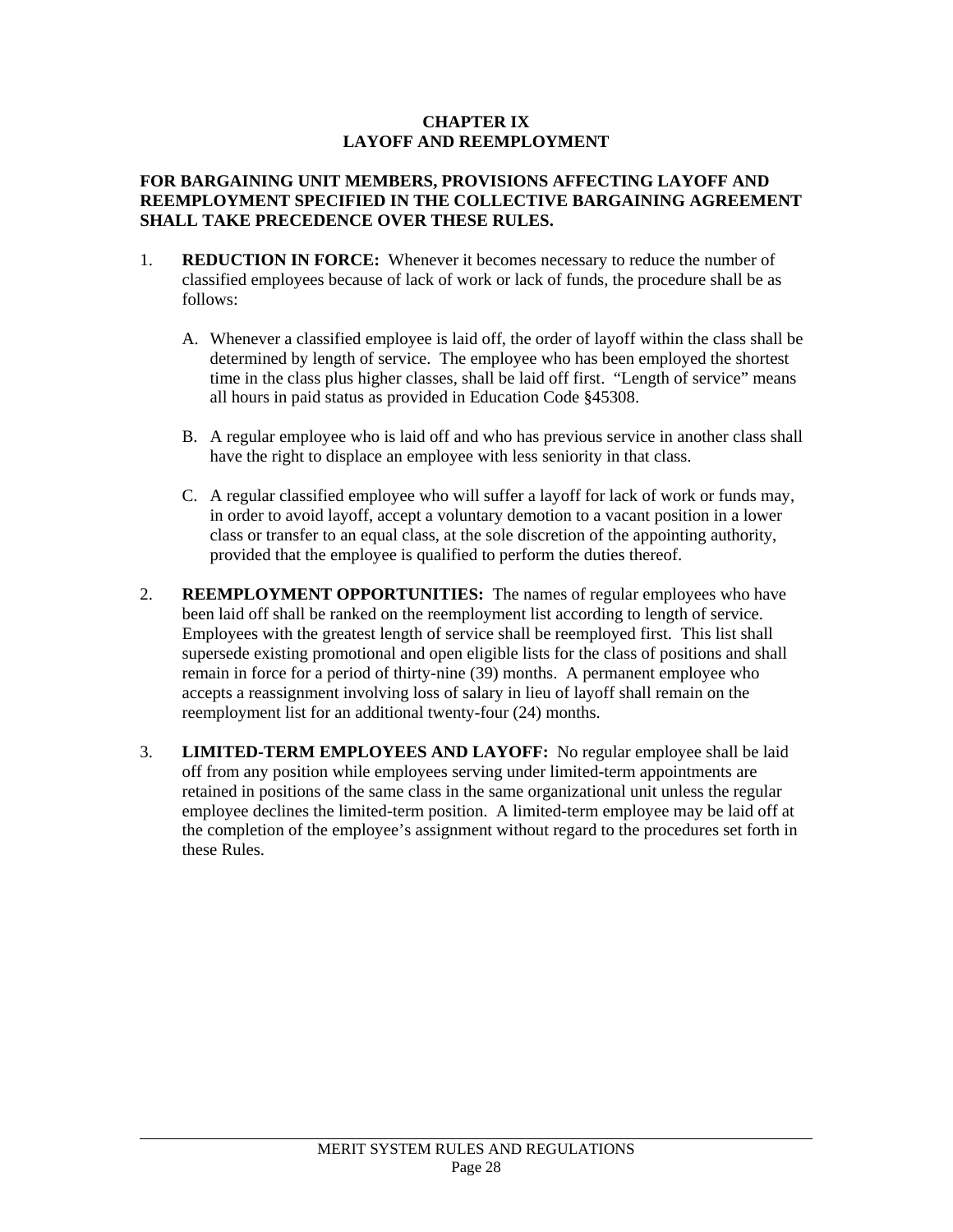#### **CHAPTER X LEAVES OF ABSENCE**

#### **FOR BARGAINING UNIT MEMBERS, PROVISIONS AFFECTING LEAVES OF ABSENCE SPECIFIED IN THE COLLECTIVE BARGAINING AGREEMENT SHALL TAKE PRECEDENCE OVER THESE RULES.**

# 1. **VACATION:**

- A. Regular classified employees shall earn vacation at the rates prescribed by the Education Code or the County Superintendent of Schools (if greater) and shall be granted an annual vacation.
	- 1. Vacation shall not be a vested right of employees until the completion of six (6) months of paid service.
	- 2. Regular employees serving in a limited term or provisional status shall continue to earn vacation during such assignments. Vacation shall be earned during any paid leave of absence.
	- 3. Vacation credit may be accumulated to the limit determined by the County Superintendent of Schools, and, unless otherwise provided by these rules or department policy, an employee shall receive payment in lieu of vacation earned above the maximum credit allowed.
- B. Vacation pay shall be at the employee's current rate.
- C. Upon separation from service, an employee shall be paid for accumulated vacation credit at the rate of pay of the employee's last regular assignment.
- D. An employee may be permitted to interrupt or terminate vacation leave in order to begin another type of paid leave without a return to service. Such changes require approval of the employee's immediate management representative.

# 2. **SICK LEAVE**

- A. A regular (probationary and permanent) classified employee shall earn sick leave in the amount prescribed by the Education Code or the amount granted by the County Superintendent of Schools (if greater). Unused sick leave may be accumulated without limit. Sick leave utilization shall be for absences due to personal illness or injury.
- B. Pay for any day of sick leave shall be the same pay the employee would have received if the employee had worked that day.
- C. At the beginning of each fiscal year, the sick leave "bank" of the employee shall be increased by the number of days of paid sick leave which the employee would normally earn in the ensuing fiscal year. An employee's sick leave "bank" shall be adjusted if a change of assignment alters the amount of sick leave earnable.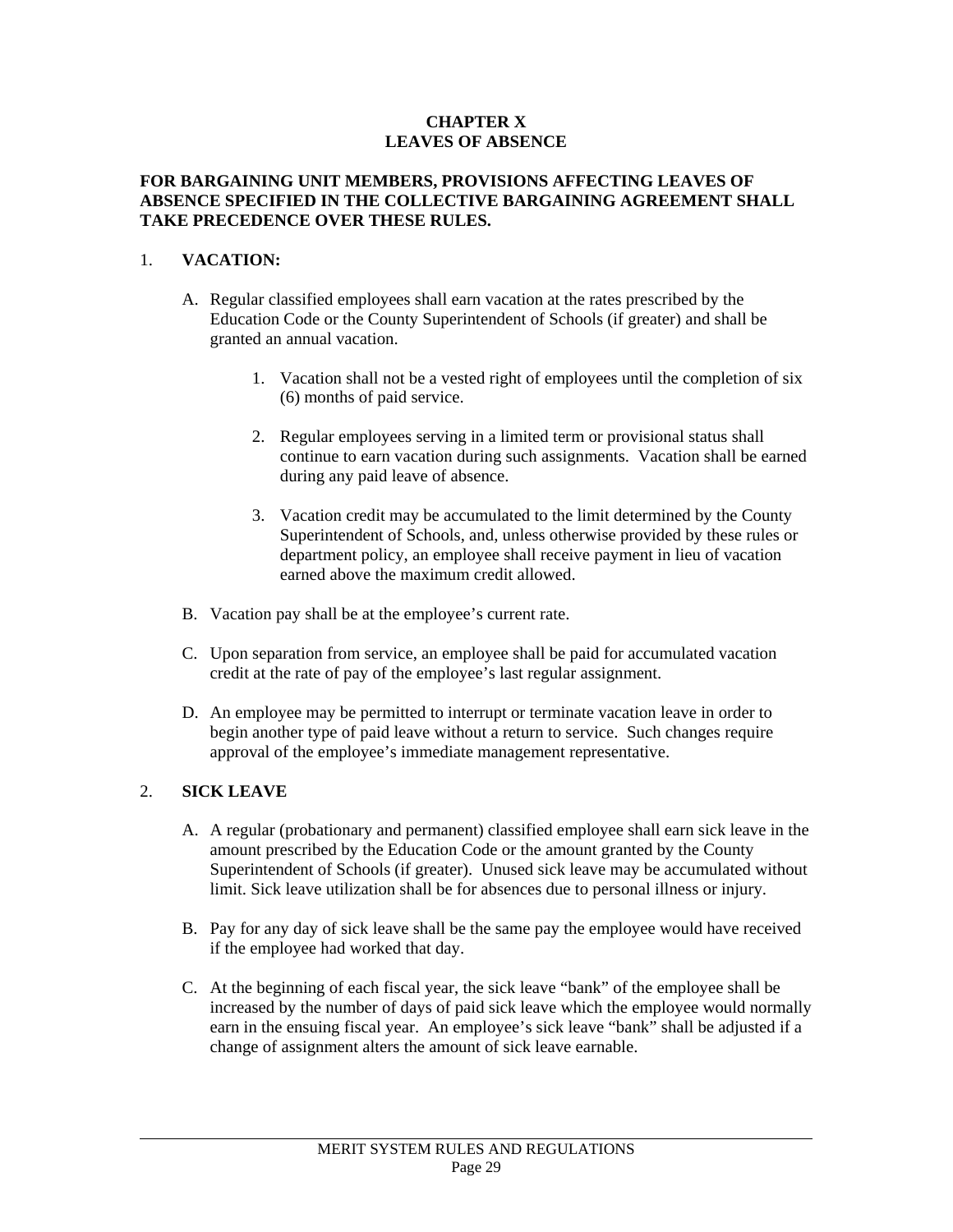- D. In order to receive compensation while on sick leave, the employee must comply with Office of Education procedure requiring and prescribing notice and the manner of proof to the Office of illness or injury.
- E. Additional Sick Leave. Upon exhaustion of all accumulated sick leave credit, an employee who continues to be absent because of illness or accident shall receive fifty percent (50%) of the employee's regular rate of pay for an additional period of one hundred (100) days.
- F. Termination of Sick Leave. An employee may return to duty at any time during the leave provided that the employee is able to resume the assigned duties. The County Superintendent of Schools may require a medical statement authorizing the employee's return to duty.
- G. If at the conclusion of all sick leave and other leaves granted under these rules, the employee is still unable to return to duty, the employee will be placed on a reemployment list for thirty-nine (39) months. Reemployment shall take preference over all applicants except those laid off for lack of work or funds, in which case, the employee will be ranked according to length of service among those laid off.
- H. Any classified employee of any school district or any office of a county superintendent of schools who has been an employee of that district or that office for a period of one calendar year or more and who terminated employment with that district or that office for the sole purpose of accepting a classified position with the County Office of Education and who subsequently, within thirty (30) calendar days of termination of his/her former employment, accepts a classified position shall be credited with all of the earned but unused sick leave which was credited to the employee in the former school district or office.
- I. Sick Leave shall be earned during any paid leave of absence. Regular employees serving in a limited term or provisional status shall continue to earn sick leave during such assignments. Vacation shall be earned during any paid leave of absence.

# 3. **INDUSTRIAL ACCIDENT AND ILLNESS LEAVE:**

- A. Leaves resulting from an industrial accident or industrial illness shall be granted in accordance with the provisions of Education Code §45192 and Office of Education rules.
- B. An employee in the classified service, who is absent from duty because of an illness or injury defined as an industrial accident or industrial illness under provisions of the Worker's Compensation Insurance law, shall be granted paid industrial accident leave for each such accident or illness while receiving temporary disability benefits from worker's compensation provided that:
	- 1. The employee has probationary or permanent status.
	- 2. In the opinion of the County Superintendent or designated representative, the illness or injury constitutes an industrial accident or illness, or if contested, it is ultimately determined to be work connected.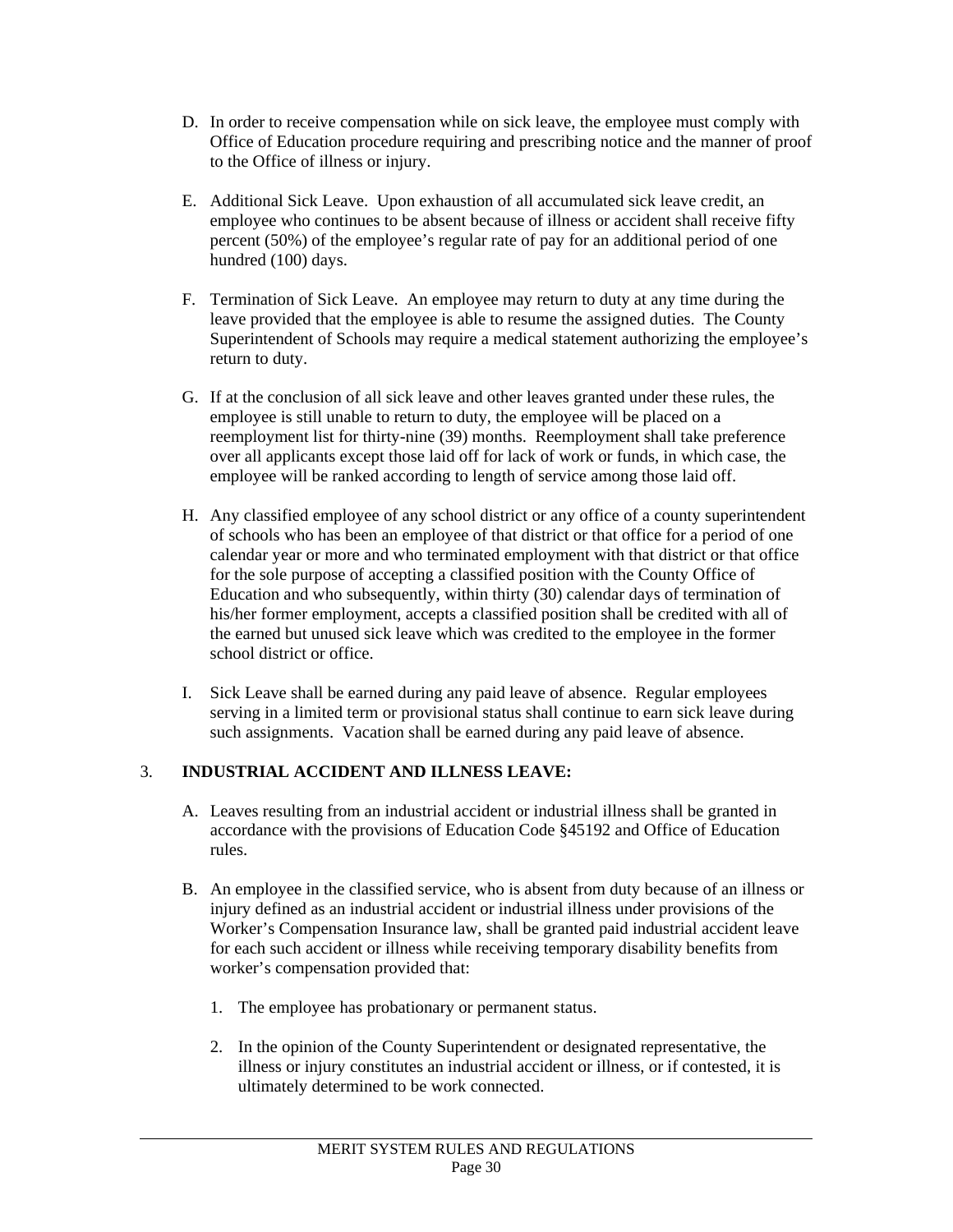- C. Paid industrial accident leave shall be for not more than sixty (60) days in any one fiscal year for the same illness or injury.
- D. Paid industrial accident leave shall be reduced by one (1) day for each day of authorized absence regardless of the temporary disability allowance made under worker's compensation. Days absent while on paid industrial accident leave shall not be deducted from the number of days of paid sick leave to which an employee may be entitled.
- E. If the employee is still unable to return to duty after exhausting paid industrial accident leave, the employee shall be placed on paid sick leave if eligible therefor. When sick leave, vacation, compensatory time off or other available paid leave is used in conjunction with temporary disability benefits derived from worker's compensation, it shall be reduced only in that amount necessary to provide a full day's wage or salary when added to the temporary disability benefits.
- F. After all paid sick leave has been exhausted following a paid industrial accident leave, an employee may choose to receive pay from accrued vacation, earned compensatory time or other earned leave to the extent necessary to make up the employee's regular salary when receiving a temporary disability allowance. When all available leaves of absence, paid or unpaid, have been exhausted and if the employee is not medically able to assume the duties of the person's position, the person shall, if not placed in another position, be placed on a reemployment list for a period of thirty-nine (39) months.
- G. When available, during the thirty-nine (39) month period, the person shall be employed in a vacant position in the class of the person's previous assignment over all other available candidates except for a reemployment list established because of lack of work or lack of funds, in which case the person shall be listed in accordance with appropriate seniority regulations.
- H. An employee returning from such paid or unpaid leave of absence shall not have any loss or gain in status or benefits other than that which is specifically provided in applicable provisions of the Education Code and Personnel Commission Rules.
- I. An employee, who fails to accept an appropriate assignment after being medically approved, shall be removed from the reemployment list. Appropriate assignment is defined as an assignment to the employee's former class, in the employee's former status and time basis, and in assignment areas in which the employee has made him or herself available. Employees removed from a reemployment list under this Rule may appeal the removal to the Personnel Commission.
- J. While an employee is on any paid leave resulting from an industrial accident or industrial illness, the employee's salary paid by the Office of Education shall not, when added to a normal temporary disability allowance award without penalties granted the employee under State Worker's Compensation Insurance laws, exceed the employee's regular salary. A regular employee's salary is computed on the basis of the number of hours and days in the employee's basic daily assignment.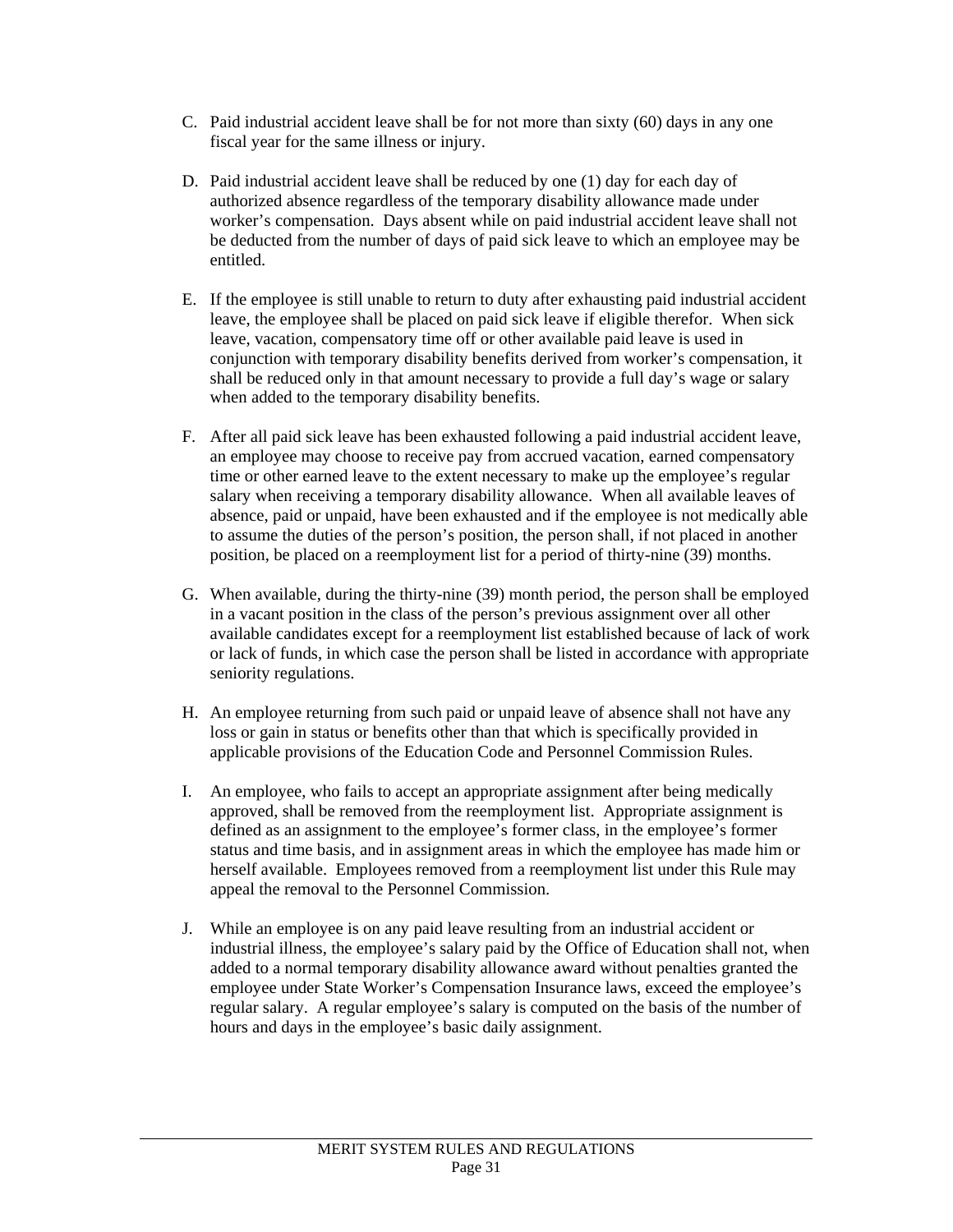During all paid leaves resulting from an industrial accident or industrial illness, the employee shall endorse to the Office of Education all wage-loss benefit checks received under State Worker's Compensation Insurance laws. The Office of Education shall issue to the employee appropriate warrants for payment of wages, loss of benefits, salary and/or leave benefits and shall deduct normal retirement and other authorized contributions.

Final allowance for permanent industrial disability settlements shall not be subject to remittance to the Office of Education under this rule.

# 4. **BEREAVEMENT LEAVE:**

- A. Employees in the classified service shall be allowed regular pay for not more than three (3) days when absent because of the death of any member of the employee's immediate family. Bereavement leave with pay shall be extended to a maximum of five (5) days when out-of-state or 350 miles round trip travel from the County Office is necessary in connection with the bereavement.
- B. Member of the immediate family means mother, father, grandmother, grandfather or a grandchild of the employee or of the employee's spouse, or any other person living in the immediate household of the employee and the spouse; or a son, son-in-law, daughter, daughter-in-law, brother, brother-in-law, sister or sister-in-law of the employee.

# 5. **PERSONAL NECESSITY:**

l

- A. A classified employee may elect to use, not more than eight (8) days in any fiscal year, sick leave for personal necessities which fall in the following categories:
	- 1. Bereavement leave which may be necessary beyond that authorized in these rules and law.
	- 2. Accident, involving the employee's person or property, or the person or property of a member of the employee's immediate family.
	- 3. Appearance in any court or before any administrative tribunal as a litigant, party or witness under subpoena or any order made with jurisdiction, and for which no other leave is provided for in these rules.
	- 4. Illness involving a member of the employee's immediate family.
	- 5. Up to four (4) hours per year per child of the employee to visit the child's school.
- B. Immediate family, as used in this section, shall have the same meaning as provided in Section 4B of this chapter.

# 6. **JUDICIAL AND OFFICIAL APPEARANCE LEAVE**

A. Judicial and Official Appearance Leave shall be granted for the purposes of regularly called jury duty, appearance as a witness (in court) other than as a litigant or to respond to an official order from another governmental jurisdiction for reasons not brought about through the connivance or misconduct of the employee.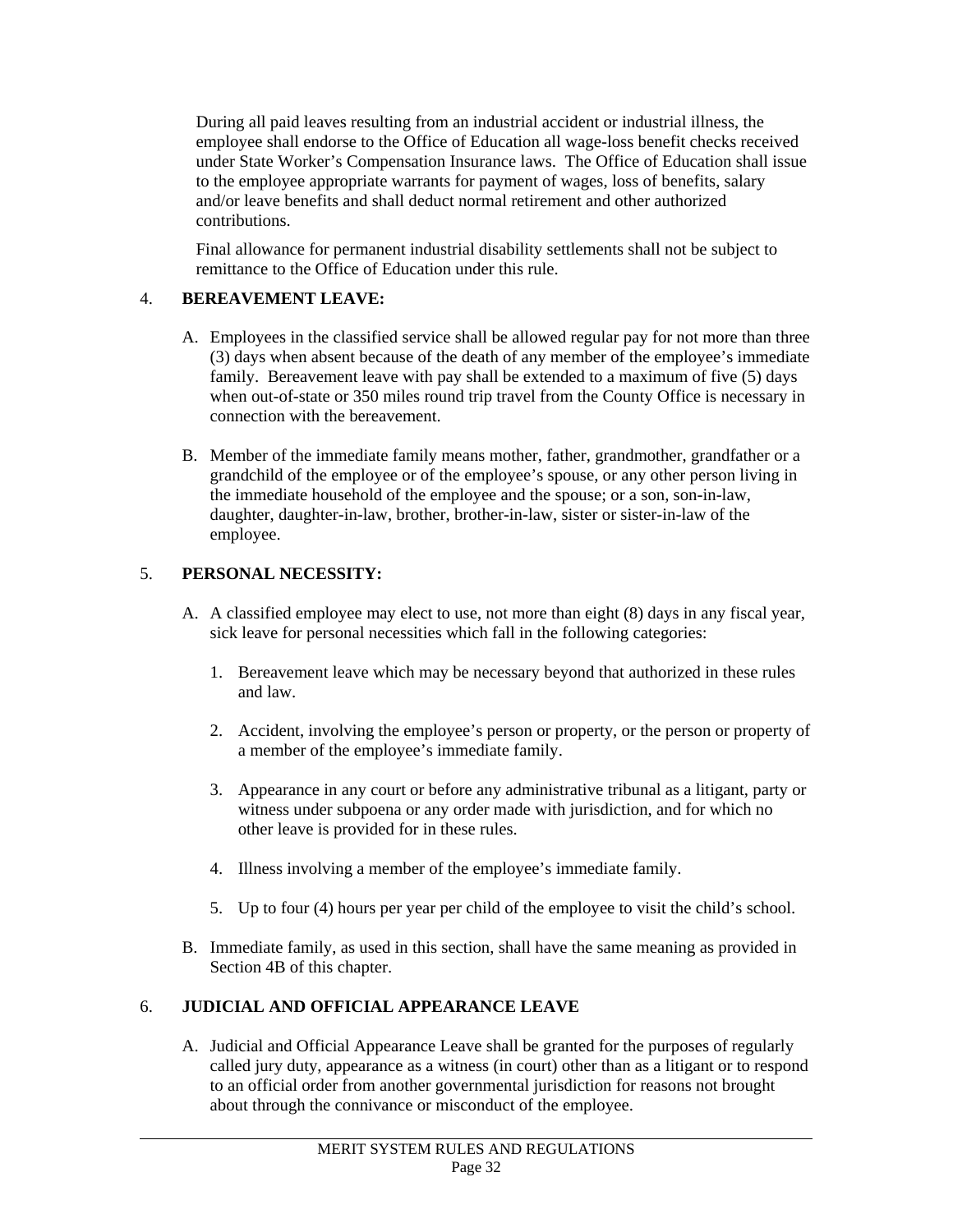- B. The employee shall receive full pay while on leave provided that the jury service or witness fee for such leave is assigned to, and the subpoena or court certification is filed with, the Office of Education. The jury service fee and witness fees do not include reimbursement for transportation expenses.
- C. An employee who has received leave of absence under this rule shall be available for work during hours when the employee's presence is not required in court.
- 7. **ABSENCE FOR EXAMINATION:** Every employee in the classified service shall be permitted to be absent from duty during working hours in order to take any examination for promotion in the Office of Education without deduction of pay or other penalty, provided that the employee gives two days notice to his/her immediate supervisor.
- 8. **MILITARY LEAVE:** Military leave of absence shall be granted and compensated in accordance with the Military and Veterans Code Sections 389 and 395.
- 9. **FAMILY AND MEDICAL LEAVE:** The Office of Education shall comply with statutory requirements in granting Family Leave as required under the Family Rights Act of 1991.

# 10. **LEAVE OF ABSENCE WITHOUT PAY:**

- A. Leave of absence without pay may be granted to a permanent classified employee, upon the written request of the employee and the approval of the County Superintendent of Schools or designated representative, subject to the following restrictions:
	- 1. Leave of absence without pay may be granted for any period not exceeding one year, except that leave of absence for military service shall be granted as provided by the Education Code and the Military and Veterans Code, and leave of absence for service in the Peace Corps, or the Red Cross or Merchant Marine during time of national emergency, may be granted for a period not to exceed twenty-four (24) months.
- B. The granting of a leave of absence without pay gives to the employee the right to return to the employee's position at the expiration of the leave of absence, provided that the employee is capable of performing the duties. The position may be filled only on a limited-term/substitute basis for the duration of the leave.
- C. The County Superintendent of Schools may, for good cause, cancel any leave of absence by giving the absent employee due notification.
- D. An employee may make a written request to the County Superintendent of Schools to return to work prior to the expiration date of the leave. The County Superintendent may approve or reject the request.
- E. Failure to report for duty within five (5) days after a leave has been canceled or expires shall be considered abandonment of the position and the employee may be terminated by the County Superintendent of Schools. The termination may be appealed to the Personnel Commission in the same manner as any other dismissal for cause. This provision is not applicable to military leave.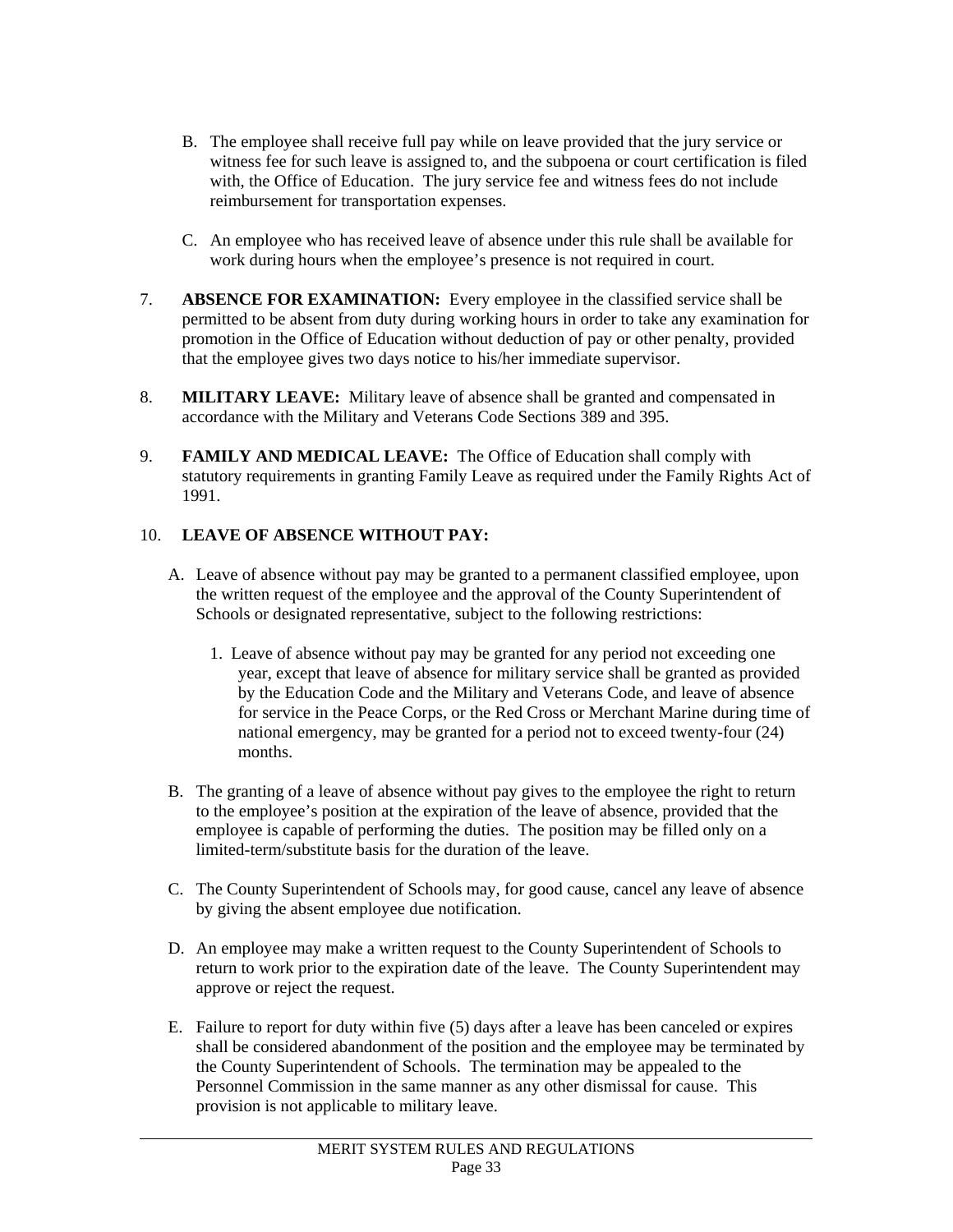- F. Upon return from leave of absence, if an employee cannot be returned to the position occupied at the commencement of the leave, the employee shall have bumping and reemployment rights, in accordance with seniority, in the same manner as if the employee had been laid off for lack of work or lack of funds on the date the leave expires.
- G. Request for such leave shall be made in accordance with Office of Education procedures.
- 11. **PERSONAL LEAVE:** A permanent classified employee may request a personal leave of absence for reasons not enumerated elsewhere in these rules, including child care leave. Such personal leave of absence shall be without compensation unless expressly authorized by the Board of Education.

### 12. **LEAVE TO SERVE IN AN EXEMPT, TEMPORARY OR LIMITED-TERM POSITION:**

A. Any permanent classified employee who accepts an assignment within the Office of Education to an exempt, temporary or limited-term position shall, during such assignment, be considered for status purposes as serving in the employee's regular position, and such assignment shall not be considered separation from service.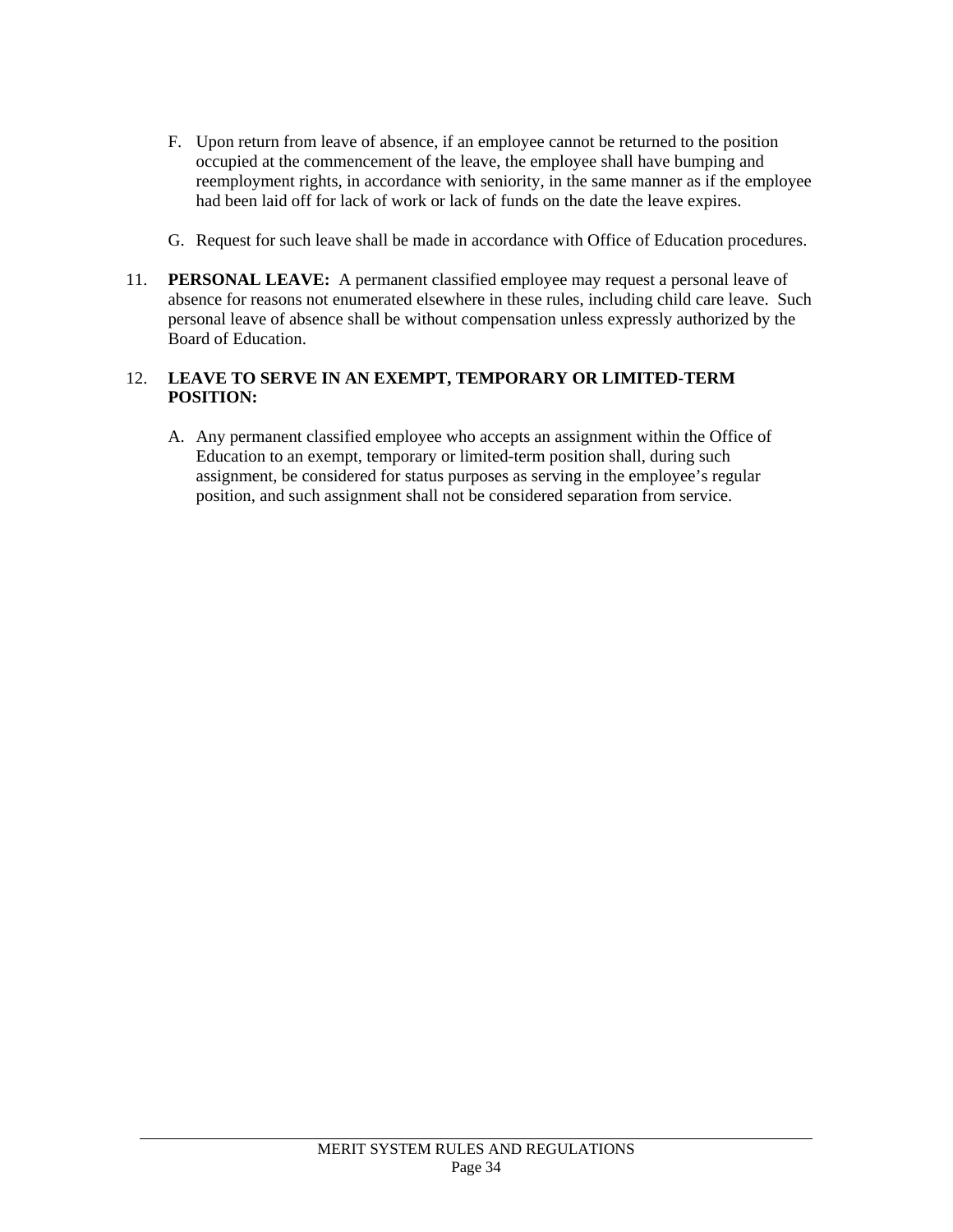#### **CHAPTER XI CLASSIFICATION AND SALARY RECOMMENDATIONS**

- 1. **CLASSIFICATION PLAN:** The Personnel Commission shall establish and maintain a plan of classification for all positions in the classified service. All positions substantially similar as to the duties performed and the responsibilities exercised by the incumbents of such positions and as to their qualification requirements shall be allocated to the same class. Classes will be placed in series according to general occupational nature. The list of classes shall contain designation of the salary rate or range applicable to each class.
- 2. **CLASSIFICATION OF POSITIONS:** The County Superintendent of Schools shall prescribe the duties and responsibilities of all positions in the classified service except Personnel Commission staff positions.

The Personnel Commission shall classify each position within the classified service, including assigning a job title and minimum qualifications for entrance into the class, and shall allocate the class to a salary range.

Classification studies shall be conducted in accordance with procedures specified by the Personnel Commission and/or as agreed upon with the exclusive representative. Requests for study may be initiated by the Administration, with the approval of the County Superintendent of Schools, or by employees or employee organizations.

- 3. **CLASS SPECIFICATIONS:** For each class of positions, as initially established or subsequently approved by the Commission, there shall be established and maintained a class specification which shall include:
	- A. The official class title.

- B. A job summary indicating the type of duties and responsibilities performed and the placement within the organizational scheme.
- C. A statement of typical tasks to be performed by persons holding positions allocated to the class.
- D. A statement of the minimum qualifications for service in the class, which may include skills, knowledge, abilities, education, experience, personal characteristics and physical requirements.
- E. License or other special requirements for employment or service in the class. Minimum qualifications may never require a teaching, administrative or other credential, nor may they require work experience which essentially would restrict applicants to credential holders. Titles may not be assigned that would restrict competition to holders of credentials.
- 4. **INTERPRETATION OF CLASS SPECIFICATIONS**: The class specifications and their various parts are declared to have the following force and effect:
	- A. The class titles used in the classification plan are to be used as payroll titles and in connection with any personnel record or transaction.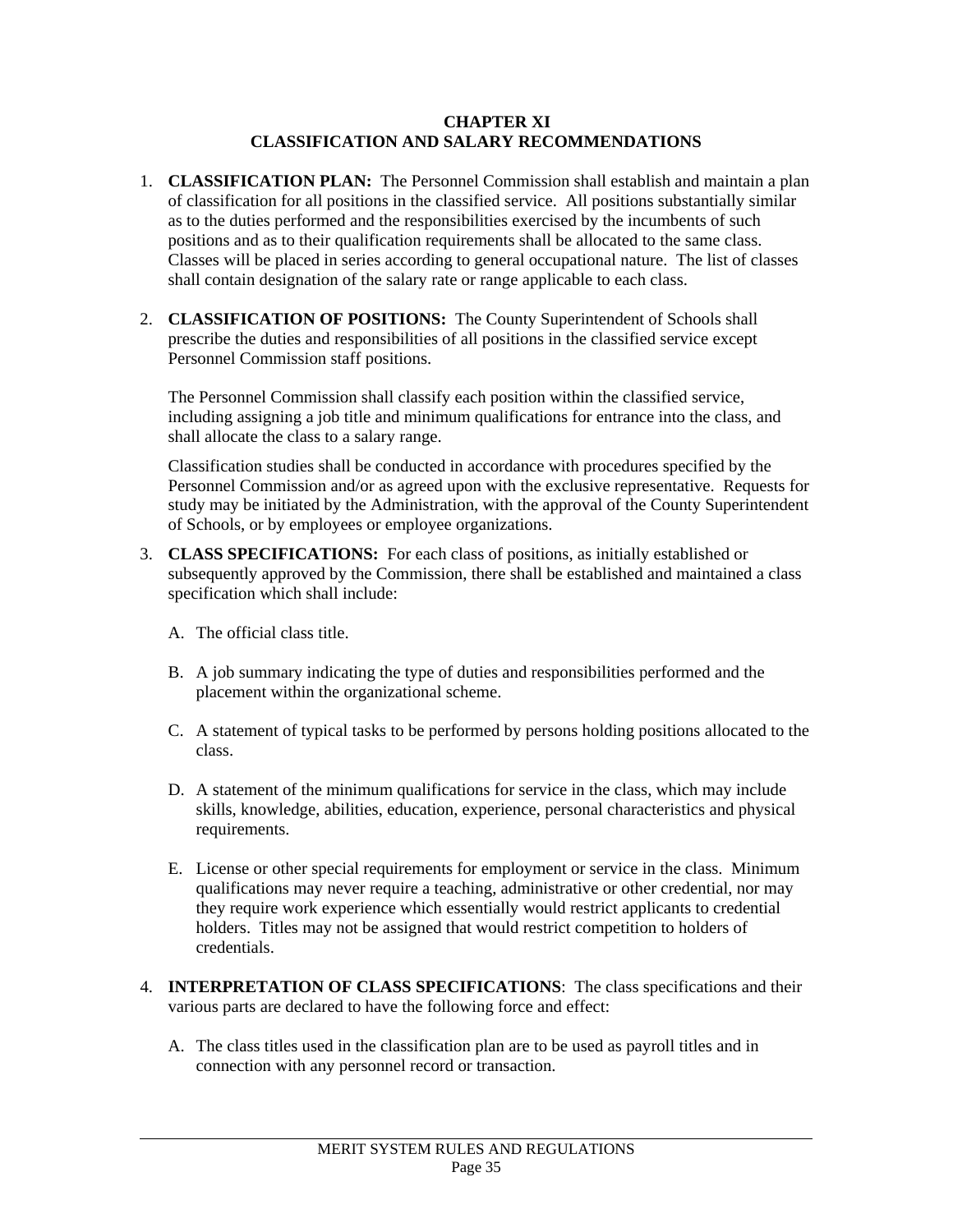- B. The statement of qualification requirements, when considered with other parts of the specification, is to be used as a guide in the announcement and preparation of selection procedures and in the evaluation of the qualifications of candidates seeking appointment to positions allocated to the class, but does not require a particular form or content of selection procedures.
- C. The definition and typical tasks are descriptive and explanatory only and not restrictive. They indicate the kinds of positions that should be allocated to the respective classes as determined by their duties, responsibilities, and qualification requirements, and do not prescribe what these details shall be in respect to any position. The use of a particular expression or illustration as to duties, responsibilities, qualification requirements, or other attributes is typical or descriptive of the class and does not exclude others not mentioned but of similar kind and/or quality as determined by the Personnel Commission.
- D. In determining the class to which any position shall be allocated, the specification for each class is considered as a whole. Consideration is given, not to isolated clauses, phrases or words, apart from their context and from illustrative information in other parts of the specifications, but to the general duties, responsibilities, specific tasks and qualification requirements as affording a picture of the positions that the class includes.
- **5. WORKING OUT OF CLASSIFICATION:** No employee shall work out of classification without management approval. An employee may be required to perform duties inconsistent with those normally assigned to the employee's classification provided that the employee's salary is adjusted upward whenever such duties are required to be performed for a period of more than five (5) working days in a fifteen (15) calendar day period. The salary adjustment for out of class assignment shall be for the entire period the employee is assigned such out of class duties in such amounts as will reasonably reflect the duties required to be performed.
- 6. **RECLASSIFICATION OF POSITIONS:** The Director, Human Resources, shall be responsible for the ongoing review of duties and responsibilities of existing positions and classifications in accordance with the following guidelines:
	- A. Requests for review to consider a change in the classification of a position or group of positions may be initiated by the employee, the appropriate manager/supervisor or the County Office of Education.
	- B. Classification review requests may be submitted during a window period from February 1 through March 1.
	- C. Classification review requests shall be scheduled for completion by the Personnel Commission staff during the 120 calendar days following the close of the window period but no later than June 30.
	- D. Reclassifications authorized by the Personnel Commission shall be effective on July 1 following the window period in which the request was submitted.

# **7. EFFECT OF CLASSIFICATION CHANGES ON INCUMBENTS:**

l

A. For an incumbent to be reclassified upward with a position which is reclassified, the reclassification must be occasioned by a gradual accretion of duties and not be a sudden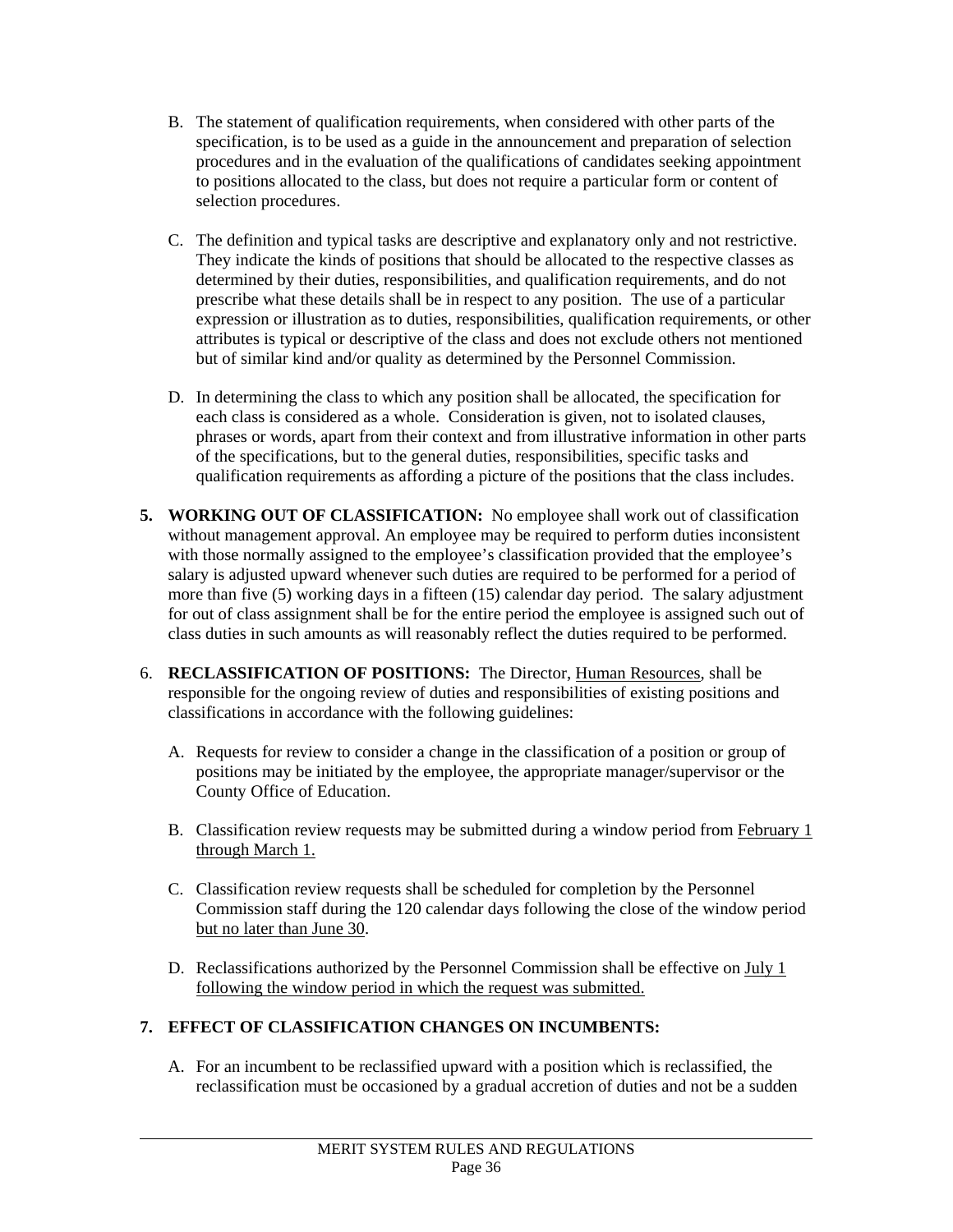change resulting from reorganization or duty change. The Commission shall determine at the time the classification change occurs whether the change meets this rule.

- B. Staffing Reclassified Positions
	- 1. Any position/classification which is changed or created as a result of a reorganization or the assignment of completely new duties, and which is vacant at the time of reclassification, shall be filled through normal procedures as provided in these rules.
	- 2. Incumbents in reclassified positions who have been in the class less than two (2) years will be granted status in the higher class upon passing a qualifying examination for the higher class as determined by the Commission. For the purposes of this section, a qualifying examination is defined as one in which only incumbents within the class may compete. The incumbents must meet the minimum qualification, and the examination is rated as "passing" or "not passing" rather than relatively. Incumbents who are unsuccessful in an examination may be transferred, demoted or, if neither of these, laid off. For the purpose of this rule, employees in positions reclassified to a higher class will be placed on the same step of the new range as the employee was paid on the former range.
	- 3. An incumbent serving in a secretarial position which is reclassified due to the reclassification of his/her immediate supervisor shall be eligible to be reclassified with the position provided that the incumbent has received "meets performance standards" or better overall ratings on each of the last three (3) annual performance evaluations in the class. An incumbent who has been in the class for less than three (3) years may be reclassified with the position provided that the incumbent has received "meets performance standards" or better overall ratings on each of the three (3) most recent performance evaluations received and completes the qualifying examination prescribed in Section 7B2 above.
- C. Reclassification Upward. When all of the positions in a class are reclassified to a higher class, the incumbents of the position who have been in the class for two (2) or more years shall be reclassified without examination. When a portion of the positions in a class are reclassified to a higher class, any incumbent who has a continuous employment record of three (3) or more years in the class shall be reclassified without examination.
- D. Reclassification Downward. When there is a vacant position in the higher class:
	- 1. The incumbent may elect to transfer to such vacant position or,

l

2. The incumbent may retain the reclassified position in the lower class. In this event, the incumbent's salary will be adjusted to a step in the range for the lower class which will not result in a loss of pay. If, however, the incumbent's salary exceeds the maximum salary for the lower class, the employee will be y-rated; that is, the employee's salary will remain at its present level until the maximum for the lower class meets or exceeds it. Incumbents granted status under this paragraph shall not acquire reemployment rights to the higher class.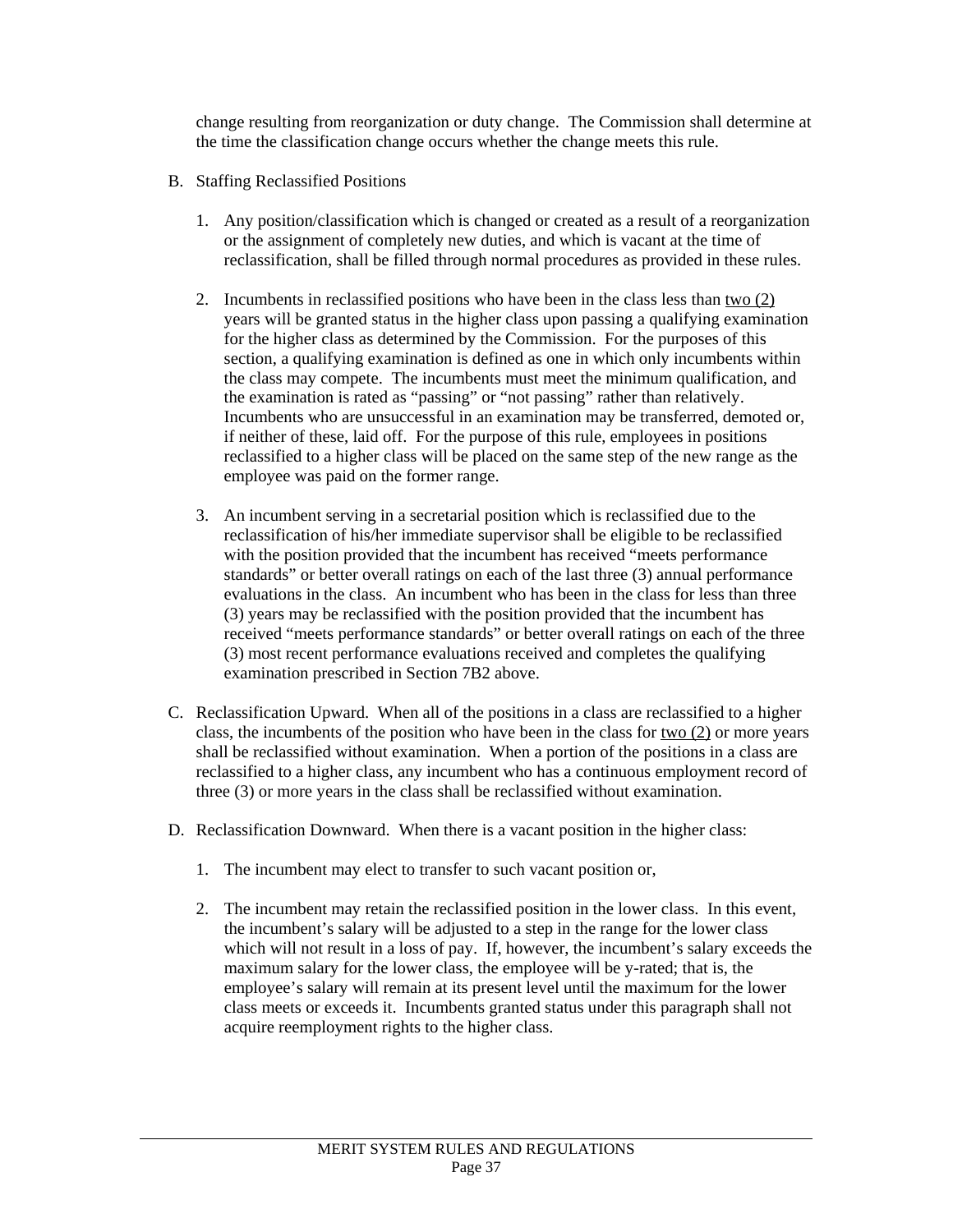If there is no vacant position in the higher class, the incumbent may:

- a. Elect to retain the reclassified position in the lower class and retain his/her current rate of pay; however, the employee will be entitled to step advancement only to the limits of pay set for the position as reclassified. In such case, the employee shall be placed on a reemployment list for the higher class and be allowed three waivers within eighteen (18) months.
- b. If the employee does not elect to retain the position in the lower class, the employee shall be laid off.
- E. Reclassification at the Same Level. Incumbents of positions reclassified to a class at the same salary level shall be granted status in the new class without further examination.
- F. Subsequent Reclassification. An employee who has been reclassified with his/her position shall be ineligible for subsequent reclassification within his/her position for a period of at least three (3) years from the date the position was reclassified.

# **8. SALARY RANGE REALLOCATION:**

l

 The Director, Human Resources, shall be responsible for recommending the salary range allocation of new classifications and the ongoing review of the salary range allocation of existing classifications in accordance with the following guidelines:

- A. Salary reviews for support staff classifications will be conducted in accordance with a schedule approved by the Personnel Commission after consultation with bargaining unit exclusive representative and with the SDCOE.
- B. Salary reviews for classified management and confidential classifications will be conducted in accordance with a cycle approved by the Personnel Commission after consultation with the SDCOE.
- C. Salary range reallocations for bargaining unit classifications authorized by the Personnel Commission shall be incorporated into the subsequent year's contract modifications and will take effect on the same date the new contract salary schedule becomes effective.
- D. Salary range reallocations for classified management and confidential classifications authorized by the Personnel Commission shall take effect on July 1 following the close of the window period in which the request was submitted.
- **9. APPEALS FOR CLASSIFICATION/SALARY RANGE ALLOCATION:** An employee and/or employee representative and the County Superintendent (or designee) shall have the opportunity to address the Commission concerning the recommendation of the Commission staff in regard to the classification of the employee's position or the salary allocation of a new or existing classification under study. Such presentation may be orally or in writing or both, and shall be considered at a regular or special meeting of the Commission prior to action by the Personnel Commission on the recommendation.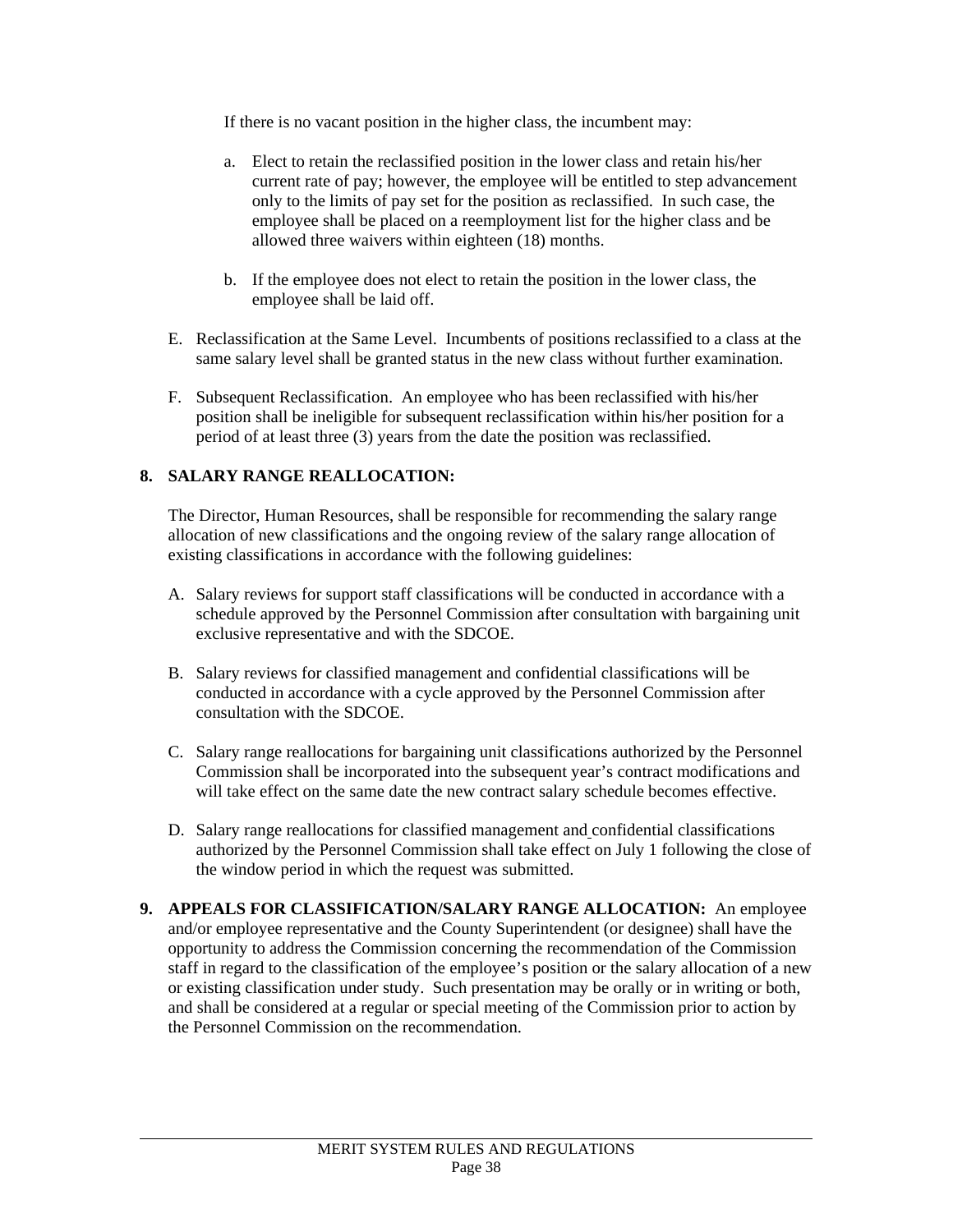#### **CHAPTER XII INSERVICE TRANSACTIONS**

#### **FOR BARGAINING UNIT MEMBERS, PROVISIONS AFFECTING INSERVICE TRANSACTIONS SPECIFIED IN THE COLLECTIVE BARGAINING AGREEMENT SHALL TAKE PRECEDENCE OVER THESE RULES**

#### **1. TRANSFER:**

- A. A transfer is an employee-initiated movement of a permanent employee to another position in the same classification (or related classification) on the same range of the salary schedule.
- B. A permanent employee may be considered for transfer to a position in a related class on the same range of the salary schedule. Such transfers shall be made only with the approval of the Director, Personnel Services. The Director shall determine whether classes are sufficiently related to permit transfer between them. The Director shall consider similarity of duties, minimum qualifications, examination content, occupational group and promotional field (above and below). At the request of the employee desiring the transfer, the decision of the Personnel Director shall be reviewed by the Personnel Commission. In general, more latitude in transfers is permitted:
	- 1. As the employee's seniority in the classified service increases;
	- 2. When the transfer request is based on reclassification, impending layoff or reasons of health; and
	- 3. When the employee meets the minimum requirements for the class.
- C. Transfers shall not change the employee's salary rate, anniversary date, accumulated illness leave and accumulated vacation credit, or in any other manner reflect adversely upon the employee's rights as provided in law and these rules.
- D. A permanent employee who transfers to a position in a related class on the same salary range in which the employee has not previously completed a probationary period shall be considered probationary in the class for a period of six (6) months or one year if appropriate. At any time during the probationary period the employee may be returned to the former class without right of appeal, unless such action results in layoff, demotion or reduction in assigned time. In the latter cases, the employee will have the same appeal rights as a permanent employee who is demoted or dismissed.
- E. Transfers shall have the following effects on seniority:
	- 1. Within the same class none

l

2. From one class to another – the employee shall not receive employee preference point credit in the new class for service in other classes; however, the employee shall retain such credit as seniority in the classified service.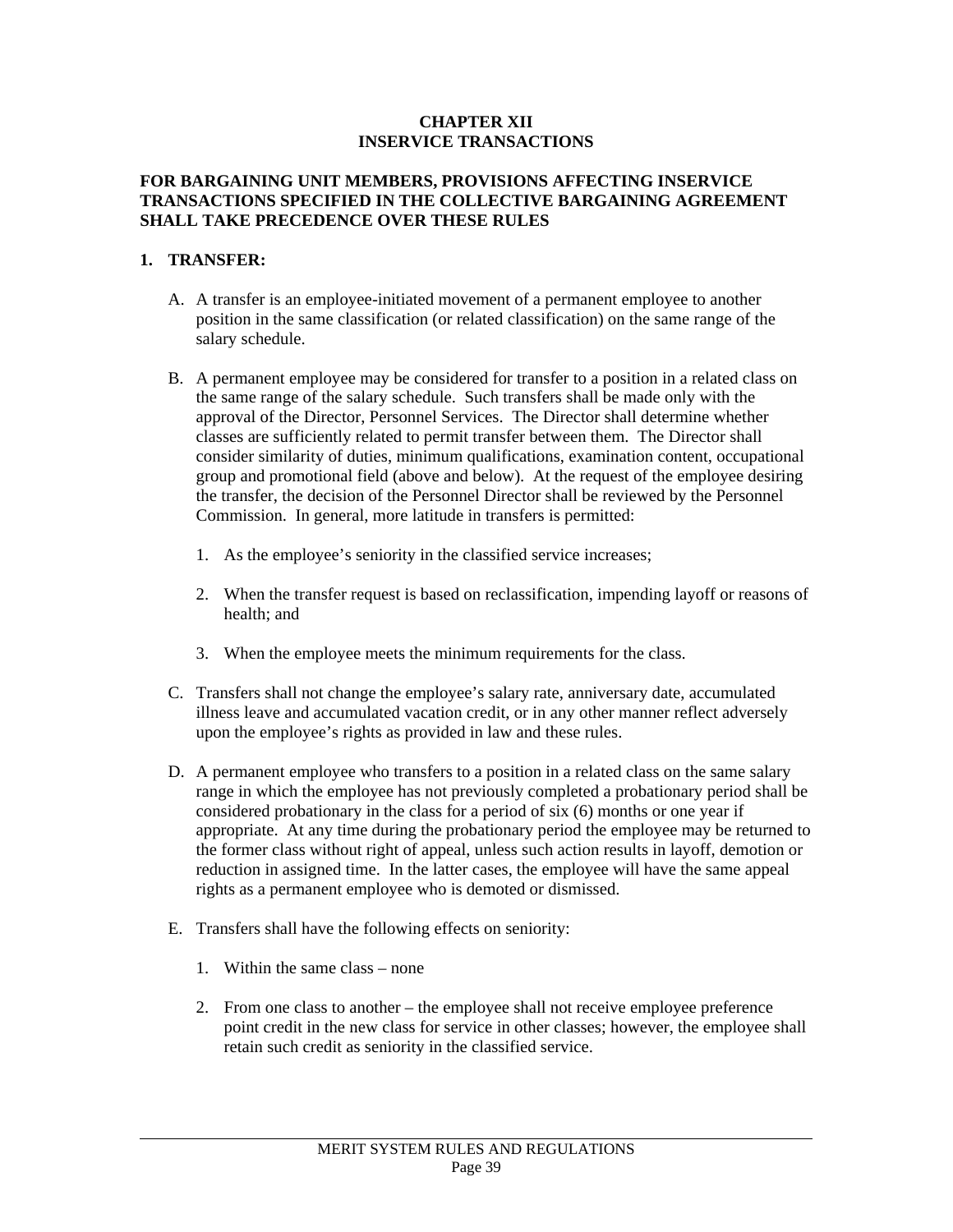F. Transfer shall not be used as a device to alter the sequence of impending layoff, although employees whose positions are to be eliminated may transfer to other classes as this rule contemplates.

# **2. REASSIGNMENT:**

- A. A reassignment is a management-initiated movement of an employee to another position in the same classification.
- B. An employee may be reassigned, within the employee's position classification, to any location, and at any time, in the best interests of the County Office of Education as determined by the County Superintendent of Schools. Upon request, any employee reassigned shall receive specific written reasons within five (5) days of the reassignment.

# **3. DEMOTION:**

- A. A permanent employee may request voluntary demotion to a class with a lower maximum salary rate. Such requests require the approval of the employee's department head and that of the head of the department to which the employee is assigned.
- B. Voluntary demotion is a privilege available to a probationary employee only in cases when the employee would otherwise be laid off for lack of work or lack of funds.
- C. Involuntary demotion is a disciplinary action for cause and is subject to the pertinent rules and procedures.
- D. A permanent employee who is suspended, dismissed, or demoted to other than his former class during a probationary period retains full rights of appeal.

# **4. RESTORATION:**

- A. A former permanent employee who resigned in good standing may be reinstated in a vacant position in the employee's former class and status within thirty-nine (39) months of the last date of paid service without further examination. Also, the employee may be reinstated in a vacant position in a lower related class, if qualified, or in limited-term status in the same or lower class. Such actions are discretionary with the appointing authority.
- B. An employee who has taken a voluntary demotion may be restored to a vacant position in the employee's former class or in a vacant position in a related lower class, as determined by the Director, Personnel Services, within thirty-nine (39) months. Except when demotion was chosen in lieu of layoff, restoration is discretionary with the appointing authority.
- C. An employee who has accepted demotion in lieu of layoff for lack of funds has the right to be reemployed, in accordance with seniority, in a vacant position in the former class within thirty-nine (39) months after demotion. Intervening reassignments to other classes shall not abrogate that right. If the employee has not been reemployed in the former class within thirty-nine (39) months, the employee shall be eligible for appointment to a vacant position in that class, without examination, for an additional twenty-four (24) months at the discretion of the appointing authority.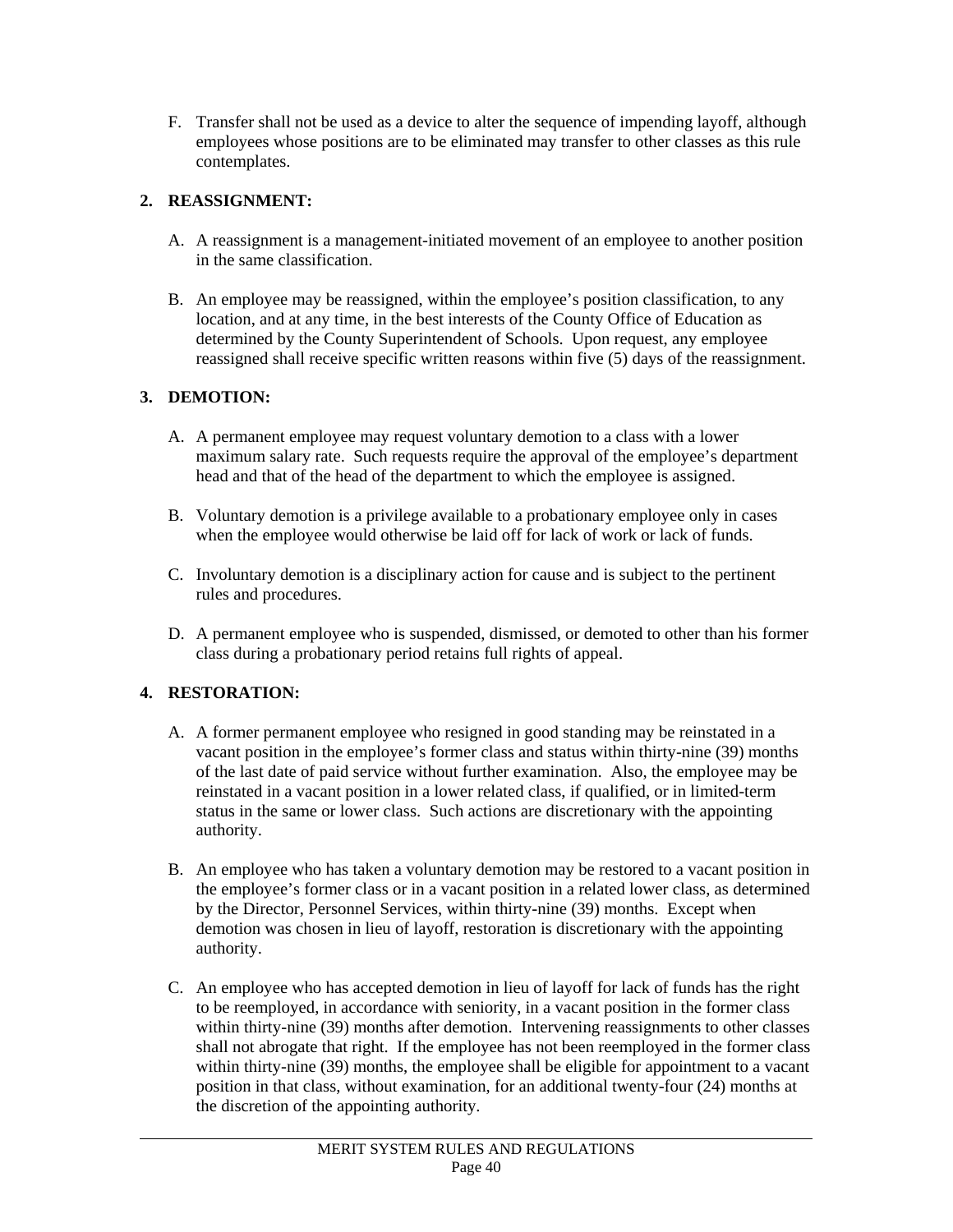- D. Reinstatement or reemployment of a former employee who voluntarily resigned shall have the following effects:
	- 1. Restoration to the former step in the current salary range for the class, or, if restored to a lower class, to the rate closest to that of the step to which the employee would be assigned if restored in the former class;
	- 2. If restored to regular status, restoration of accumulated sick leave and seniority as of the date of the separation;
	- 3. Restoration of former anniversary date, but without step advancement credit for the off-duty period;
	- 4. Restoration of all rights, benefits and burdens of a permanent employee in the class to which restored.

# **5. PERFORMANCE EVALUATION:**

- A. All regular classified employees shall be evaluated by their immediate management representative, at least in accordance with the following schedule:
	- 1. Probationary employees at midpoint and at the end of the probationary period.
	- 2. Permanent employees at least once each year within thirty (30) calendar days of the completion of the evaluation period.
	- 3. Each immediate management representative under whom the employee has served for sixty (60) days or more during any rating period shall provide a performance evaluation, even though the employee may have left his/her control.
- B. Evaluation Procedures

- 1. Performance evaluation reports shall be made on forms prescribed by the Commission, and shall be prepared by the employee's immediate management representative. The form shall be reviewed by the head of the section and the administrator of the appropriate division.
- 2. The immediate management representative shall present the performance evaluation report to the employee for discussion. The evaluation form shall be signed by the employee to indicate receipt. The employee shall be given a signed copy. When the employee is no longer employed, the evaluation may be delivered by mail.
- 3. Performance evaluation reports shall be filed in the employee's personnel file and shall be available for review in connection with promotional examinations and disciplinary actions.
- C. Special Evaluations. At any time, an evaluator may, with the approval of his department head, issue to an employee a special evaluation which shall be made on prescribed forms and shall set forth specific reasons for recognition of outstanding or unsatisfactory service by the employee. They shall be delivered to the employee personally by the employee's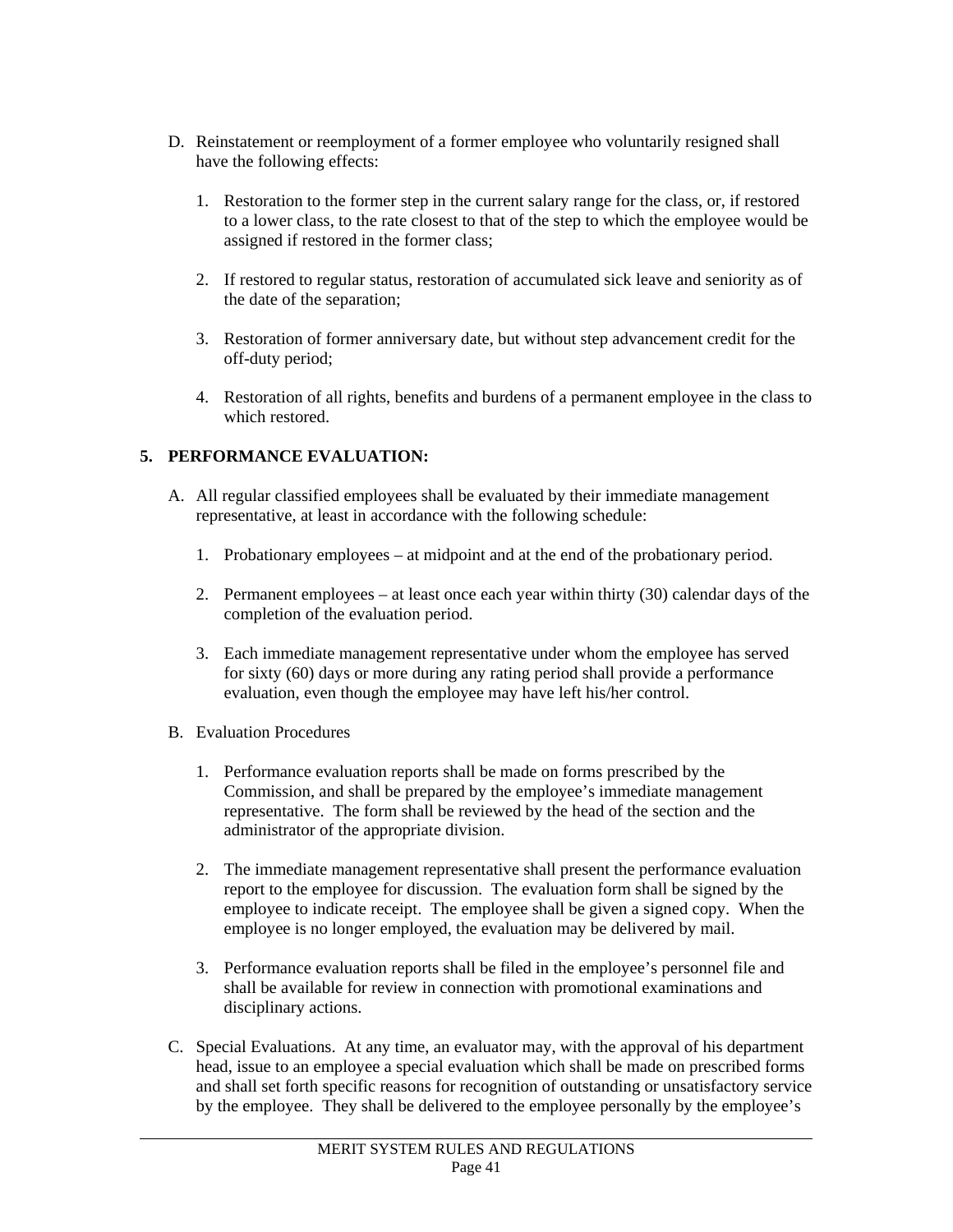immediate management representative. A copy of such evaluation shall be placed in the employee's official personnel file and shall be available for review in connection with promotional examinations and disciplinary actions.

- D. Management Appraisal (Classified Management Employees). All classified employees shall be evaluated by their immediate management representative in accordance with the following schedule:
	- 1. At midpoint and at the end of the one-year probationary period.
	- 2. At least once every fiscal year in accordance with the County Office of Education Leadership Action Program timeline.

# **6. SALARY RULES**

l

- A. Initial Salary Placement
	- 1. For new employees in classified support and confidential positions, initial salary placement on the salary schedule is normally Step 1 of the range on the salary schedule appropriate to the job classification. In cases where the new employee's current salary is above Step 1, initial salary placement may be made at a higher step. In this instance, the placement will be at the step that represents the rate next higher than the employee's salary in his*/***her** current regular employment.
	- 2. Request for advanced step placement (placement above the step allowed under section A1. above) may be provided up to the top step upon the recommendation from the appointing authority or the request from the employee.

The advanced initial salary placement request is subject to the approval by the County Superintendent of Schools (or designee) based on the following criteria:

- A. Difficulty experienced in the recruitment of candidates to meet the vacancy needs.
- B. Additional skills or qualifications of the candidate that makes him/her especially well-qualified for the position.
- 3. All new employees in classified management positions shall be placed on the step of the appropriate salary range based upon an evaluation of previous experience and salary history. Initial placement on the salary schedule shall normally be on the step that represents the rate next higher than the employee's salary in his/her current regular employment. However, the initial placement may be on any step of the appropriate salary range when authorized by the County Superintendent of Schools (or designee).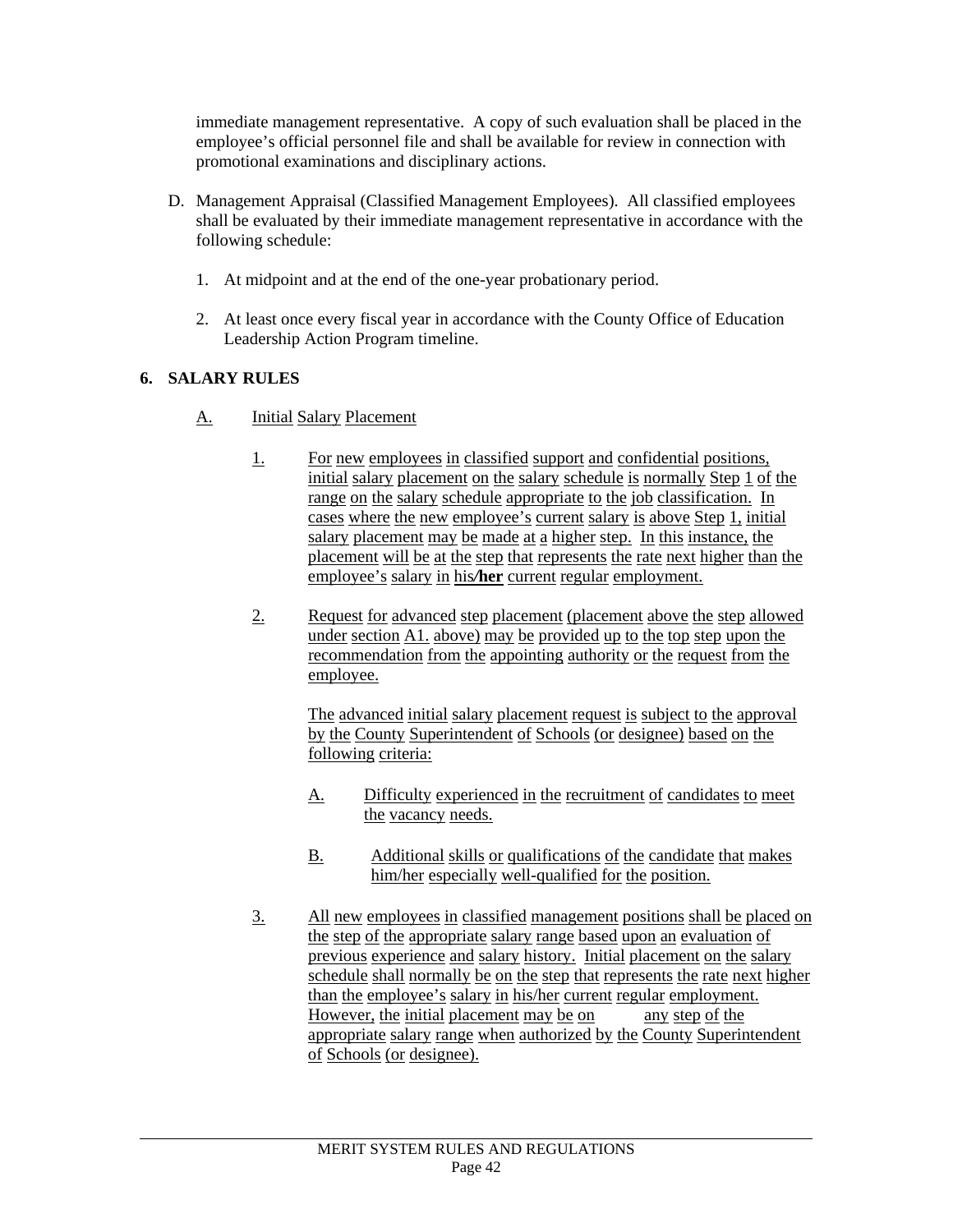- 4. To receive initial placement above Step 1, a new employee shall provide verification of his/her salary information, on or before the date of appointment.
- B. Step Advancement on the Salary Schedule
	- 1. Those persons employed, promoted, or reemployed in other than a management classification, who are initially placed on Step 1, will advance to Step 2 upon satisfactory completion of six (6) months of service. Each succeeding step will be attained twelve (12) months from the preceding step. Persons initially placed on any step other than 1 shall remain at that step until the completion of twelve (12) months of service.
		- a. For the purpose of this rule, when the first day of service falls between the first and fifteenth calendar day of the pay period, the appointment shall be considered as effective on the first day of the month. Later appointments shall be considered as effective at the beginning of the next month.
	- 2. Persons who are employed, promoted, transferred, or reemployed to positions designated "management" shall be granted a step advancement for each year of service in classification until the maximum salary for the classification is reached. A year of service shall be defined as service for at least 50 percent (50%) of the days in the assignment year for the position class. Progression between steps shall occur once during a given fiscal year, effective July 1. For the purpose of this rule, "management positions" are those so designated in accordance with Chapter 10.7 (Sections 3540-3546), Division 4 of Title 1 of the Government Code.
	- 3. All employees, transferred to or within the management salary schedule during the fiscal year, shall be allowed any earned service credit toward progressive advancement on the management salary schedule upon completion of a year of service in the combined positions, as such year of service is defined within these rules.
- C. Promotional Salary Placement

- 1. An employee who receives a promotion to a class allocated to a higher salary range shall be placed on the step of the higher salary range that is at least one full step above the employee's salary, exclusive of special pay additives, at the time of promotion, provided that the step permits a minimum of a five percent (5%) increase, but not to exceed the maximum of the range. If a service increment is due the employee at the time of promotion, it shall be credited and applied in the determination of the new salary step.
- 2. If the promotion is to a classified support staff or confidential position, additional advancement will be at the beginning of the seventh month regardless of step placement. Each succeeding step will be attained twelve (12) months from the preceding step until the maximum for the class is reached. For the purpose of this rule, appointment of an employee to a class with a salary range equal to or below his/her current range shall not be considered a promotion and shall not warrant a salary increase; in such cases, placement will be made on the same rate formerly earned by the employee, not to exceed the maximum of the range.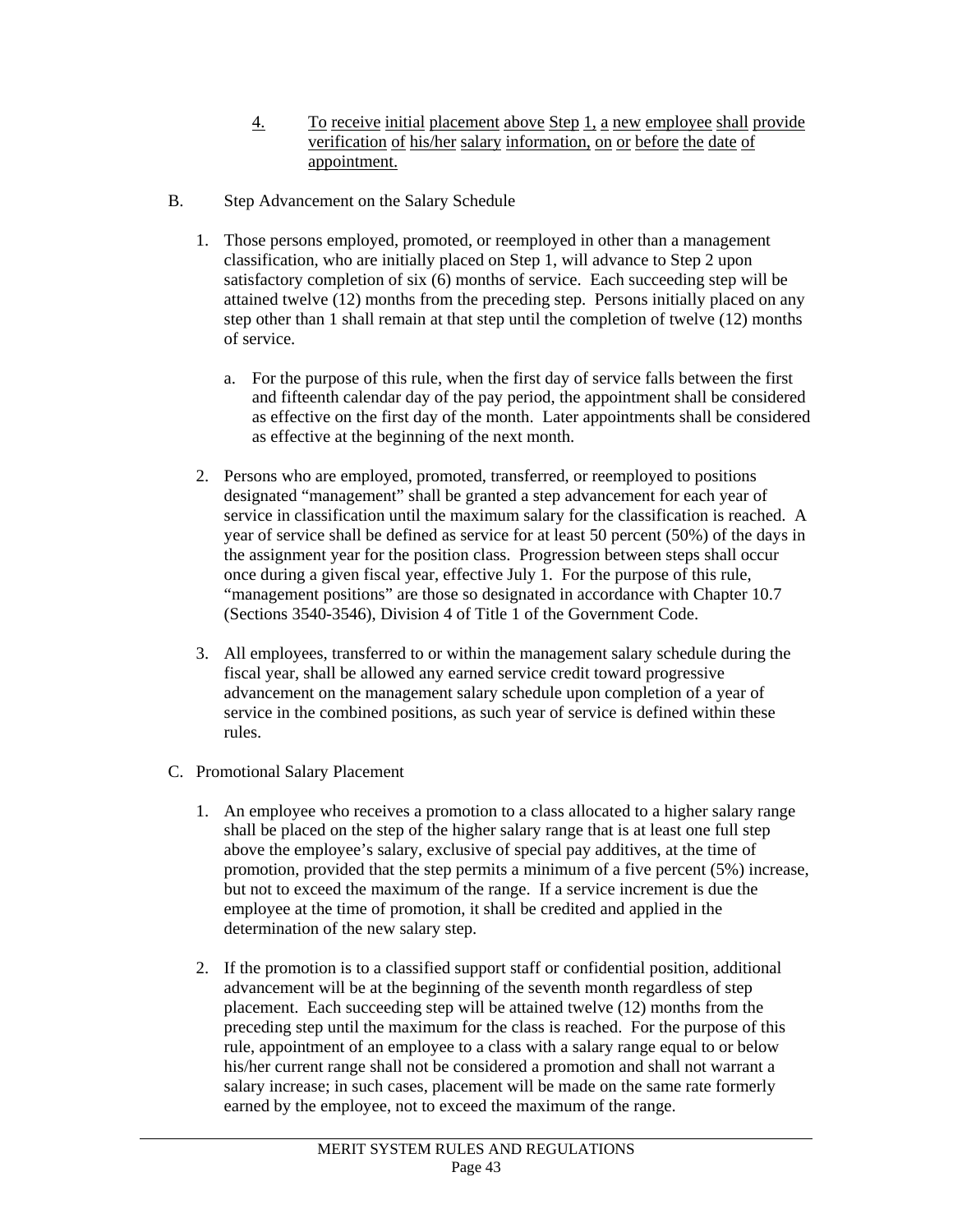- D. Salary Placement After Leave of Absence
	- 1. Upon return from an unpaid leave of absence, an employee shall be placed on the same step of the range for the class which the employee had achieved prior to the leave, regardless of changes in rate or range applicable to the class, except that step advancement within range shall be granted if the time period required for step advancement has elapsed; and the employee had served in active duty on at least seventy-five percent (75%) of the days in his/her assignment in the required time period prior to the leave; or
	- 2. Credit for step advancement shall accrue during leaves of absence for military service or to serve in limited-term assignments in the Office of Education and during any paid absence, industrial accident and industrial illness leaves.
	- 3. When an employee is restored, after leave of absence, to the salary step occupied prior to commencement of the leave, the employee shall receive credit toward step advancement requirements for service prior to the leave. The employee's increment date shall be adjusted accordingly in order that the employee be granted step advancement after having completed the amount of service required by these rules.
- E. Salary Placement When Demoted
	- 1. An employee who accepts voluntary demotion shall be placed on the step of the range of the lower class, which is closest to the rate the employee earned in the higher class, provided that the employee shall not receive a salary increase thereby. The employee shall retain the anniversary date established in the higher class.
	- 2. The order in an involuntary demotion shall specify the step of the schedule at which the employee shall be placed. The employee shall retain the anniversary date established in the higher class.
- F. Differential Pay

- 1. When at least one-half (1/2) of an employee's regularly assigned work shift is between 5:00 p.m. and 4:00 a.m. inclusive, the employee shall receive a shift differential of five percent (5%) in addition to his hourly rate of pay for the entire shift.
- 2. Notwithstanding Section "1" above, when at least one-half (1/2) of an employee's regularly assigned work shift is between 9:00 p.m. and 6:00 a.m., inclusive, the employee shall receive a shift differential of seven and one-half percent (7-1/2%) in addition to his hourly rate of pay for the entire shift.
- 3. An employee serving in a position, the job description for which includes written or spoken fluency in a language other than English, shall receive a differential bonus of five percent (5%) of his hourly rate of pay. Any employee who qualified for the differential on January 1, 1984, shall receive a differential bonus of seven and onehalf percent  $(7-1/2%)$  instead of five percent (5%) so long as service in the position is continuous.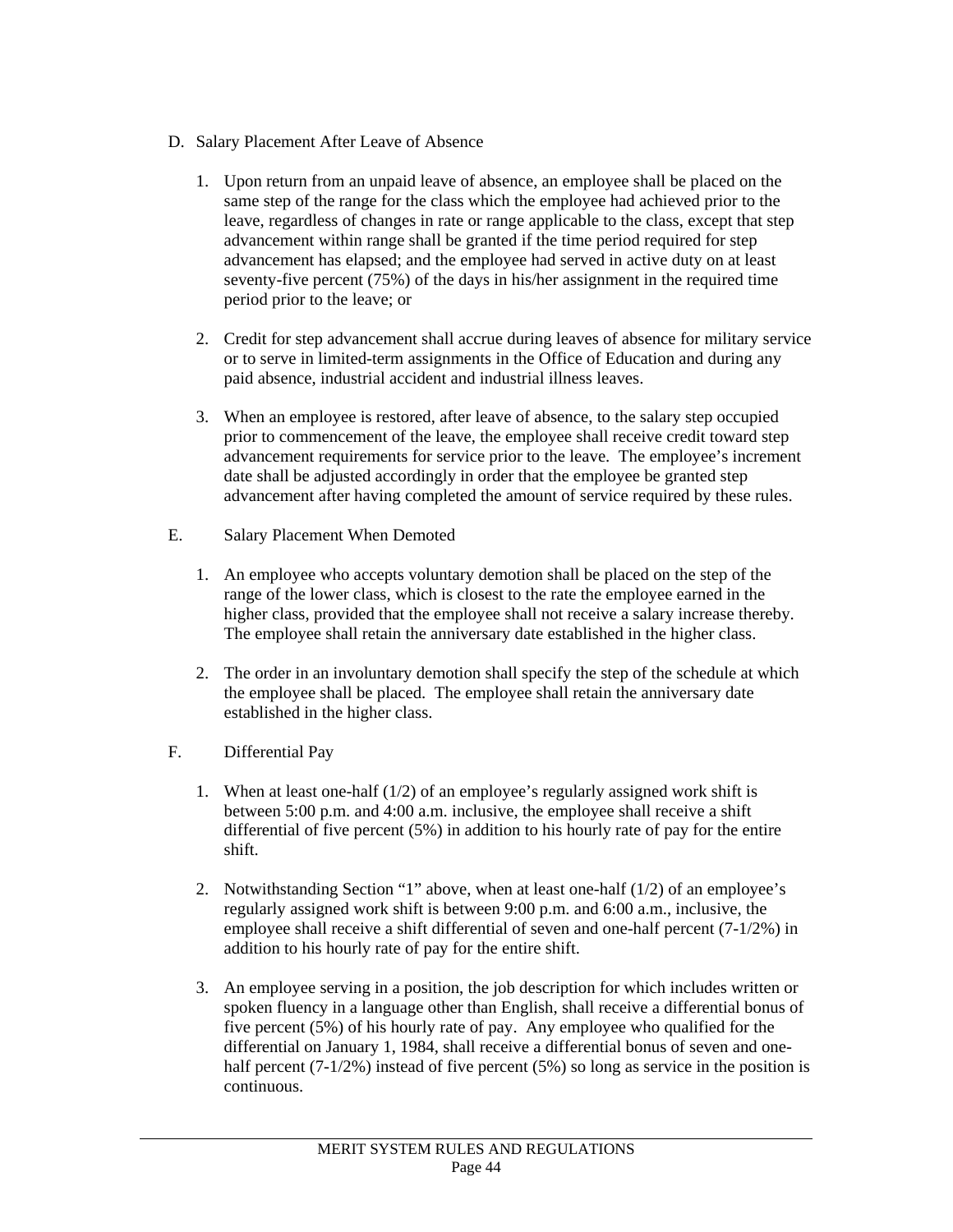# G. Overtime

- 1. Overtime for non-exempt employees is time suffered or permitted to be worked in excess of eight (8) hours in one day or forty (40) hours in one calendar week. An employee who works authorized overtime shall be paid at a rate equal to one and one-half  $(1-1/2)$  times the employee's rate of pay for the overtime worked. Overtime hours shall be compensated at a rate of pay equal to one and one-half (1-1/2) times the regular rate of pay of compensatory time off equal to one and one-half (1-1/2) times the amount of time worked.
	- a. An employee having an average workday of four (4) hours or more during the workweek shall be compensated for any work required to be performed on the sixth ( $6<sup>th</sup>$ ) and seventh ( $7<sup>th</sup>$ ) days following the commencement of the workweek at a rate equal to one and one-half  $(1-1/2)$  times his/her regular rate of pay.
- 2. Call-Back Overtime: Call-back overtime is overtime performed by an employee called back after normal working hours to perform a task not previously scheduled. An employee performing call-back overtime shall be compensated for a minimum of not less than two hours at the employee's overtime rate.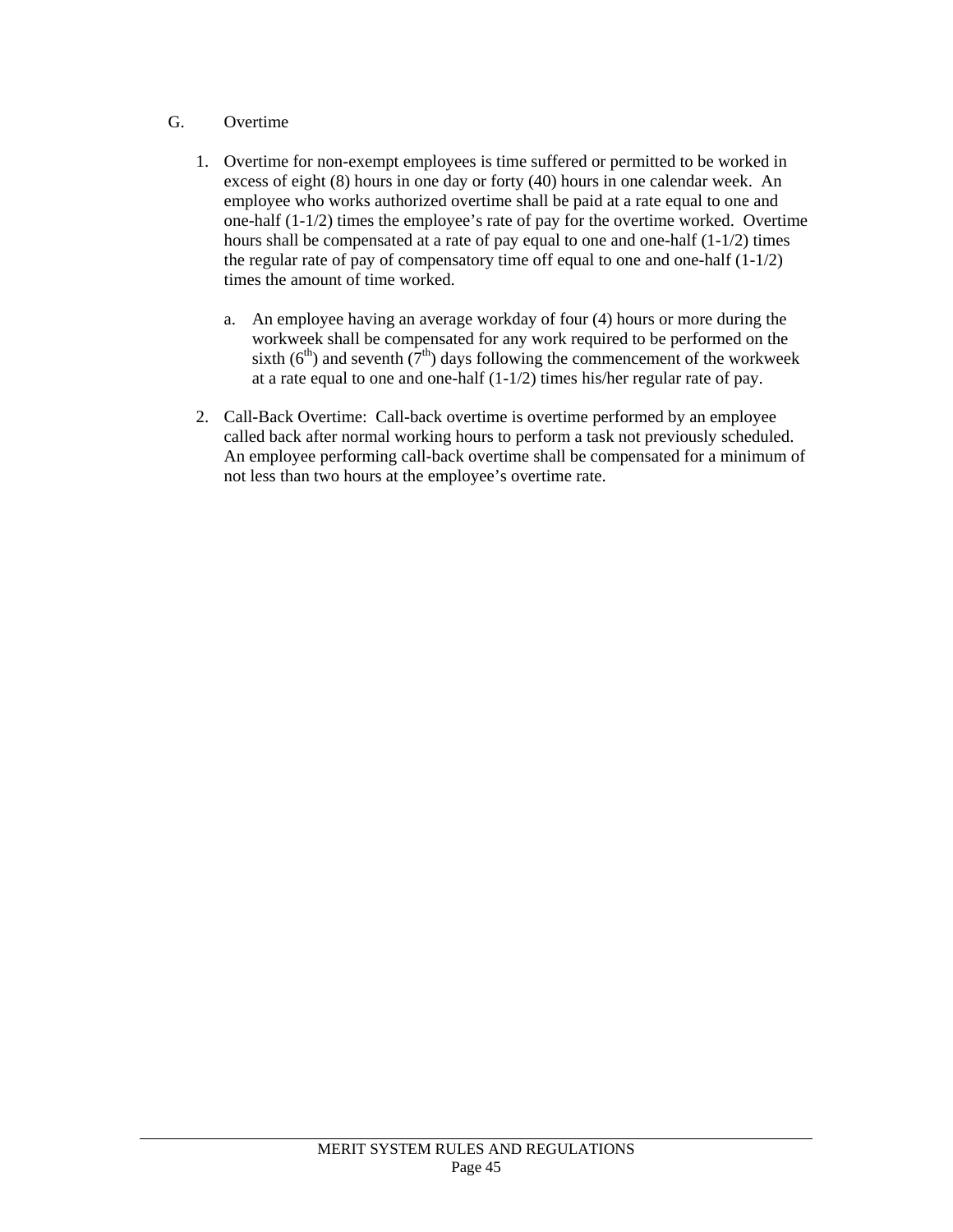# H. Holidays

- 1. All classified employees will be entitled to payment for holidays required by law and/or those authorized by the County Superintendent of Schools, provided that they were in a paid status during any portion of the day immediately preceding or succeeding the holiday.
- 2. Pay for a holiday shall be the same the employee would have received had the day not been a holiday.
- 3. Classified employees in non-management job classifications required to work on holidays shall be paid for such work or given compensating time off at the rate of time and one-half the employee's regular rate of pay, in addition to the regular pay received for the holiday.
- I. Compensation for Regular Employees Serving in Limited-Term Assignments
	- 1. When a regular employee is given a limited-term appointment in a second class, higher than the regular class, in lieu of all or part of a regular appointment, the employee shall be placed on the step of the higher salary range that is at least one full step above the employee's current salary, exclusive of special pay additives, provided that the step permits a minimum of a five percent (5%) increase, but not to exceed the maximum of the range.
	- 2. Regular employees who are serving in limited-term appointments while retaining regular status in another class shall continue to earn and be granted all rights and benefits of a regular employee.
	- 3. All other limited-term employees shall be granted only those benefits provided by law. No seniority or credit toward completion of probation or any other benefit shall accrue from service in a limited-term appointment, except as provided under Section 2 above.

# **6. ASSIGNMENTS OF EMPLOYEES WITH DISABILITIES**

- A. When a permanent employee becomes unable to perform the duties of the employee's classification because of illness or injury, as determined by the appointing authority, effort shall be made to place the employee in a position the duties of which are within his/her capabilities. Reassignment, if any, shall be at the discretion of the appointing authority.
- B. Reassignments:

- 1. A handicapped employee's duties in the employee's regular position may be altered in accordance with the handicap. Such changes in duties shall be reported to the Director, Human Resources, who shall determine whether the position requires classification study.
- 2. A handicapped employee may accept demotion or transfer to a class whose duties are within the employee's capabilities.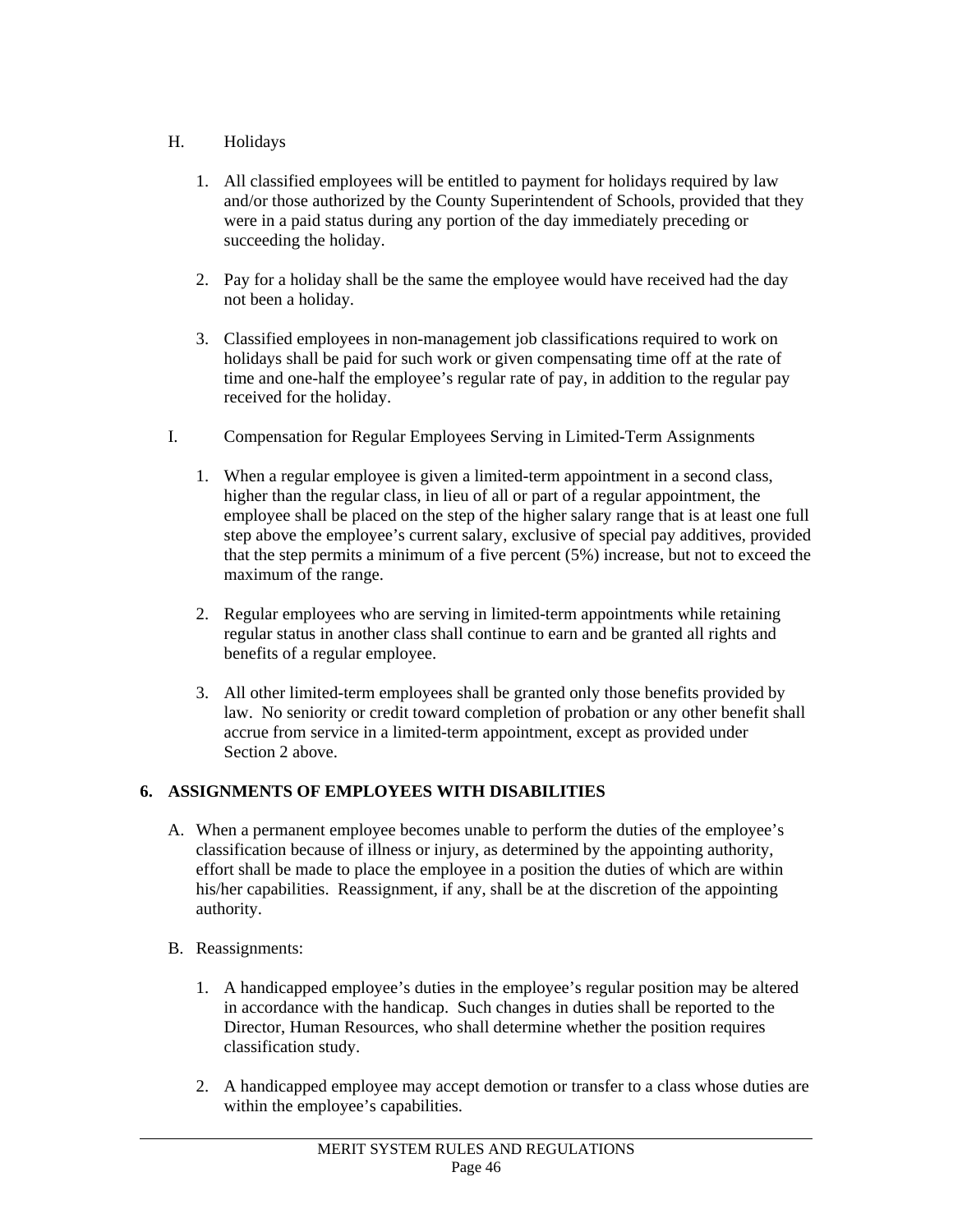- 3. A handicapped employee may be assigned provisionally to a position in a higher class until the employee can be appointed to the higher class in accordance with the rules and procedures on eligibility and appointments.
- 4. Effect of Refusal by Employee. A handicapped employee may refuse assignments to other classes without effect on the employee's rights under sick leave provisions of the law and rules. However, there is no obligation for the appointing authority to renew offers of reassignment which have been refused or to make alternative offers.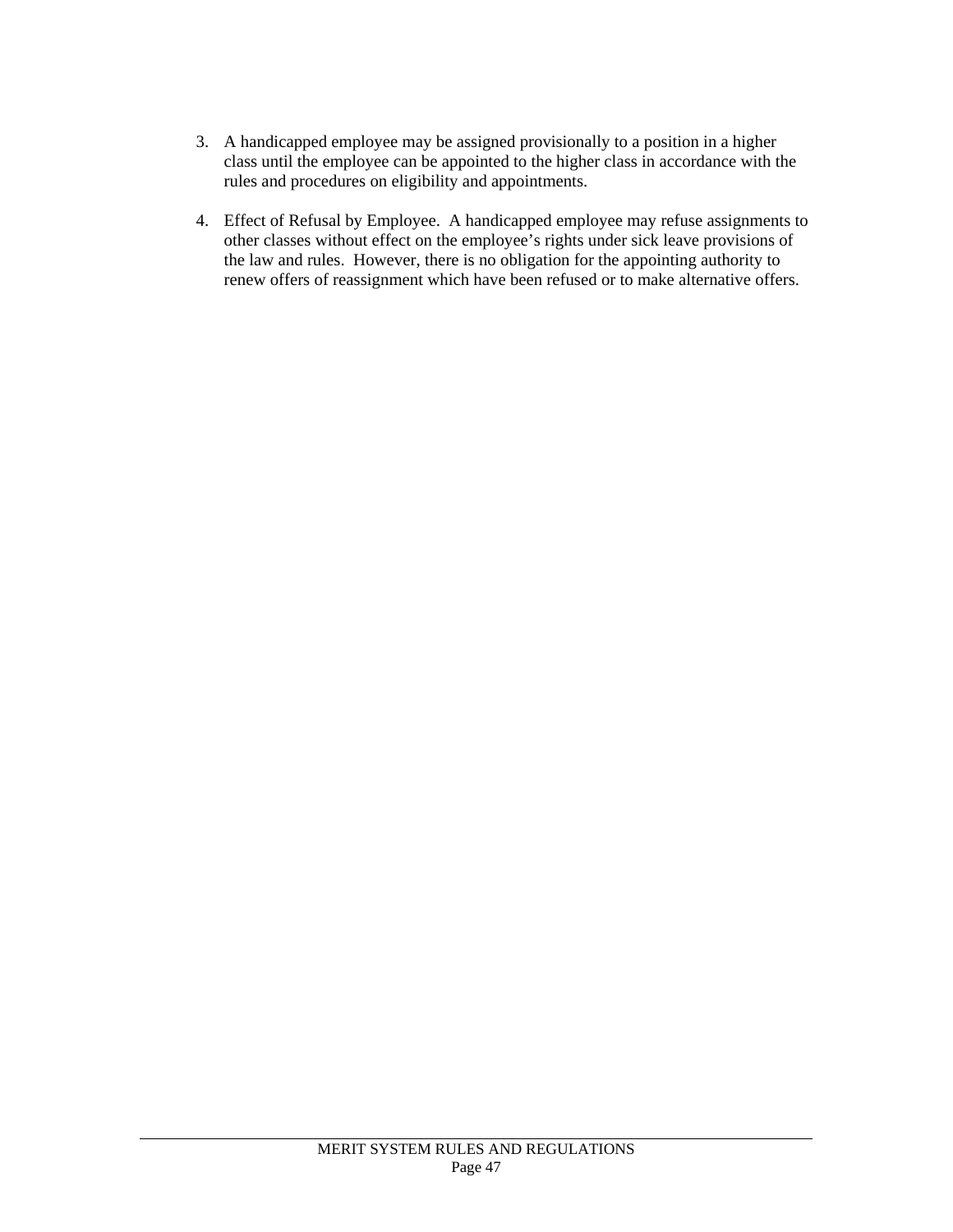#### **CHAPTER XIII COMPLAINT RESOLUTION PROCEDURE**

- 1. The adjustment procedure is the medium through which classified employees may seek adjustment of complaints arising out of alleged violations of established rules, policies, or administrative procedures, working conditions, or job relations. Its purpose is to provide, at the administrative level closest to the employee, an opportunity for complete and equitable review of problems affecting the welfare and working conditions of employees.
- 2. **EXCLUSIONS FROM THE ADJUSTMENT PROCEDURE:** Matters excluded from the adjustment procedure shall be:
	- A. Matters within the jurisdiction of the Personnel Commission and included in the Personnel Commission Rules in effect at the time the events leading to the complaint occurred. Such matters shall be processed through the Director, Personnel Services, to the Personnel Commission. In cases where the Personnel Commission Rules regulate less than the total procedure, the Commission may waive that Rule and thereby provide that the dispute be settled through the adjustment procedure.
	- B. Complaints about the subject matter Office of Education rule or policy, or administrative procedure, rather than the administration of the rule or policy, or procedure. Such suggestions for change should be directed through administrative channels to the Superintendent, Commission, or the administrator who established it.
	- C. Accusatory charges relating to the moral or professional fitness of an employee.
- 3. **GENERAL PROVISIONS:** The complainant and the employee shall have the right, at each step of the complaint procedure beyond Step 1, to be represented by person or persons of their own choosing. Each party may require the complainant to be present at any formal grievance meeting.

During the pendency of any proceeding and until a final settlement has been reached, all proceedings shall be private and confidential. By mutual consent of the participating parties, exceptions to the foregoing may be permitted. A decision rendered at any step during adjustment procedure becomes final unless appealed within the time specified for the particular step. If a decision is not submitted within the established time limit for that step, an appeal may be taken directly to the next level. Time limits stipulated at each step may be modified by agreement of the parties involved. No reprisal, discrimination, or reduction in status shall be invoked against any employee for having instituted complaint procedures or for having participated as a representative, conferee, or witness. Any employee may serve as a representative in the proceedings without loss of salary, provided that the employee notifies his/her immediate supervisor in advance. All documents, communications, and records used in processing a complaint shall be filed separately from personnel files of the participants.

4. **STEP 1 (INFORMAL REVIEW):** Within twenty (20) days from the occurrence of the event upon which the complaint is based, or within twenty (20) days of the employee's knowledge thereof, the complainant shall provide notification of the problem orally or in writing to his/her supervisor. The supervisor shall arrange a meeting with the employee to discuss the complaint within five (5) days of receipt of the complaint. If the complainant fails to notify the immediate supervisor of the matter within the allotted time, the right to pursue complaint procedures shall have been waived. Within three (3) days of the informal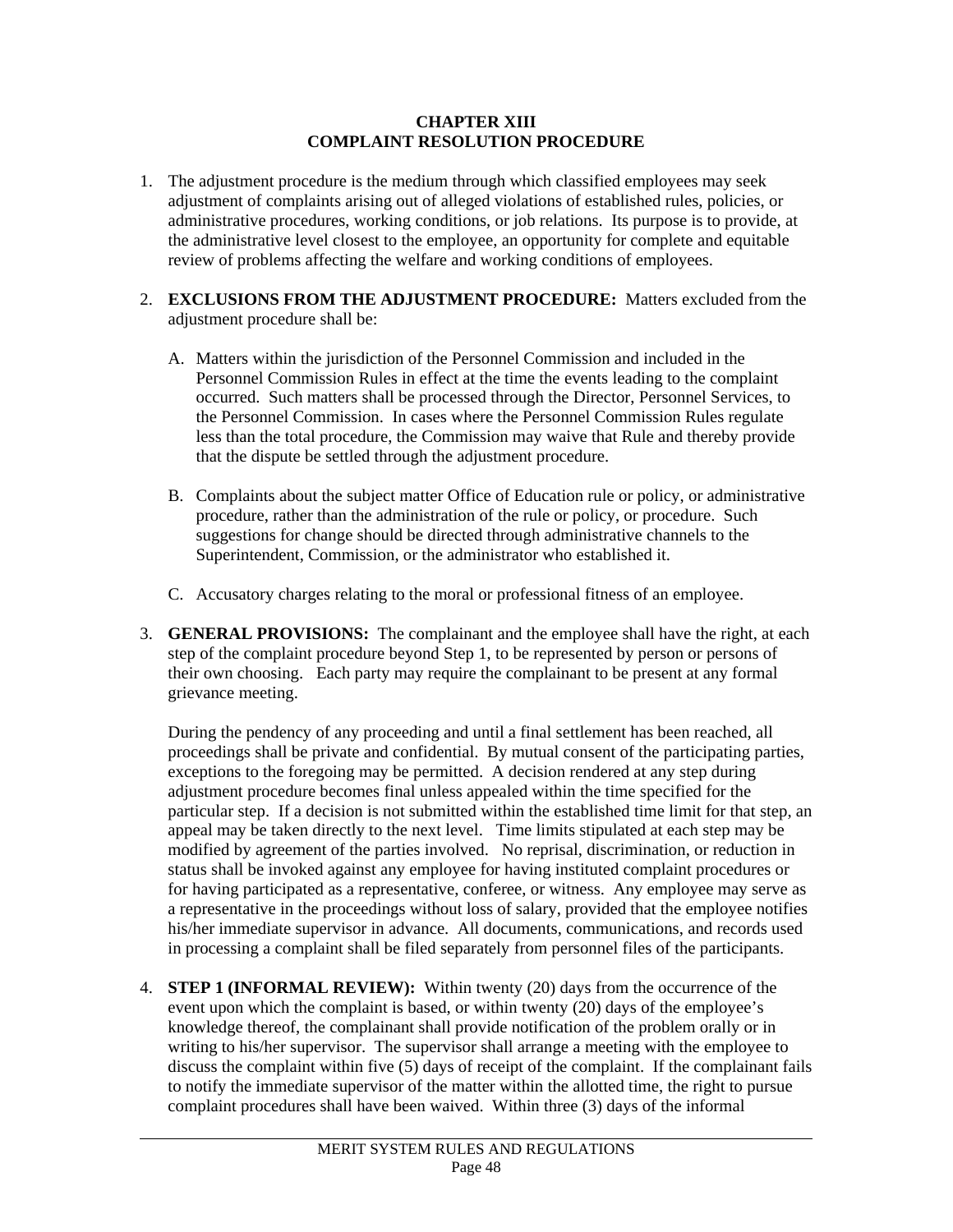conference with the complainant, the immediate supervisor shall communicate his/her verbal decision in writing to the employee.

- 5. **STEP 2:** If the complainant is dissatisfied with the results of Step 1, the employee may within five (5) days of the decision submit a written appeal to the director of the section. The appeal shall contain the complainant's name, position, a clear and concise statement of the conditions and circumstances responsible for instituting the complaint procedures, course of action to date, including a summary of the decision reached at Step 1, and a proposed solution. Within five (5) days after receiving the written request for an appeal, the Section Director shall complete an investigation of the issues including meeting with the complainant. The complainant shall receive the section director's written decision within five (5) days following the conclusion of the investigation.
- 6. **STEP 3:** If the complainant is dissatisfied with the results of Step 2, the employee may within five (5) days following receipt of the decision appeal in writing to the division administrator. The appeal shall be accompanied by a summary of the course of action to date, including the decision of the section director. Within three (3) days after receiving the written request for an appeal, the division administrator shall complete an investigation of the issues, including meeting with the complainant. The complainant shall receive the division administrator's written decision within five (5) days following the conclusion of the investigation.
- 7. **STEP 4**: If the complainant is dissatisfied with the decision of the division administrator, the employee may within five (5) days following receipt of the decision, appeal to the Superintendent. Review of the appeal shall consist of a review of proceedings conducted by the division administrator and a meeting with the complainant. Nothing in the foregoing policy shall be interpreted as denying the Superintendent consultation privileges or the right to conduct a limited investigation. Within five (5) days following receipt of the request for a review, the Superintendent shall render a written decision.
- 8. **STEP 5:** If the complainant is dissatisfied with the decision rendered by the Superintendent, the employee may submit within five (5) days, a written appeal to the Board. Within ten (10) days after receiving the request for appeal, the Board shall conduct a hearing and render a decision. The decision shall be considered final and binding on all parties to the complaint. A copy of the Board's decision shall be distributed to the complainant.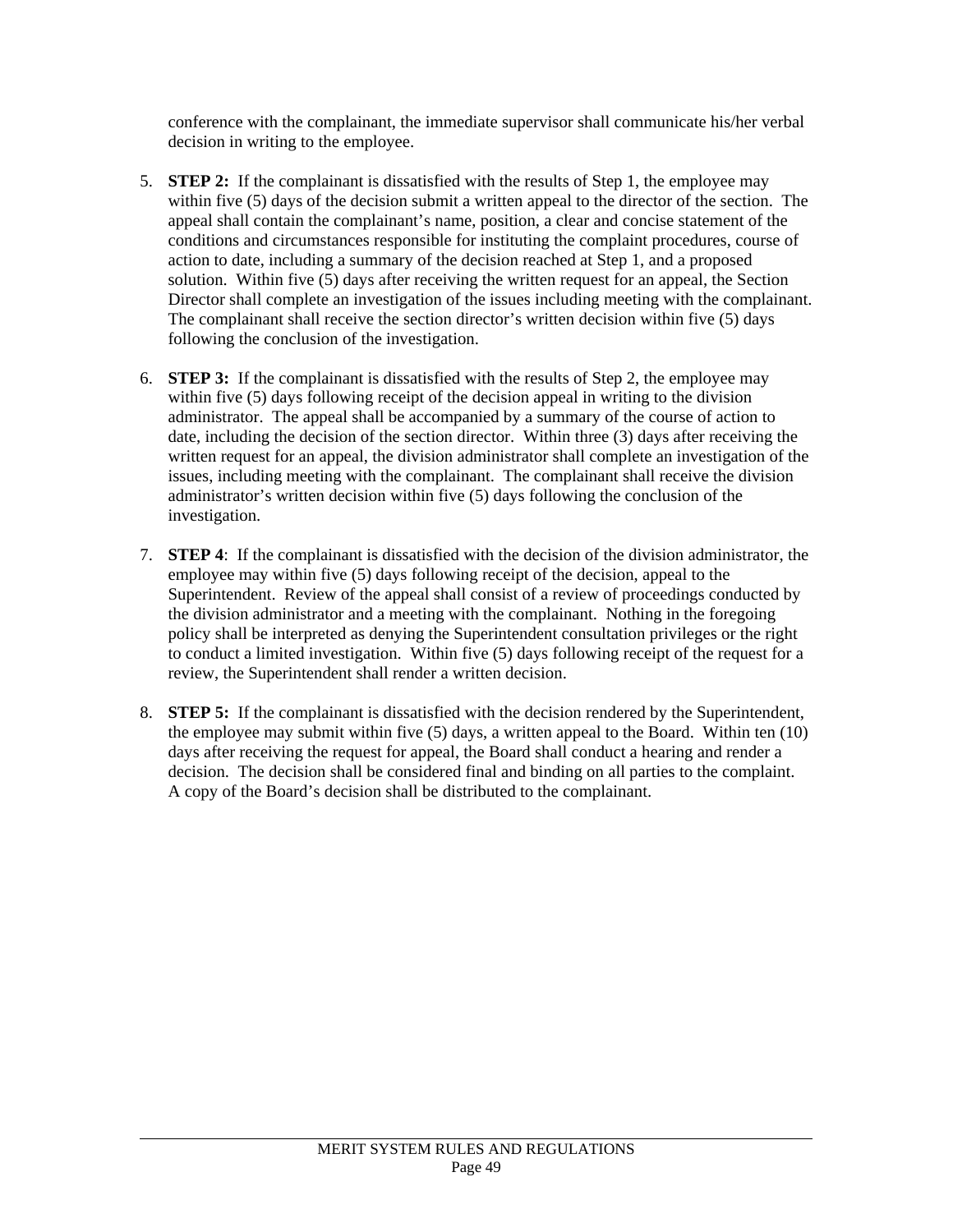#### **CHAPTER XIV MISCELLANEOUS PROVISIONS**

# **1. PAYROLL AUDIT**

- A. The Director, Human Resources, shall maintain an official roster containing names and complete employment records of all employees holding positions under the provisions of the Act.
- B. All payrolls or claims containing the names of any person or persons to be paid for services rendered in positions subject to the provisions of the Act shall be submitted to the Director, Personnel Services, who shall cause such payrolls or claims to be examined to determine whether the employees whose names appear thereon are employed in accordance with the law.
- C. If, upon examination of a payroll or claim, the names, titles, periods for which payments are to be made, and rates of pay of the persons to be paid are all found to be in accordance with the provisions of the Act, and the Rules and Regulations prescribed thereunder and all statutes relating in any manner to employment, certification of that fact shall be made upon such payroll or claim by the Director, Human Resources, or an authorized representative.
- D. If, upon examination of a payroll or service report, it is found that any person named thereon has been employed in violation of any provision of the Act or the Rules and Regulations and, after a public hearing has been held and an order issued by the Commission, notice of such violation shall be made upon such payroll or service report, and such notice shall serve as official notification to the County Superintendent that the drawing, signing, or issuing of any warrant on the treasurer or other disbursing officer of the county for the payment of salary or compensation to such person is unlawful.

### **2. ALTERNATE PROCEDURE**

l

- A. The Director, Human Resources, shall audit all initial assignments and changes of assignments for all classified personnel and, if found to be in accordance with existing law and rules, shall certify the assignment for payment. All changes of assignment, including transfer, change of hours, etc., shall be reported for certification by the Director, Personnel Services. Each payroll following the initial assignment and certification by the Director, Personnel Services, shall bear the certification of the department authorized to submit the payroll that all payments thereon are in accordance with the original certification by the Director, Personnel Services.
- B. The Director, Human Resources, shall make periodic audits of all payrolls, and, if assignments are found not to be in accordance with law and rules, shall withdraw certification and follow Government Code Article 14.1C

### **3. BENEFITS FOR PART-TIME EMPLOYEES**

A. Benefits for persons employed less than full time are to be provided as authorized in Education Code §45136 and §45137 and/or as provided for in the employee contract.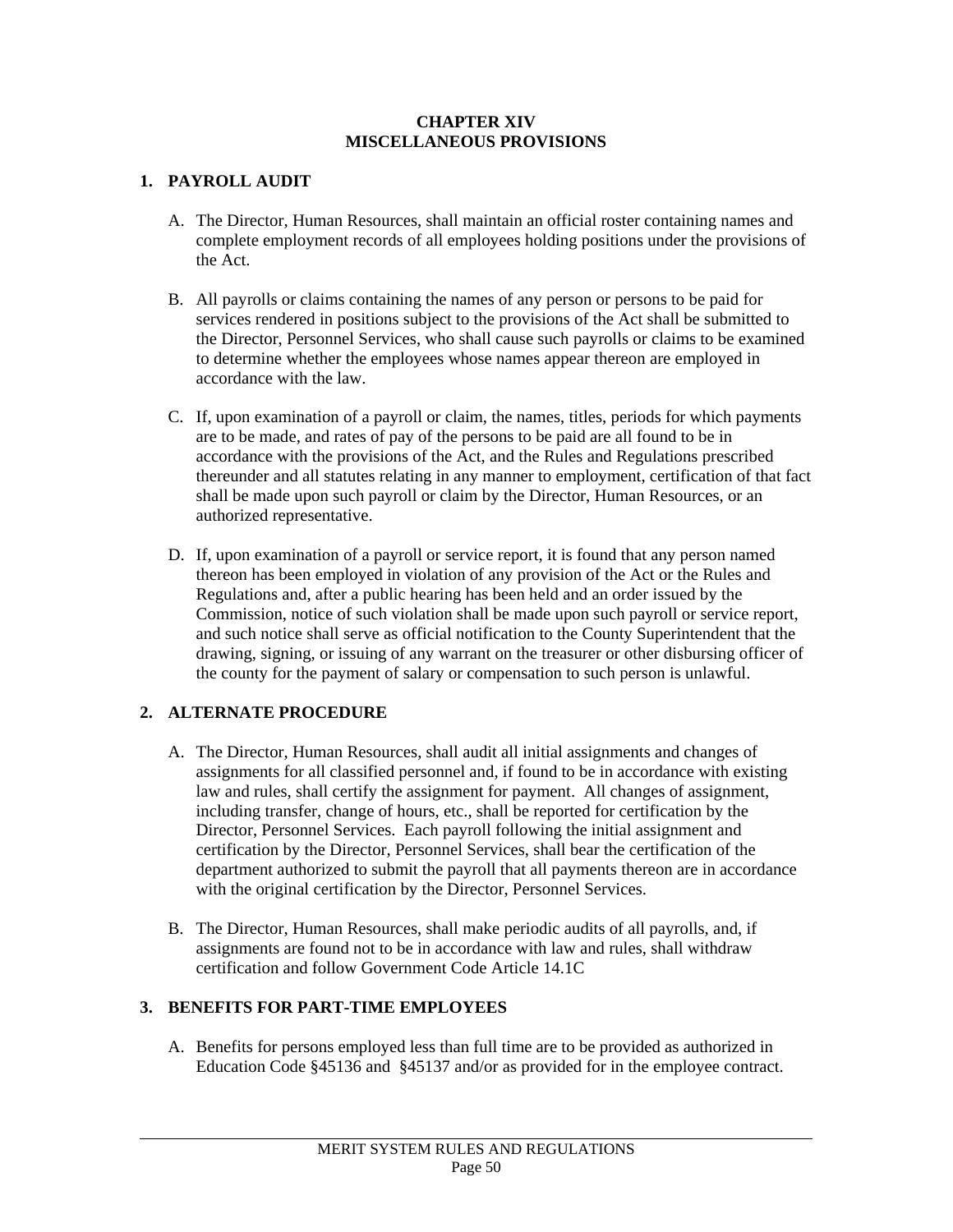B. Part-time employees shall be entitled to those health and welfare benefits as authorized under Article 1, Chapter 2, Part 1, Division 2, Title 5, of the Government Code as provided in Article 14.3A, if such benefits are provided full-time employees.

# **4. POLITICAL ACTIVITY**

- A. Any employee may be disciplined for improper political activity. Improper political activity includes:
	- 1. The use of any Office of Education property, equipment, or facility for any political purpose unless the use thereof is authorized by law for such purposes and the employee has obtained prior required approval.
	- 2. The use of any Office of Education property, equipment, or facility for any political purpose or the performance of any political act during regular hours of duty.
	- 3. Engaging in active campaigning on behalf of any candidate, including him/herself, for public office, whether by speaking, soliciting funds or support, distributing handbills, or otherwise, during his/her assigned hours of employment.
- B. Personal Candidacy: Any employee may be a candidate for any political office for which the employee may file without suffering any loss of employment status in the Office of Education, unless the employee violates the provisions of Government Code Article 14.4A, and except as provided for in Article 14.4C.
- C. Leave of Absence for Political Activity: An employee who files for and/or is elected to a political office may request, and may be granted, an unpaid leave of absence which shall commence not earlier than one month prior to the concerned election and continue until the election processes or the term of office have been completed insofar as the employee's candidacy is concerned.
- D. Intent: It is the Commission's intent and purpose in enacting these rules to allow employees their lawful privilege of political freedom and activity, but to insure that political activities are not engaged in during normal duty hours and normal duty assignments. The Office of Education has a reasonable obligation to make certain that personnel are aware of their political rights and can exercise those rights but, at the same time it must insure that its employees do not wrongfully use their duty hours or Office of Education facilities for political purposes.

# **5. MEDICAL REVIEW BOARD:**

- A. Any rejection for medical reasons of an eligible or of an employee who has applied for return from leave of absence may be appealed to the Commission.
- B. The Commission may employ outside medical experts to give a medical advisory opinion.
- C. The Commission, based on evidence submitted and the advice of medical experts to the Commission, shall determine whether or not the denial or appointment or return from leave shall be sustained.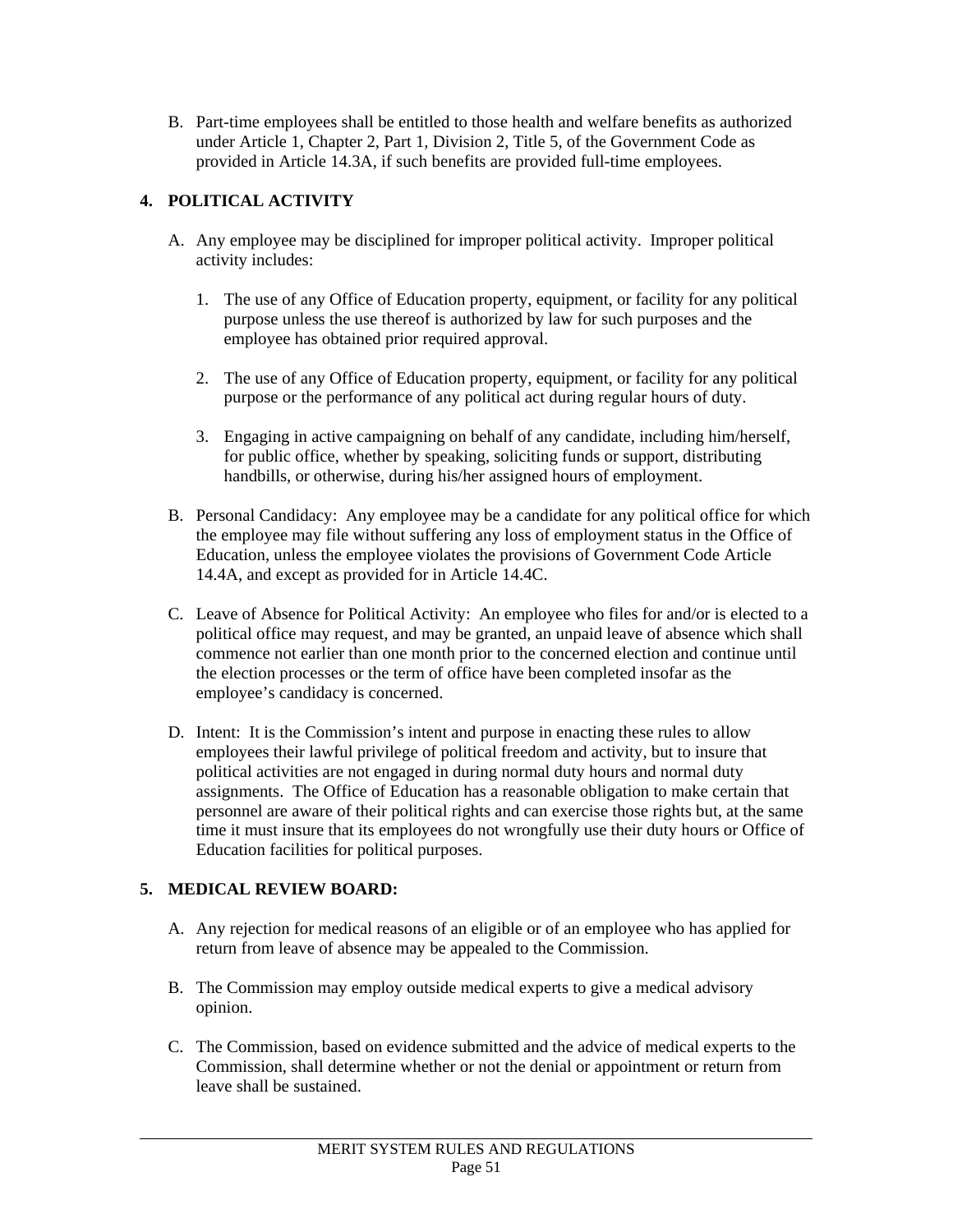- 5. **VIOLATIONS:** Any person who willfully, or through culpable negligence, violates any of the provisions of Article V, Chapter I, Division 10 of the Education Code commencing at § 45240, is guilty of a misdemeanor. It is also unlawful for any person:
	- A. Willfully, by him/herself or in cooperation with another person, to defeat, deceive, or obstruct any person with respect to his/her right of examination, application, or employment under this Article or Commission Rule.
	- B. Willfully and falsely to mark, grade, estimate, or report upon the examination or proper standing of any person examined or certified under Article or Commission Rule, or to aid in so doing, or make any false representation concerning the same or the person examined.
	- C. Willfully to furnish to any person any special or secret information regarding contents of an examination for the purpose of either improving or enduring the prospects or chances of any person examined or to be examined under Education Code Sections or Commission Rules.
- **7. TUBERCULOSIS CLEARANCES:** Prior to employment, each person is required to submit adequate proof that the person has undergone a test for tuberculosis and has been found free of active tuberculosis. Thereafter, every employee shall undergo an examination to determine that they are free from active tuberculosis at least once every four (4) years. The Office of Education shall maintain adequate records on each employee which indicate compliance with these rules and the law.

# **9. FINGERPRINTING:**

l

- A. Every new employee shall submit to a criminal records check (fingerprinting) in accordance with prescribed Office of Education procedures, or shall forfeit eligibility for employment. The fingerprinting of new employees shall take place and be cleared prior to employment.
- B. Review of Criminal Records:
	- 1. All criminal record reports are to be treated as confidential. Any employee charged with receiving and/or reviewing them who divulges information contained therein to an unauthorized person is subject to disciplinary action.
	- 2. The criminal records report from the California Bureau of Criminal Identification and Investigation and/or the Federal Bureau of Investigation will be reviewed together with the person's application form. If there is a criminal record, the appointing authority and the Director, Personnel Services, shall decide whether or not the person should be employed or retained in employment.

If the record discloses no information beyond that supplied by the person on his/her application form, and the person was accepted for examination and/or appointment, they shall be considered employable.

3. If an employee is to be dismissed because of information disclosed on the criminal records report, or if the appointing authority or Director, Personnel Services, desires that an eligible be removed from an eligibility list because of such information, the